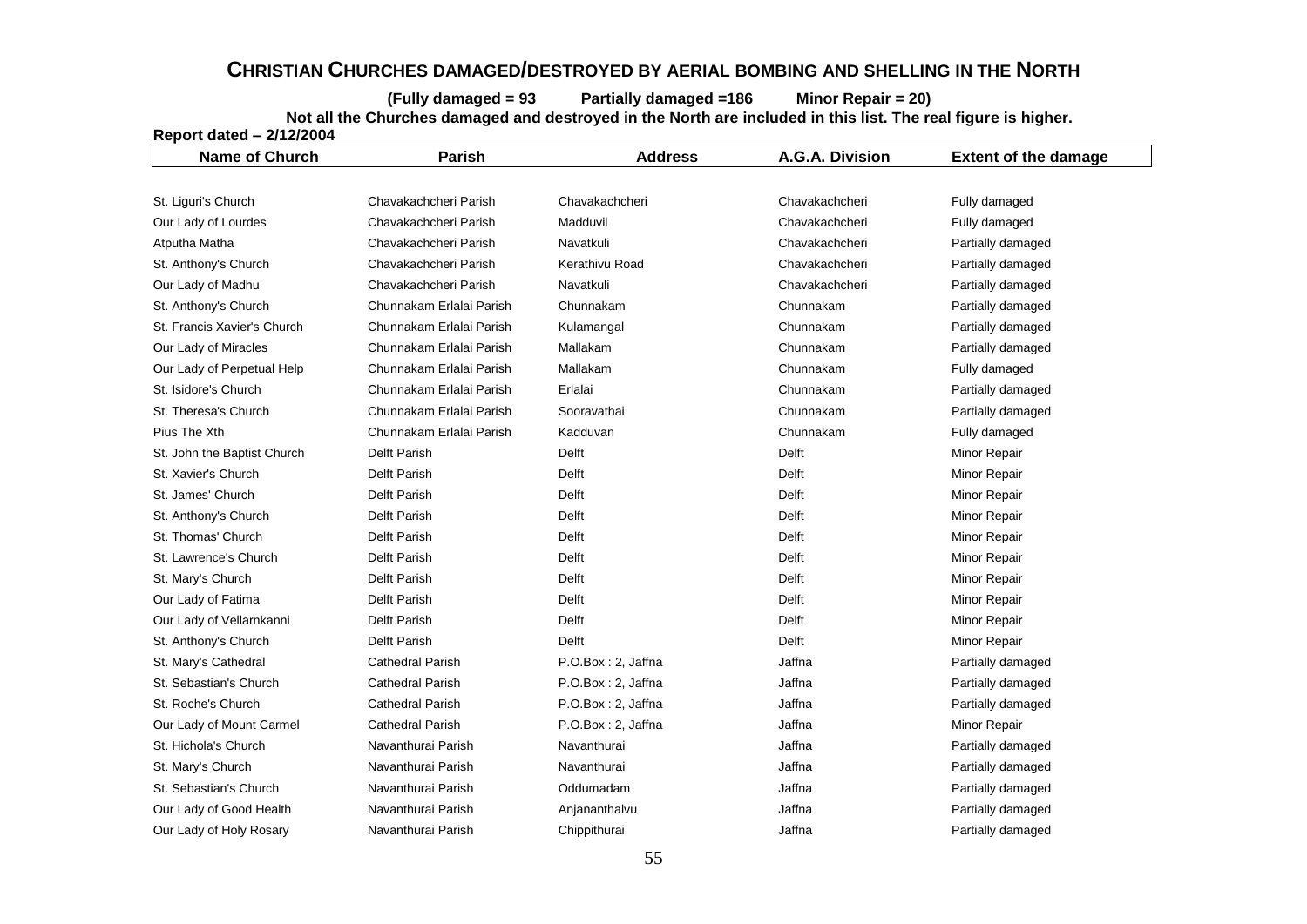| Name of Church              | <b>Parish</b>           | <b>Address</b>           | A.G.A. Division | <b>Extent of the damage</b> |
|-----------------------------|-------------------------|--------------------------|-----------------|-----------------------------|
| Our Lady of Refuge Church   | O.L.R.Parish            | 4th Cross Street, Jaffna | Jaffna          | Partially damaged           |
| St. Anne's Church           | Pandianthalvu Parish    | Pandianthalvu, Jaffna    | Jaffna          | Partially damaged           |
| Christ the King Church      | Pandianthalvu Parish    | Jaffna                   | Jaffna          | Partially damaged           |
| Our Lady of Fatima          | Pandianthalvu Parish    | Koiathoddam              | Jaffna          | Partially damaged           |
| St. Anthony's Church        | Passaiyoor Parish       | Passaiyoor               | Jaffna          | Fully damaged               |
| Our Lady of Holy Rosary     | Passaiyoor Parish       | Colombuthurai            | Jaffna          | Partially damaged           |
| St. Joseph's Church         | Passaiyoor Parish       | Valanpuram               | Jaffna          | Partially damaged           |
| Church of Holy Reedemer     | Passaiyoor Parish       | Manianthoddam            | Jaffna          | Fully damaged               |
| St. James' Church           | Passaiyoor Parish       | Vasanthapuram            | Jaffna          | Fully damaged               |
| St. Sebastian's Church      | Passaiyoor Parish       | Uthyapuram               | Jaffna          | Fully damaged               |
| St. Sebastian's Church      | Passaiyoor Parish       | Mannithali               | Jaffna          | Fully damaged               |
| St. Antony's Church         | Passaiyoor Parish       | Mandaikallaru            | Jaffna          | Fully damaged               |
| Joseph Vaz Shrine           | Shrine                  | Kottaddy Panna           | Jaffna          | Partially damaged           |
| St. James' Church           | St. James' Parish       | Gurunagar, Jaffna        | Jaffna          | Fully damaged               |
| Our Lady of Miracles        | St. James' Parish       | Gurunagar, Jaffna        | Jaffna          | Partially damaged           |
| St. John the Baptist Church | St. John's Parish       | Hospital Rd, Jaffna      | Jaffna          | Partially damaged           |
| St. Theresa's Church        | St. John's Parish       | Chundikuly, Jaffna       | Jaffna          | Partially damaged           |
| St. Joseph's Church         | Vaddakachchi Parish     | Vaddakachchi             | Karachchi East  | Partially damaged           |
| St. Roche's Church          | Vaddakachchi Parish     | Ramanathapuram           | Karachchi East  | Partially damaged           |
| St. Paul's Church           | Vaddakachchi Parish     | Kalmadhu                 | Karachchi East  | Partially damaged           |
| Our Lady of Vellarnkanni    | Vaddakachchi Parish     | Mumykulam                | Karachchi East  | Partially damaged           |
| Our Lady of Madhu           | Vaddakachchi Parish     | Iranaimaddu              | Karachchi East  | Fully damaged               |
| St. Antony's Church         | Vaddakachchi Parish     | Navatkudhu               | Karachchi East  | Partially damaged           |
| St. Anthony's Church        | Karaveddy Parish        | Vathiri                  | Karaveddy       | Partially damaged           |
| St. Mary's Church           | <b>Karaveddy Parish</b> | Karaveddy                | Karaveddy       | Partially damaged           |
| Our Lady of Perpetual Help  | Karaveddy Parish        | Thannalai                | Karaveddy       | Partially damaged           |
| St. Sebastian's Church      | Karaveddy Parish        | Valvettithurai           | Karaveddy       | Partially damaged           |
| Holy Redeemer's Church      | Karaveddy Parish        | Cidupiddy                | Karaveddy       | Partially damaged           |
| Sacred Heart Church         | Karaveddy Parish        | Varani                   | Karaveddy       | Partially damaged           |
| Our Lady of Vellarnkanni    | Karaveddy Parish        | Saraiaddi                | Karaveddy       | Partially damaged           |
| St. Mary's Church           | Kayts Parish            | Suruvil Road, Kayts      | Kayts           | Partially damaged           |
| St. Antony's Church         | Kayts Parish            | Suruvil Road, Kayts      | Kayts           | Partially damaged           |
| St. James' Church           | Kayts Parish            | Suruvil Road, Kayts      | Kayts           | Fully damaged               |
| St. Joseph's Church         | Kayts Parish            | Suruvil Road, Kayts      | Kayts           | Partially damaged           |
| St. Thomas Church           | Kayts Parish            | Eluvaithivu              | Kayts           | Minor Repair                |
| St. Antony's Church         | Kayts Parish            | Nainathivu               | Kayts           | Minor Repair                |
|                             |                         | 56                       |                 |                             |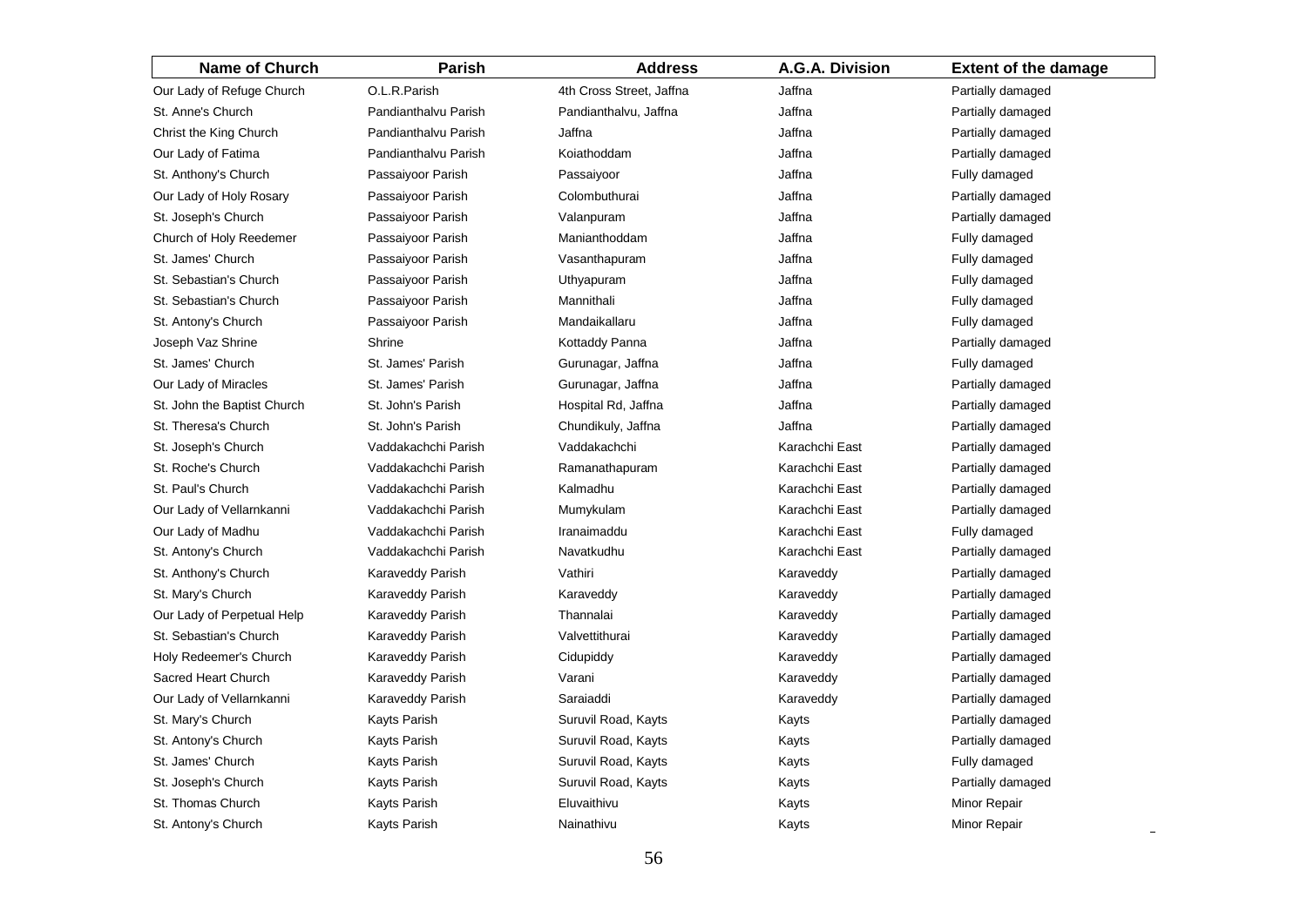| <b>Name of Church</b>       | <b>Parish</b>           | <b>Address</b>          | A.G.A. Division | <b>Extent of the damage</b> |
|-----------------------------|-------------------------|-------------------------|-----------------|-----------------------------|
| Our Lady of Good Health     | Kayts Parish            | Analathivu              | Kayts           | Minor Repair                |
| St. Theresa's Church        | Kilinochchi Parish      | Kili                    | Kilinochchi     | Fully damaged               |
| Infant Jesus                | Kilinochchi Parish      | 54th Mile Post          | Kilinochchi     | Fully damaged               |
| St. Sebastian's Church      | Kilinochchi Parish      | Parathipuram            | Kilinochchi     | Fully damaged               |
| Our Lady of Vellarnkanni    | Kilinochchi Parish      | Viveknagar              | Kilinochchi     | Fully damaged               |
| Our Lady of Vellarnkanni    | Kilinochchi Parish      | Kanagapuram             | Kilinochchi     | Fully damaged               |
| St. Mary's Church           | Kilinochchi Parish      | Kanagapuram             | Kilinochchi     | Fully damaged               |
| St. Antony's Church         | Paranthan Parish        | Mullaithevu Road, Paran | Kilinochchi     | Fully damaged               |
| St. Francis Xavier's Church | Paranthan Parish        | Tharmapuram             | Kilinochchi     | Partially damaged           |
| St. Antony's Church         | Paranthan Parish        | Nallathannithoduvai     | Kilinochchi     | Partially damaged           |
| Infant Jesus                | Paranthan Parish        | Visuvamadhu             | Kilinochchi     | Partially damaged           |
| St. Sebastian's Church      | Paranthan Parish        | Periyakulam             | Kilinochchi     | Partially damaged           |
| Our Lady of Perpetual Help  | Paranthan Parish        | Mursamoddai             | Kilinochchi     | Fully damaged               |
| St. Anne's Church           | Paranthan Parish        | <b>Elephant Pass</b>    | Kilinochchi     | Fully damaged               |
| St. Peter & Paul's Church   | Paranthan Parish        | Visuvamadhu             | Kilinochchi     | Partially damaged           |
| St. Mary's Church           | Paranthan Parish        | Poonaithoduvai          | Kilinochchi     | Fully damaged               |
| St. Mary's Church           | Paranthan Parish        | Pepaipiddy              | Kilinochchi     | Partially damaged           |
| Divine Mercy                | Paranthan Parish        | Peramathannaru          | Kilinochchi     | Partially damaged           |
| Our Lady of Fatima's Church | Uruthirapuram Parish    | Uruthirapuram           | Kilinochchi     | Fully damaged               |
| St. Anthony's Church        | Uruthirapuram Parish    | Jayanthinagar           | Kilinochchi     | Fully damaged               |
| St. Jude's Church           | Uruthirapuram Parish    | Jayanthinagar           | Kilinochchi     | Fully damaged               |
| St. Sebastian's Church      | Uruthirapuram Parish    | Konavil                 | Kilinochchi     | Partially damaged           |
| St. Anthony's Church        | Uruthirapuram Parish    | Unionkulam              | Kilinochchi     | Fully damaged               |
| Christ the King Church      | Uruthirapuram Parish    | Oottupulam              | Kilinochchi     | Partially damaged           |
| St. Joseph's Church         | Atchuvely/Palaly Parish | Atchuvely               | Kopay           | Partially damaged           |
| St. Anthony's Church        | Atchuvely/Palaly Parish | Atchuvely               | Kopay           | Partially damaged           |
| St. Rita's Church           | Atchuvely/Palaly Parish | Navakiri                | Kopay           | Partially damaged           |
| Our Lady of Mt. Carmel      | Atchuvely/Palaly Parish | Vasavilan               | Kopay           | Fully damaged               |
| St. Mary's Church           | Atchuvely/Palaly Parish | Ottagapulam             | Kopay           | Fully damaged               |
| St. James' Church           | Atchuvely/Palaly Parish | Palaly South            | Kopay           | Fully damaged               |
| <b>Holy Rosary</b>          | Atchuvely/Palaly Parish | Tholakatti              | Kopay           | Fully damaged               |
| St. Anthony's Church        | Manipay Parish          | Manipay                 | Manipay         | Partially damaged           |
| St. Anne's Church           | Manipay Parish          | Manipay                 | Manipay         | Partially damaged           |
| Church of Holy Family       | Manipay Parish          | Malvam                  | Manipay         | Partially damaged           |
| Church of Holy Rosary       | Manipay Parish          | Uduvil                  | Manipay         | Partially damaged           |
| Church of Ascension         | Manipay Parish          | Madaththadi             | Manipay         | Partially damaged           |
|                             |                         |                         |                 |                             |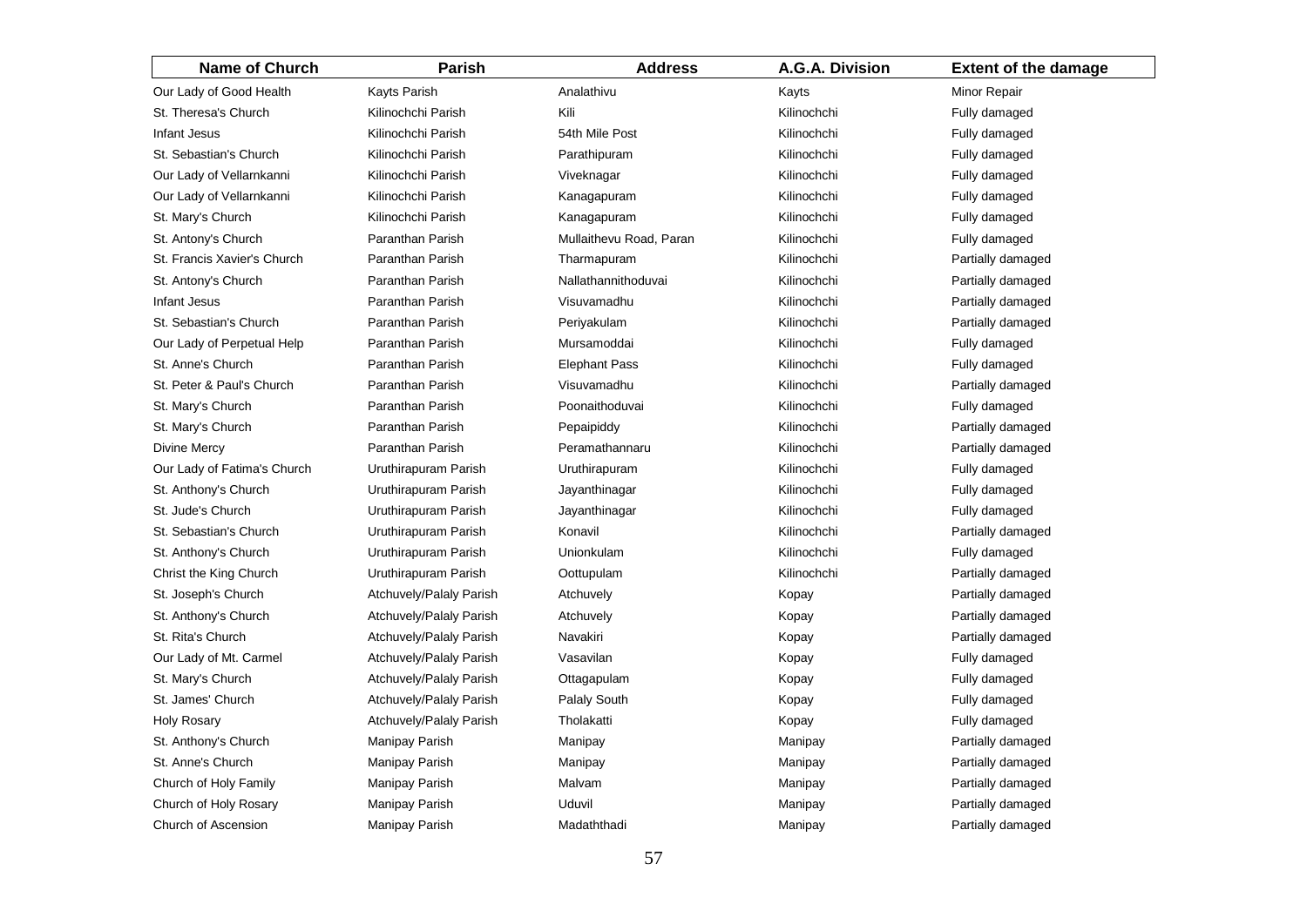| Name of Church              | Parish              | <b>Address</b>    | A.G.A. Division | <b>Extent of the damage</b> |
|-----------------------------|---------------------|-------------------|-----------------|-----------------------------|
| St. Joseph's Church         | Manipay Parish      | Aladi Uduvil      | Manipay         | Partially damaged           |
| St. Anthony's Church        | Thalaiyadi Parish   | Thalaiyadi        | Maruthankerni   | Fully damaged               |
| St. Philip Neri's Church    | Thalaiyadi Parish   | Champainpattu     | Maruthankerni   | Fully damaged               |
| St. Anthony's Church        | Thalaiyadi Parish   | Vettilaikerni     | Maruthankerni   | Fully damaged               |
| St. Mary's Church           | Thalaiyadi Parish   | Kattaikadu        | Maruthankerni   | Fully damaged               |
| St. Mary's Church           | Thalaiyadi Parish   | Kudarappu         | Maruthankerni   | Fully damaged               |
| St. Francis Xavier's Church | Thalaiyadi Parish   | Nagarkovil        | Maruthankerni   | Fully damaged               |
| St. Nicholas                | Mirusuvil Parish    | Mirusuvil         | Mirusuvil       | Partially damaged           |
| St. Mary's Church           | Mirusuvil Parish    | Killaly           | Mirusuvil       | Fully damaged               |
| St. Anthony's Church        | Mirusuvil Parish    | Killaly           | Mirusuvil       | Fully damaged               |
| St. Michael's Church        | Mirusuvil Parish    | Killaly           | Mirusuvil       | Fully damaged               |
| St. Thomas Church           | Mirusuvil Parish    | Killaly           | Mirusuvil       | Fully damaged               |
| St. James' Church           | Mirusuvil Parish    | Killaly           | Mirusuvil       | Fully damaged               |
| St. Anthony's Church        | Alampil/Mullaithivu | Alampil           | Mullaithivu     | Fully damaged               |
| St. Jude's Church           | Alampil/Mullaithivu | Nayaru            | Mullaithivu     | Fully damaged               |
| St. Antony's Church         | Alampil/Mullaithivu | Thanniyootu       | Mullaithivu     | Partially damaged           |
| St. Joseph's Church         | Alampil/Mullaithivu | Kulamurippu       | Mullaithivu     | Partially damaged           |
| St. Theresa's Church        | Alampil/Mullaithivu | Mulliyavalai      | Mullaithivu     | Fully damaged               |
| Annai Vellarnkanni          | Alampil/Mullaithivu | Alampil           | Mullaithivu     | Partially damaged           |
| St. Anthony's Church        | Alampil/Mullaithivu | Kepapulovu        | Mullaithivu     | Partially damaged           |
| Christ the King Church      | Alampil/Mullaithivu | Oddusuddan        | Mullaithivu     | Fully damaged               |
| St. Peter's Church          | Mullaithivu         | Mullaithivu       | Mullaithivu     | Fully damaged               |
| St. Mary's Church           | Mullaithivu         | Mullaithivu       | Mullaithivu     | Fully damaged               |
| St. Jude's Church           | Mullaithivu         | Selvapuram        | Mullaithivu     | Fully damaged               |
| St. Isidore's Church        | Mullaithivu         | Silavathai        | Mullaithivu     | Fully damaged               |
| St. Anne's Church           | Mullaithivu         | Silavathai        | Mullaithivu     | Fully damaged               |
| Our Lady of Lourdes         | Mullaithivu         | Vattapalai        | Mullaithivu     | Partially damaged           |
| Infant Jesus                | Mullaithivu         | Uddupukulam       | Mullaithivu     | Partially damaged           |
| Annai Vellarnkanni          | Mullaithivu         | Deogunagar        | Mullaithivu     | Partially damaged           |
| Our Lady of Lourdes         | Mullaithivu         | Pandarakulam      | Mullaithivu     | Fully damaged               |
| St. Joseph's Church         | Mullaithivu         | Muthaiyankaddu    | Mullaithivu     | Fully damaged               |
| St. Jude's Church           | Ariyalai Parish     | Ariyalai, Jaffna  | Nallur          | Fully damaged               |
| Our Lady of Valankanni      | Ariyalai Parish     | Ariyalai, Jaffna  | Nallur          | Fully damaged               |
| St. Sebastian Church        | Ariyalai Parish     | Poompukar, Jaffna | Nallur          | Fully damaged               |
| St. Francis Xavier's Church | Kopay Parish        | Thirunelvely      | Nallur          | Partially damaged           |
| St. Mary's Church           | Kopay Parish        | Kopay South       | Nallur          | Partially damaged           |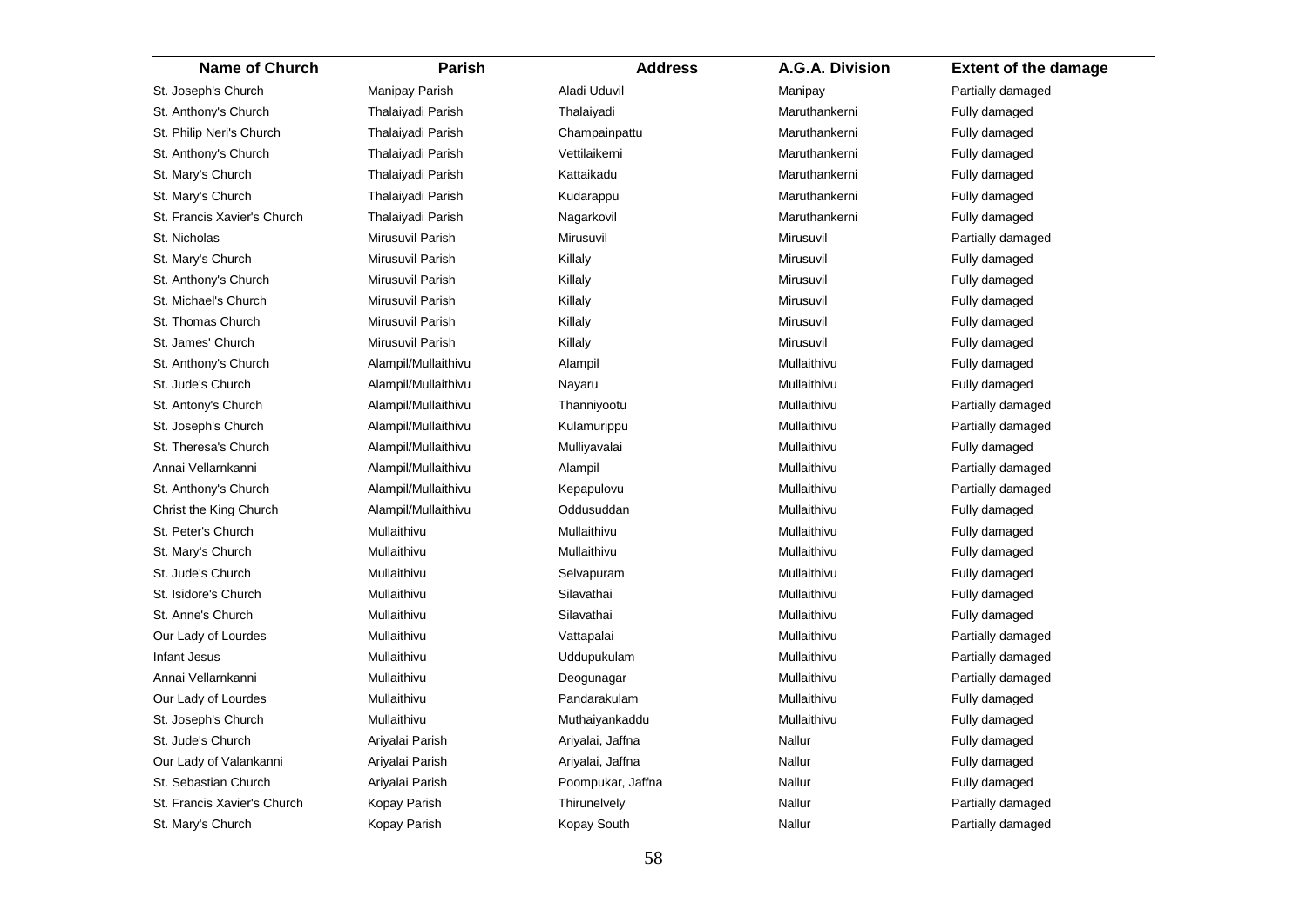| Name of Church               | Parish                | <b>Address</b>           | A.G.A. Division | <b>Extent of the damage</b> |
|------------------------------|-----------------------|--------------------------|-----------------|-----------------------------|
| St. Joseph's Church          | Kopay Parish          | Kopay North              | Nallur          | Partially damaged           |
| St. Paul's Church            | Kopay Parish          | Kokuvil                  | Nallur          | Fully damaged               |
| St. Benedict's Church        | St. Benedict's Parish | Kachcheri Nallur Rd, Jaf | Nallur          | Fully damaged               |
| Our Lady of Good Health      | Mugamalai Parish      | Mugamalai                | Palai           | Fully damaged               |
| St. Peter & Paul's Church    | Mugamalai Parish      | Pulopalai                | Palai           | Fully damaged               |
| St. Mary's Church            | Mugamalai Parish      | Palai                    | Palai           | Fully damaged               |
| St. Francis Xavier's Church  | Mugamalai Parish      | lyakachchi               | Palai           | Fully damaged               |
| St. Anthony's Church         | Mugamalai Parish      | Vannankulam              | Palai           | Fully damaged               |
| St. Barbara's Church         | Mugamalai Parish      | Ithavil Palai            | Palai           | Fully damaged               |
| St. Sebastian's Church       | Mugamalai Parish      | Puluveli                 | Palai           | Fully damaged               |
| Our Lady of Reparation       | Mugamalai Parish      | Palai                    | Palai           | Fully damaged               |
| St. Joseph's Church          | Mugamalai Parish      | Eluthumadduval           | Palai           | Fully damaged               |
| St. Mary's Church            | Myliddy Parish        | Myliddy                  | Palaly          | Fully damaged               |
| St. Sebastian's Church       | Myliddy Parish        | Palaly                   | Palaly          | Fully damaged               |
| Arokiamatha                  | Myliddy Parish        | Palalythurai             | Palaly          | Fully damaged               |
| St. Anthony's Church         | Myliddy Parish        | Oorany K.K.S.            | Palaly          | Fully damaged               |
| St. John the Baptist Church  | Myliddy Parish        | Veemankamam              | Palaly          | Fully damaged               |
| St. Peter & Paul's           | Myliddy Parish        | Tellipalai               | Palaly          | Fully damaged               |
| St. Joseph's Church          | Myliddy Parish        | Kankesanthurai-KKS       | Palaly          | Fully damaged               |
| Church of Our Lady of Good V | Myliddy Parish        | Kankesanthurai-KKS       | Palaly          | Fully damaged               |
| St. Pius Church              | Myliddy Parish        | Tellipalai               | Palaly          | Fully damaged               |
| St. Mary's Church            | Myliddy Parish        | Mulavai, Myliddy         | Palaly          | Fully damaged               |
| St. Thomas Church            | Point Pedro Parish    | Point Pedro              | Point Pedro     | Partially damaged           |
| St. Anthony's Church         | Point Pedro Parish    | Kaladdi                  | Point Pedro     | Partially damaged           |
| St. Mary's Church            | Point Pedro Parish    | Thumpalai                | Point Pedro     | Partially damaged           |
| Our Lady of Lourdes          | Point Pedro Parish    | Thumpalai                | Point Pedro     | Partially damaged           |
| St. Joseph's Church          | Point Pedro Parish    | <b>Puloly South</b>      | Point Pedro     | Partially damaged           |
| St. Francis Xavier's Church  | Point Pedro Parish    | Sakkodai                 | Point Pedro     | Partially damaged           |
| St. Anthony's Church         | Point Pedro Parish    | Manatkaddu               | Point Pedro     | Partially damaged           |
| St. Peter & Paul's Church    | Point Pedro Parish    | Kudathanai               | Point Pedro     | Partially damaged           |
| St. Sebastian's Church       | Point Pedro Parish    | Katkovalam               | Point Pedro     | Partially damaged           |
| Our Lady of Vellarnkanni     | Point Pedro Parish    | Nadukudathanai           | Point Pedro     | Fully damaged               |
| Church of Infant Jesus       | Point Pedro Parish    | Polikandy                | Point Pedro     | Partially damaged           |
| St. Antony's Church          | Jayapuram             | Jeyapuram                | Poonagari       | Partially damaged           |
| St. Jude's Church            | Jayapuram             | Raplaikadu               | Poonagari       | Partially damaged           |
| R.C. Church                  | Jayapuram             | Sekkalai                 | Poonagari       | Partially damaged           |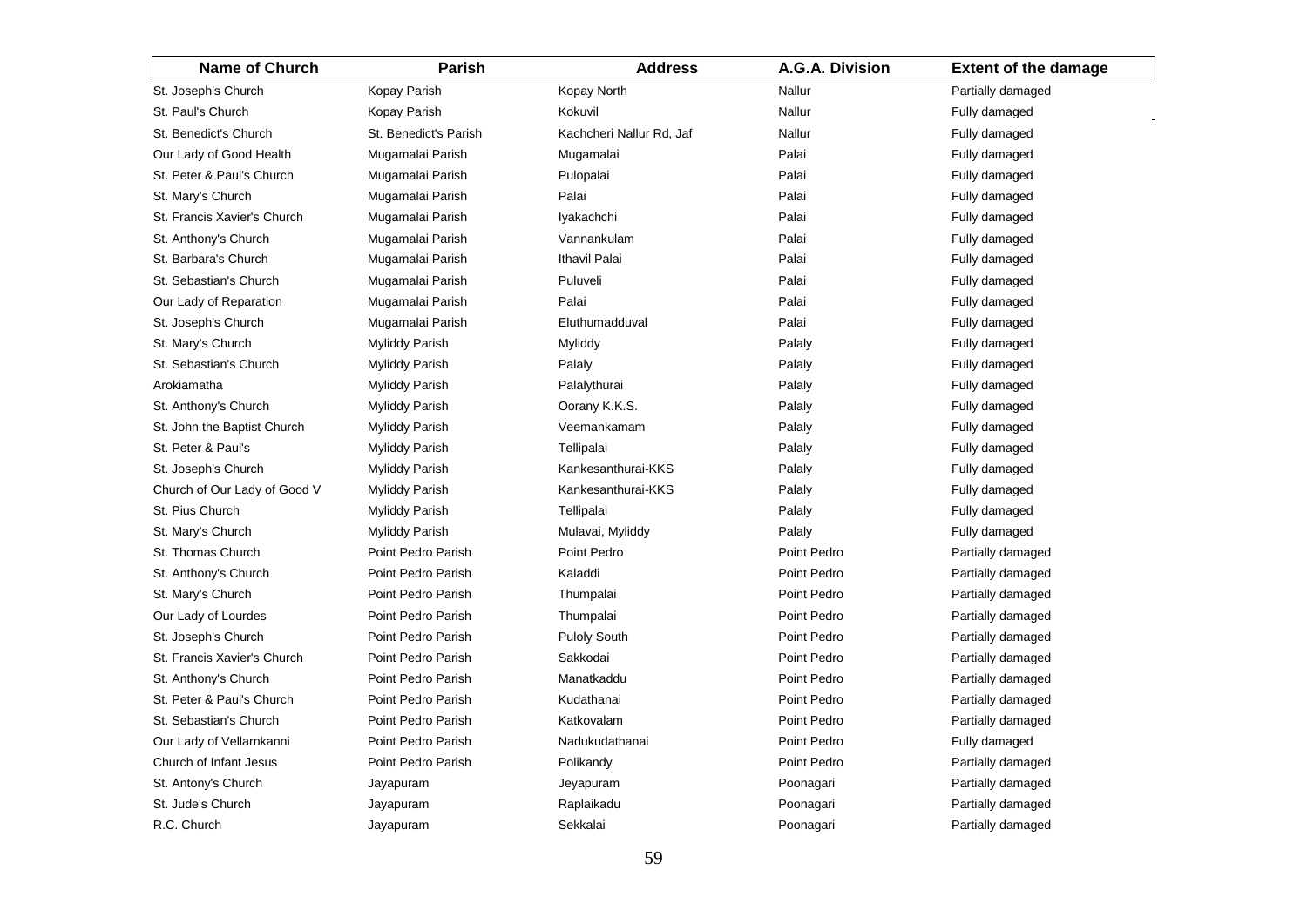| <b>Name of Church</b>      | <b>Parish</b>    | <b>Address</b>      | A.G.A. Division  | <b>Extent of the damage</b> |
|----------------------------|------------------|---------------------|------------------|-----------------------------|
| Joseph Vaz Shrine          | Jayapuram        | Seemankundanu       | Poonagari        | Partially damaged           |
| Sacred Heart Church        | Jayapuram        | Thapirai            | Poonagari        | Partially damaged           |
| Our Lady of Refuge Church  | Jayapuram        | Poonagari           | Poonagari        | Fully damaged               |
| Sacred Heart Church        | Jayapuram        | Annaivilunthanpalai | Poonagari        | Partially damaged           |
| R.C. Church                | Jayapuram        | Pallikudah          | Poonagari        | Partially damaged           |
| St. Antony's Church        | Jayapuram        | Kavtharimunai       | Poonagari        | Fully damaged               |
| R.C. Church                | Jayapuram        | Nallur              | Poonagari        | Fully damaged               |
| St. James' Church          | Kumulamunai      | Nachchikudah        | Poonagari        | Partially damaged           |
| Our Lady of Vellarnkanni   | Kumulamunai      | Nachchikudah        | Poonagari        | Partially damaged           |
| St. Anthony's Church       | Kumulamunai      | Kumulamunai         | Poonagari        | Partially damaged           |
| St. Thomas Church          | Kumulamunai      | Karadikundu         | Poonagari        | Partially damaged           |
| St. Peter's Church         | Kumulamunai      | Nochimunai          | Poonagari        | Partially damaged           |
| Holy Sprit Church          | Kumulamunai      | Santhapuram         | Poonagari        | Partially damaged           |
| Mulankavil Matha Church    | Mulankavil       | Mulankavil          | Poonagari        | Partially damaged           |
| St. Antony's Church        | Mulankavil       | 19th Mile Post      | Poonagari        | Partially damaged           |
| St. Mary's Church          | Mulankavil       | Nagapaduvan         | Poonagari        | Partially damaged           |
| St. Mary's Church          | Mulankavil       | Iranainagar         | Poonagari        | Partially damaged           |
| Infant Jesus Chapel        | Mulankavil       | Mulankavil          | Poonagari        | Partially damaged           |
| St. Anne's Church          | Valaipadu Parish | Valaipadu           | Poonagari        | Partially damaged           |
| Christ the King Church     | Valaipadu Parish | Kiranchi            | Poonagari        | Partially damaged           |
| Our Lady of Perpetual Help | Valaipadu Parish | Veravil             | Poonagari        | Partially damaged           |
| St. Jude's Church          | Valaipadu Parish | Palavi              | Poonagari        | Partially damaged           |
| Our Lady of Lourdes        | Valaipadu Parish | Valaipadu           | Poonagari        | Partially damaged           |
| Infant Jesus Church        | Valaipadu Parish | Kiranchi            | Poonagari        | Minor Repair                |
| St. Anthony's Church       | Valaipadu Parish | Kiranchi            | Poonagari        | Minor Repair                |
| St. Mary's Church          | Valaipadu Parish | Ilavankudah         | Poonagari        | Minor Repair                |
| St. Mary's Church          | Valaipadu Parish | Iranaithivu         | Poonagari        | Fully damaged               |
| Our Lady of Fatima         | Iranaippalai     | Iranaippalai        | Puthukuddyiruppu | Partially damaged           |
| Our Lady of Refuge Church  | Iranaippalai     | Mathalan            | Puthukuddyiruppu | Partially damaged           |
| Our Lady of Rosary         | Iranaippalai     | Valian Madam        | Puthukuddyiruppu | Partially damaged           |
| St. Antony's Church        | Iranaippalai     | Mathalan            | Puthukuddyiruppu | Partially damaged           |
| St. Antony's Church        | Iranaippalai     | Idaikadu            | Puthukuddyiruppu | Partially damaged           |
| St. Antony's Church        | Iranaippalai     | Mullivaikal         | Puthukuddyiruppu | Partially damaged           |
| St. Sebastian's Church     | Iranaippalai     | Anadapuram          | Puthukuddyiruppu | Partially damaged           |
| Infant Jesus               | Iranaippalai     | Iranaipalai         | Puthukuddyiruppu | Partially damaged           |
| St. Joseph's Church        | Puthukuddyiruppu | Puthukuddyiruppu    | Puthukuddyiruppu | Partially damaged           |
|                            |                  | 60                  |                  |                             |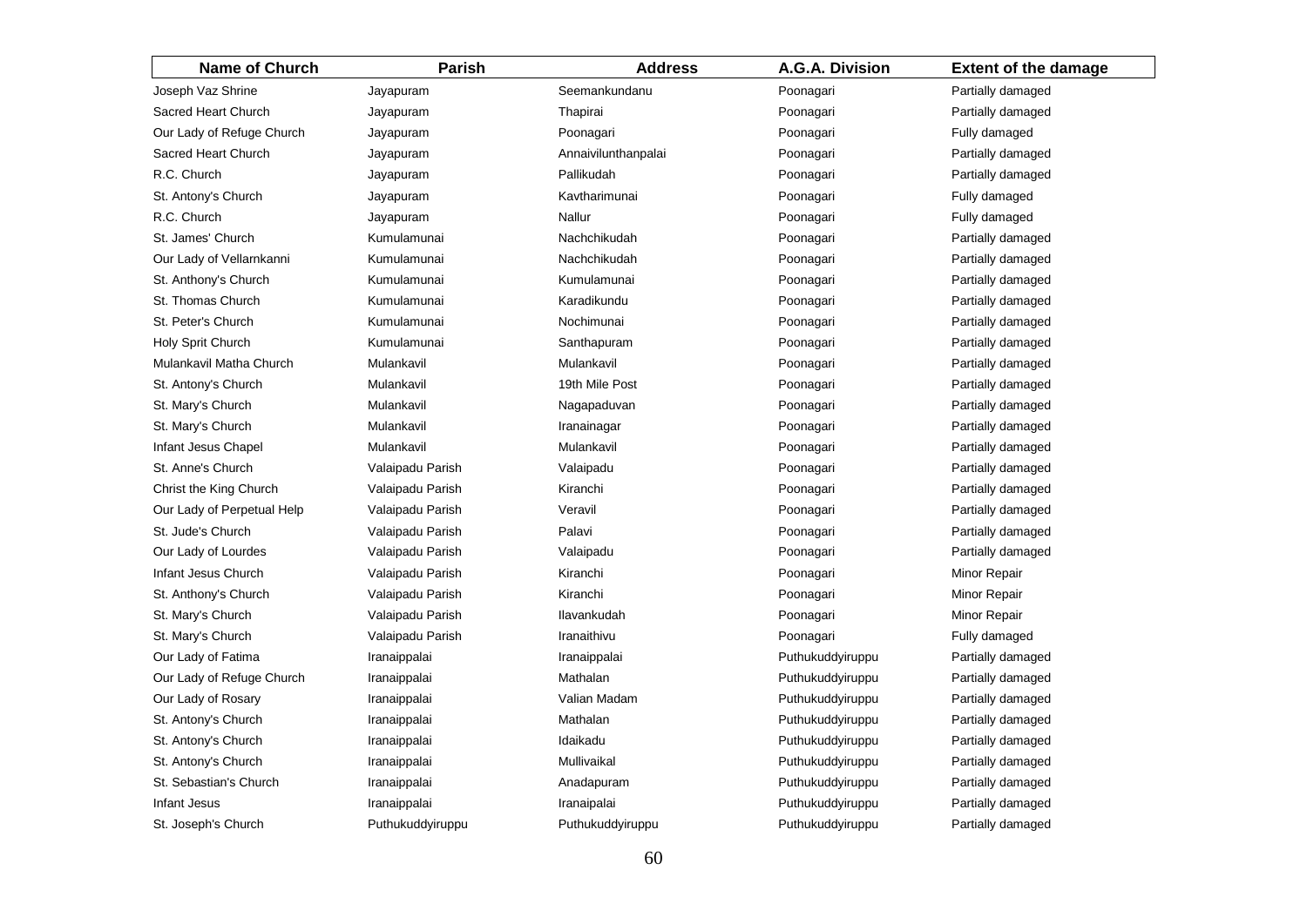| Name of Church                | Parish              | <b>Address</b>   | A.G.A. Division  | <b>Extent of the damage</b> |
|-------------------------------|---------------------|------------------|------------------|-----------------------------|
| St. Antony's Church           | Puthukuddyiruppu    | Malikaithivu     | Puthukuddyiruppu | Partially damaged           |
| St. James' Church             | Puthukuddyiruppu    | Mongilkalaru     | Puthukuddyiruppu | Partially damaged           |
| St. Jude's Church             | Puthukuddyiruppu    | Suthanthirapuram | Puthukuddyiruppu | Partially damaged           |
| Christ the King Church        | Puthukuddyiruppu    | Udayarkaddu      | Puthukuddyiruppu | Partially damaged           |
| St. Mary's Church             | Puthukuddyiruppu    | Devipuram        | Puthukuddyiruppu | Partially damaged           |
| St. Anthony's Church          | Puthukuddyiruppu    | Udayarkaddu      | Puthukuddyiruppu | Partially damaged           |
| Annai Vellarnkanni            | Puthukuddyiruppu    | Theravil         | Puthukuddyiruppu | Partially damaged           |
| Annai Vellarnkanni            | Puthukuddyiruppu    | Manthuvil        | Puthukuddyiruppu | Partially damaged           |
| Holy Face Church              | Puthukuddyiruppu    | Manthuvil        | Puthukuddyiruppu | Partially damaged           |
| St. Eugene De Mazond          | Puthukuddyiruppu    | Kaiveli          | Puthukuddyiruppu | Partially damaged           |
| Infant Jesus                  | Puthukuddyiruppu    | Puthukuddyiruppu | Puthukuddyiruppu | Partially damaged           |
| Church of our Lady of Refuge  | Annaikoddai Parish  | Anaikoddai       | Sandilipay       | Partially damaged           |
| St. Peter & Paul's Church     | Annaikoddai Parish  | Navaly           | Sandilipay       | Fully damaged               |
| Sacred Heart Church           | Annaikoddai Parish  | Theverkaddu      | Sandilipay       | Partially damaged           |
| St. Anne's Church             | Ilavalai Parish     | Ilavalai         | Sandilipay       | Partially damaged           |
| St. James' Church             | Ilavalai Parish     | Ilavalai         | Sandilipay       | Partially damaged           |
| St. Jude's Church             | Ilavalai Parish     | Ilavalai         | Sandilipay       | Partially damaged           |
| St. Cajetan's Church          | Ilavalai Parish     | Marisankoodal    | Sandilipay       | Partially damaged           |
| Our Lady of Lourdes           | Ilavalai Parish     | Poity            | Sandilipay       | Partially damaged           |
| Our Lady of Perpetual Help    | Ilavalai Parish     | Sahayampuram     | Sandilipay       | Fully damaged               |
| St. Francis of Assist         | Ilavalai Parish     | Valankadu        | Sandilipay       | Fully damaged               |
| St. Rita's Church             | Ilavalai Parish     | Ilavalai         | Sandilipay       | Partially damaged           |
| St. Anne's Church             | Ilavalai Parish     | Valithundal      | Sandilipay       | Fully damaged               |
| St. Philip Neri's Church      | Ilavalai Parish     | Pathavathai      | Sandilipay       | Partially damaged           |
| St. Roche's Church            | Ilavalai Parish     | Senthankulam     | Sandilipay       | Fully damaged               |
| Our Lady of Vellarnkanni      | Ilavalai Parish     | Mylankoodal      | Sandilipay       | Fully damaged               |
| Our Lady of Vellarnkanni      | Manipay Parish      | Anthiran         | Sandilipay       | Partially damaged           |
| St. Jude's Church             | Manipay Parish      | Suthumalai       | Sandilipay       | Partially damaged           |
| Our Lady of Madhu             | Manipay Parish      | Kadudai          | Sandilipay       | Partially damaged           |
| Infant Jesus                  | Manipay Parish      | Sanguvely        | Sandilipay       | Partially damaged           |
| St. Thomas' Church            | Mathagal Parish     | Mathagal         | Sandilipay       | Partially damaged           |
| St. Anthony's Church          | Mathagal Parish     | Mathagal         | Sandilipay       | Partially damaged           |
| St. Sebastian's Church        | Mathagal Parish     | Mathagal         | Sandilipay       | Partially damaged           |
| Shrine of Our Lady of Lourdes | Mathagal Parish     | Mathagal         | Sandilipay       | Partially damaged           |
| St. Joseph's Church           | Mathagal Parish     | Mathagal         | Sandilipay       | Partially damaged           |
| Church of Our Lady of Fatima  | Panditheripu Parish | Panditheripu     | Sandilipay       | Partially damaged           |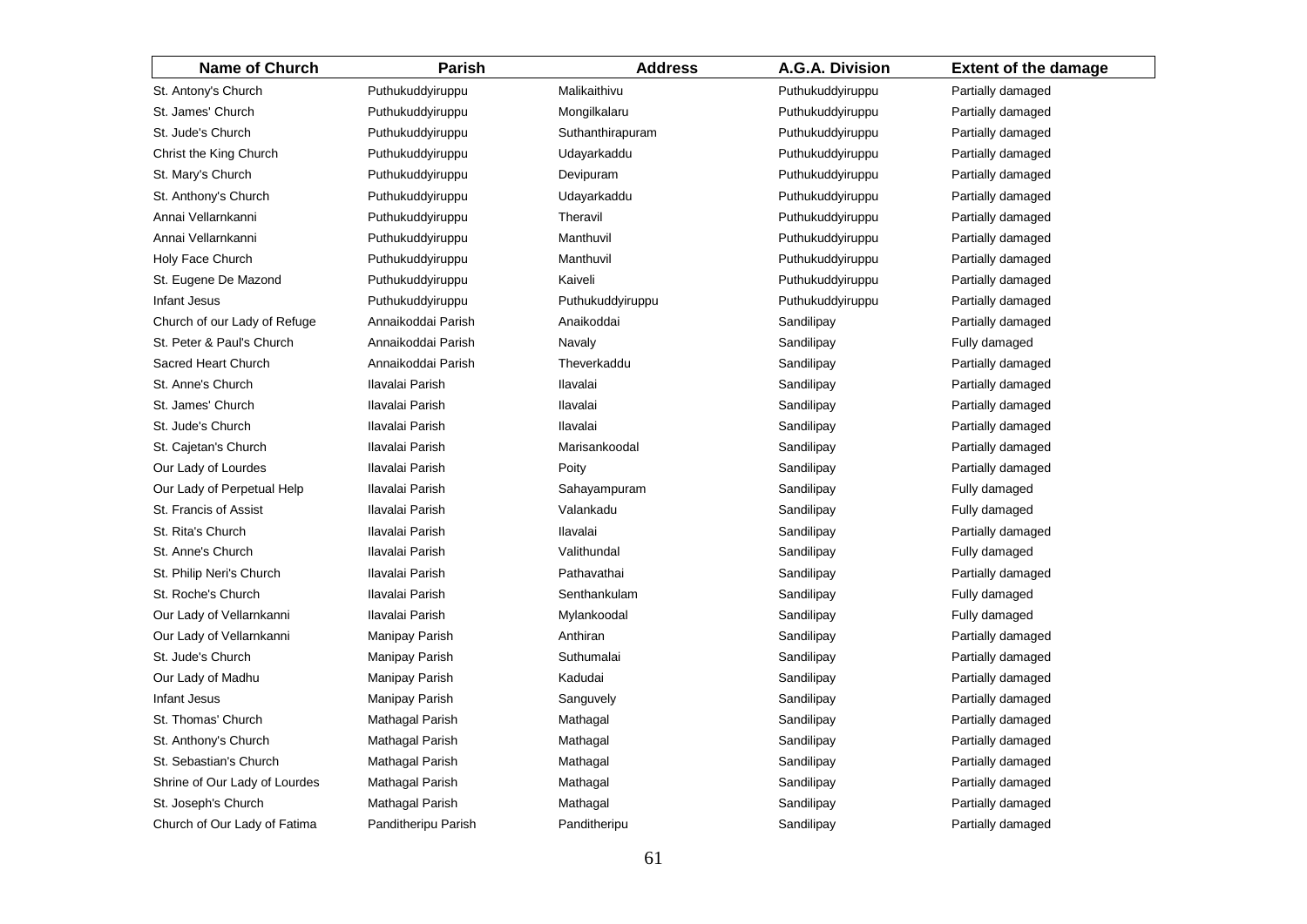| Name of Church               | Parish                  | <b>Address</b>            | A.G.A. Division | <b>Extent of the damage</b> |
|------------------------------|-------------------------|---------------------------|-----------------|-----------------------------|
| St. Anthony's Church         | Panditheripu Parish     | Panditheripu              | Sandilipay      | Partially damaged           |
| Church of Our Lady of Rosary | Panditheripu Parish     | Panditheripu              | Sandilipay      | Partially damaged           |
| St. Theresa's Church         | Panditheripu Parish     | Sandilipay                | Sandilipay      | Partially damaged           |
| St. John the Baptist Church  | Panditheripu Parish     | Periyavillan              | Sandilipay      | Partially damaged           |
| St. Anthony's Church         | Panditheripu Parish     | Periyavillan              | Sandilipay      | Partially damaged           |
| St. Joseph's Church          | Panditheripu Parish     | Alaveddi                  | Sandilipay      | Partially damaged           |
| St. Sebastian's Church       | Panditheripu Parish     | Mahyapiddy                | Sandilipay      | Partially damaged           |
| St. Mary's Church            | Sillalai Parish         | Sillalai                  | Sandilipay      | Partially damaged           |
| St. James' Church            | Sillalai Parish         | Sillalai                  | Sandilipay      | Partially damaged           |
| St. Francis De Sales         | Sillalai Parish         | Chankanai                 | Sandilipay      | Minor Repair                |
| Our Lady of Holy Rosary      | Sillalai Parish         | Moolai                    | Sandilipay      | Fully damaged               |
| Our Lady of Vellarnkanni     | Amathipuram Parish      | Vanneri Rd, Amathipuram   | Thunnukai       | Partially damaged           |
| St. Anthony's Church         | Amathipuram Parish      | Skanthapuram              | Thunnukai       | Fully damaged               |
| St. Mary's Church            | Amathipuram Parish      | Vannerikulam              | Thunnukai       | Partially damaged           |
| Our Lady of Miracles         | Amathipuram Parish      | Ponnagar                  | Thunnukai       | Partially damaged           |
| Arokiamatha                  | Amathipuram Parish      | Arokianagar 8th Mile post | Thunnukai       | Partially damaged           |
| St. Joseph's Church          | Amathipuram Parish      | Vannerikulam              | Thunnukai       | Partially damaged           |
| Sacred Heart Church          | Amathipuram Parish      | Anaivilunthan             | Thunnukai       | Partially damaged           |
| St. Agnes Church             | Mankulam/Mallavi Parish | Mankulam                  | Thunnukai       | Fully damaged               |
| St. Joseph's Church          | Mankulam/Mallavi Parish | Muthayankaddu             | Thunnukai       | Fully damaged               |
| St. Mary's Church            | Mankulam/Mallavi Parish | Pandiyankulam             | Thunnukai       | Fully damaged               |
| Sacred Heart Church          | Mankulam/Mallavi Parish | Chalampon                 | Thunnukai       | Partially damaged           |
| Sacred Heart Church          | Mankulam/Mallavi Parish | Selvapuram                | Thunnukai       | Partially damaged           |
| St. Sebastian's Church       | Mankulam/Mallavi Parish | Mallavi                   | Thunnukai       | Partially damaged           |
| Annai Vellarnkanni           | Mankulam/Mallavi Parish | Vavunikulam               | Thunnukai       | Partially damaged           |
| St. Antony's Church          | Mankulam/Mallavi Parish | Palaiadi                  | Thunnukai       | Partially damaged           |
| St. Antony's Church          | Mankulam/Mallavi Parish | Unit 2, Mallavi           | Thunnukai       | Partially damaged           |
| St. Sebastian's Church       | Mankulam/Mallavi Parish | Thennyankulam             | Thunnukai       | Partially damaged           |
| St. Mary's Church            | Mankulam/Mallavi Parish | Koodaikadudiakulam        | Thunnukai       | Partially damaged           |
| Sacred Heart Church          | Mankulam/Mallavi Parish | Kalvilan                  | Thunnukai       | Partially damaged           |
| St. Antony's Church          | Mankulam/Mallavi Parish | Unit 4                    | Thunnukai       | Partially damaged           |
| St. Michael's Church         | Urumpirai Parish        | Urumpirai                 | Urumpirai       | Partially damaged           |
| St. Henry's Church           | Urumpirai Parish        | Julanoor                  | Urumpirai       | Partially damaged           |
| St. Peter's Church           | Urumpirai Parish        | Punnalaikadduvan          | Urumpirai       | Partially damaged           |
| St. Mary's Church            | Urumpirai Parish        | Neerveli                  | Urumpirai       | Partially damaged           |
| St. Sebastian's Church       | <b>Kayts Parish</b>     | Karompon                  | Velanai         | Minor Repair                |
|                              |                         |                           |                 |                             |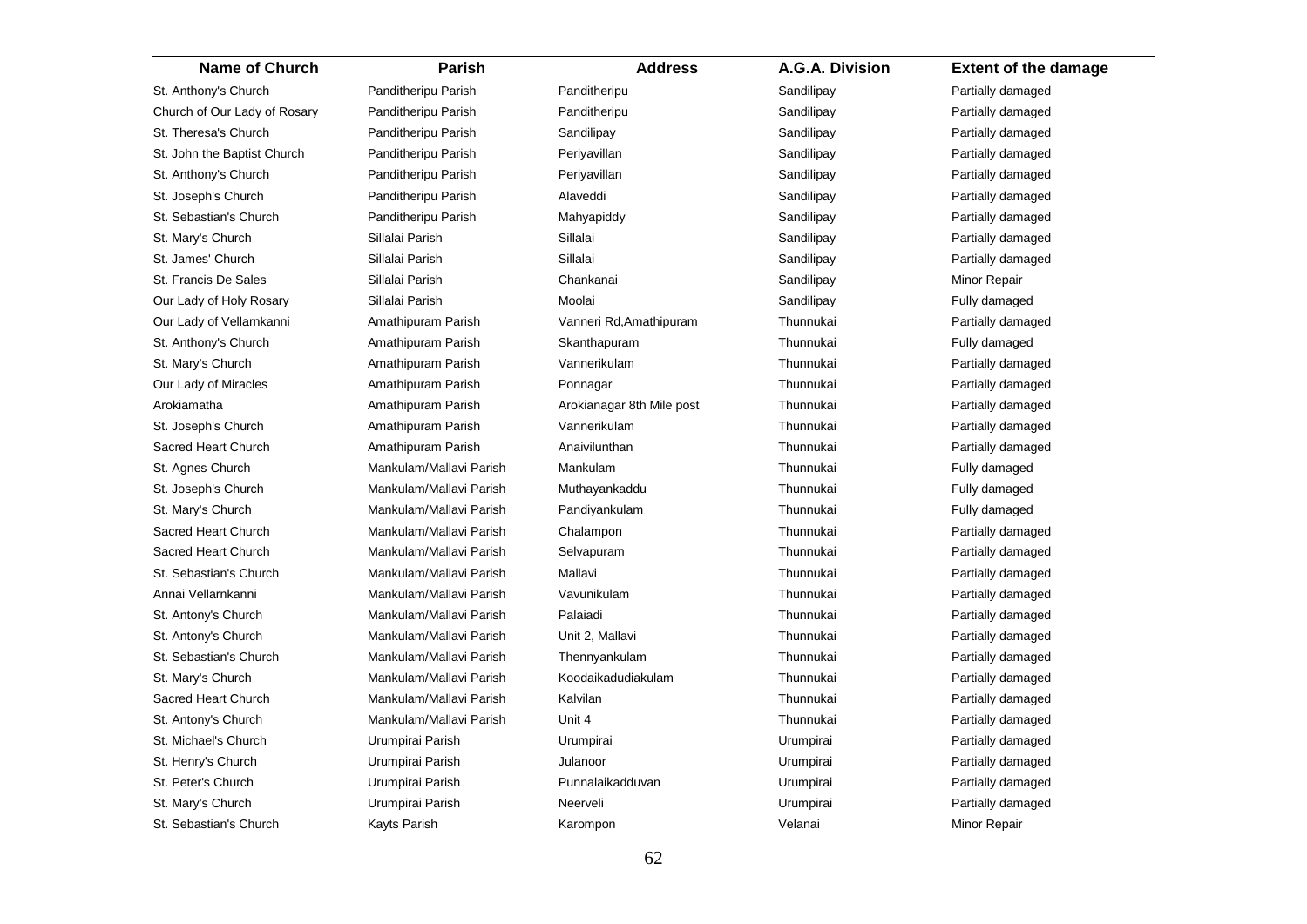| <b>Name of Church</b>        | <b>Parish</b>      | <b>Address</b>       | A.G.A. Division | <b>Extent of the damage</b> |
|------------------------------|--------------------|----------------------|-----------------|-----------------------------|
| St. Mary's Church            | Kayts Parish       | Suruvil              | Velanai         | Partially damaged           |
| St. Anni's Church            | Kayts Parish       | Thanuvil             | Velanai         | Partially damaged           |
| Our Lady of Vellarnkanni     | Kayts Parish       | Karompon             | Velanai         | Minor Repair                |
| Church of Christ the King    | Kayts Parish       | Melinchimunai        | Velanai         | Partially damaged           |
| Church of Our Lady of Good V | Mandaithivu Parish | Chaddi               | Velanai         | Partially damaged           |
| St. Peter's Church           | Mandaithivu Parish | Mandaithevu          | Velanai         | Partially damaged           |
| St. John the Baptist Church  | Mandaithivu Parish | Allaipiddy           | Velanai         | Partially damaged           |
| Our Lady of Mount Carmel     | Mandaithivu Parish | Mandaithevu          | Velanai         | Partially damaged           |
| St. Philip Neri's Church     | Mandaithivu Parish | Mankumpan            | Velanai         | Partially damaged           |
| St. Anthony's Church         | Mandaithivu Parish | Mankumpan            | Velanai         | Partially damaged           |
| St. Peter & Paul's Church    | Naranthanai Parish | Naranthanai South Rd | Velanai         | Partially damaged           |
| Sacred Heart Church          | Naranthanai Parish | Naranthanai          | Velanai         | Partially damaged           |
| Our Lady of Lourdes          | Naranthanai Parish | Naranthanai          | Velanai         | Partially damaged           |
| Our Lady of Holy Rosary      | Naranthanai Parish | Saravanai            | Velanai         | Fully damaged               |
| St. Francis Xavier's Church  | Naranthanai Parish | Punguduthevu         | Velanai         | Partially damaged           |
| St. Anthony's Church         | Naranthanai Parish | Naranthanai          | Velanai         | Partially damaged           |

| <b>Fully damaged</b>    | $=$ | 93     |
|-------------------------|-----|--------|
| Partially damaged = 186 |     |        |
| <b>Minor Repair</b>     |     | $= 20$ |

**Total = 299**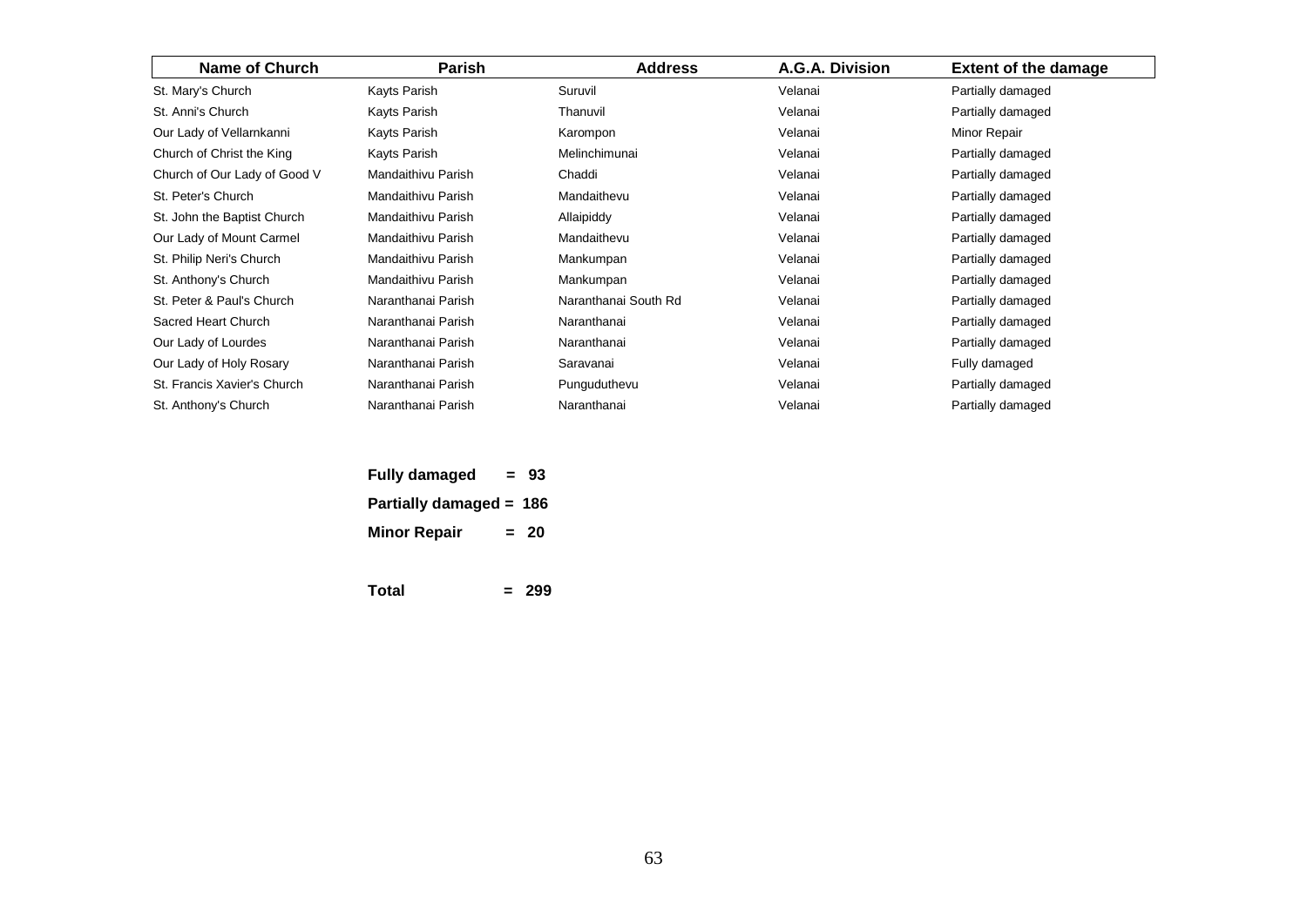### **Hindu Temples / Kovils damaged/destroyed by aerial bombing and shelling in the North-East of the Island of Sri Lanka**

**(Not all the damaged/destroyed Temples/Kovils are included in this list. The real figure is higher) Report dated 24/12/2003**

| <b>Name of Kovil</b>               | <b>Place</b>                       | <b>District</b>         |
|------------------------------------|------------------------------------|-------------------------|
| Sri Sithivinayagar Kovil           | Thiriyaykerny, Palamuani           | Amparai - Addalaichenai |
| Vairavar Kovil                     | Thiriyaykerny, Palamuani           | Amparai - Addalaichenai |
| Sri Manikkappillayar Kovil         | Manikkamadu Irrakkamam 7           | Amparai - Irrakkamam    |
| Ampalathady Pillayar Kovil         | AmmanKovil Veethy, Kalmunai        | Amparai - Kalmunai      |
| Ampalathady Pillayar Kovil         | Natpiddimunai                      | Amparai - Kalmunai      |
| Iyanar Kovil                       | Kalmunai                           | Amparai - Kalmunai      |
| Kali Kovil                         | Kiddanky Rd, Chenaikudiyiruppu     | Amparai - Kalmunai      |
| Kannakaiamman Kovil                | Kovil Veethy, Kalmunai             | Amparai - Kalmunai      |
| Kurunthadipillayar Kovil           | Kalmunai                           | Amparai - Kalmunai      |
| Mariamman Kovil                    | Pandiruppu                         | Amparai - Kalmunai      |
| Murugan Kovil                      | Kovil veethy, Natpiddimuani        | Amparai - Kalmunai      |
| Pechchiayamman Kovil               | Main street, Periyaneelavanai      | Amparai - Kalmunai      |
| Periyathampiran Kovil              | Central road, Periyaneelavanai     | Amparai - Kalmunai      |
| Periyathampiran Kovil              | Kovil veethy, Pandiruppu           | Amparai - Kalmunai      |
| Sivan Kovil                        | Kovil veethy, Natpiddimuani        | Amparai - Kalmunai      |
| Sri Ampalathady Kovil              | Kiddanky Veethy, Natpiddimunai     | Amparai - Kalmunai      |
| Sri Mamangapillayar Kovil          | Kadatkarai Veethy, Kalmunai 1      | Amparai - Kalmunai      |
| Sri Manikkappillayar Kovil         | Pandiruppu                         | Amparai - Kalmunai      |
| Sri Pulavipillayar Kovil           | Main Street, Manalchenai           | Amparai - Kalmunai      |
| Sri Sarvartha Sithivinayagar Kovil | Kovil Veethy, Kalmunai             | Amparai - Kalmunai      |
| Sri Sithivinayagar Kovil           | Vickneswarar, Chenaikudiyiruppu    | Amparai - Kalmunai      |
| Sri Tharavai Sithivinayagar Kovil  | Main Street, Kalmunai              | Amparai - Kalmunai      |
| Vishnu Kovil                       | Vishnu Kovil Veethy, Natpiddimunai | Amparai - Kalmunai      |
| Kannakaiamman Kovil                | Kerativu                           | Amparai - Kerativu      |
| Kandaswamy Kovil                   | Mandoor                            | Amparai - Mandoor       |
| Kannakaiamman Kovil                | 4th Village, Central Camp          | Amparai - Navithanveli  |
| Kudiyiruppu Munai Pillayar Kovil   | Kudiyiruppumunai                   | Amparai - Navithanveli  |
| Pamady Sri Siththi Vinayagar Kovil | 4th Village, 2nd Ward              | Amparai - Navithanveli  |
| Pathirakali Kovil                  | Annamalai 1, Navithanvely          | Amparai - Navithanveli  |

### **Temples destroyed / damaged in Amparai**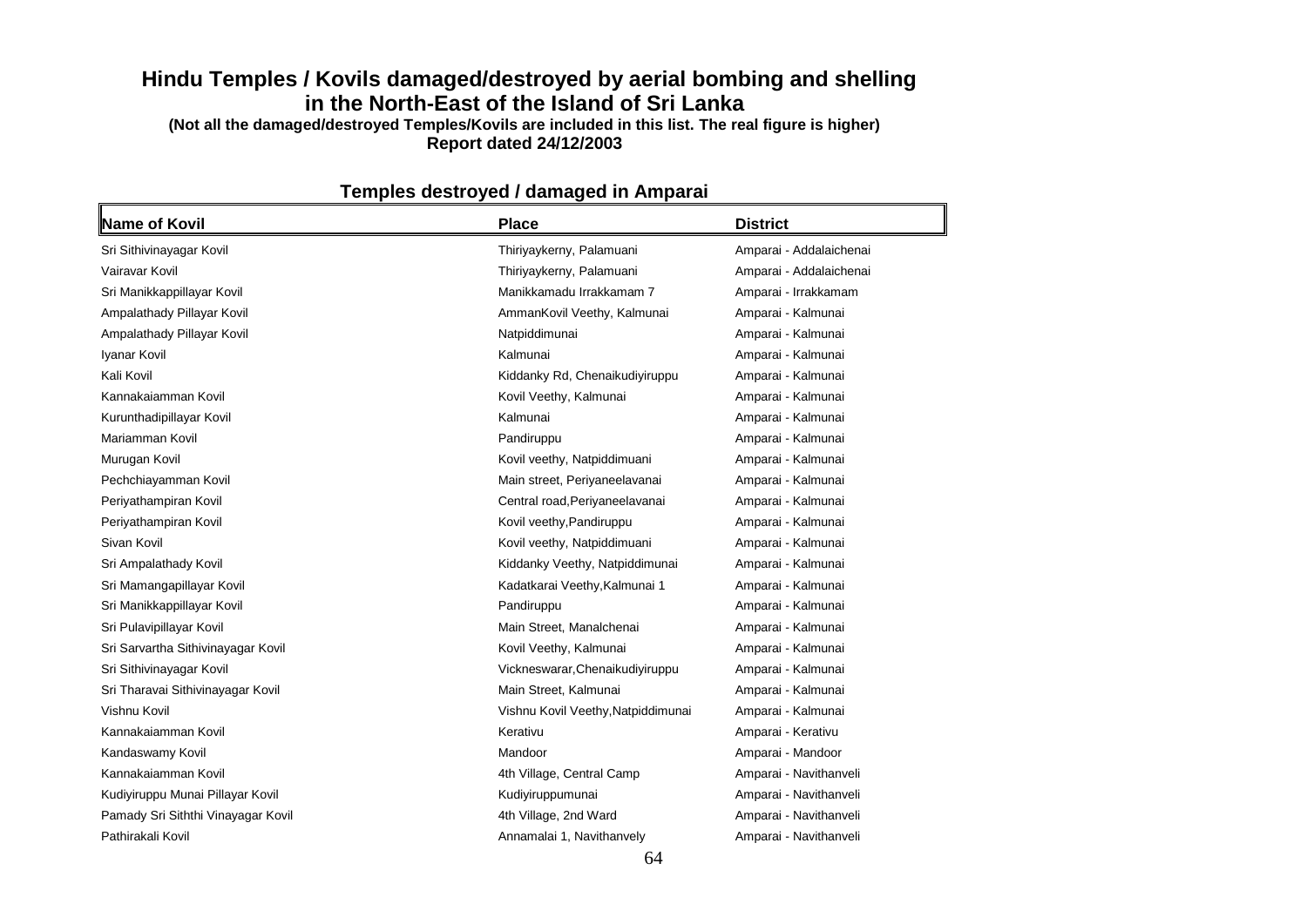| <b>Name of Kovil</b>                          | <b>Place</b>                         | <b>District</b>        |
|-----------------------------------------------|--------------------------------------|------------------------|
| Pillayar Kovil                                | Annamalai 1, Navithanvely            | Amparai - Navithanveli |
| Sithivinayagr Kovil                           | 4th Village, Central Camp            | Amparai - Navithanveli |
| Siththi Vinayagar Kovil                       | 7th Village,                         | Amparai - Navithanveli |
| Siththi Vinayagar Kovil                       | Navithanveli                         | Amparai - Navithanveli |
| Sri Kannakai Amman Kovil                      | 15th village, Vilavady, Navithanveli | Amparai - Navithanveli |
| Sri Lingeswarar Kovil                         | 15th village, Annamalai 2            | Amparai - Navithanveli |
| Sri Manikkappillayar Kovil                    | 11th village, Central Camp           | Amparai - Navithanveli |
| Sri Murugan Kovil                             | 15th village, Vilavady, Navithanveli | Amparai - Navithanveli |
| Sri Murugan Kovil                             | 1st Ward, Central Camp 02            | Amparai - Navithanveli |
| Sri Murugan Kovil                             | 7th Village, Veesikkiramam.          | Amparai - Navithanveli |
| Sri Murugan Kovil                             | Central camp 3                       | Amparai - Navithanveli |
| Sri Muthumariyamman Kovil                     | Navithanveli                         | Amparai - Navithanveli |
| Sri Navalady Pillayar Kovil                   | Central camp 4                       | Amparai - Navithanveli |
| Sri Sithivinayagar Kovil                      | Savalakadai                          | Amparai - Navithanveli |
| Sri Sithivinayagar Kovil                      | Veerachcholai                        | Amparai - Navithanveli |
| Sri SiththiVinayagar Kovil                    | Sorikalmunai                         | Amparai - Navithanveli |
| Vembady kannakai amman Kovil                  | 4th Village, Central camp            | Amparai - Navithanveli |
| Vembayoor Selvavinayagar Kovil                | Karaikudha                           | Amparai - Navithanveli |
| Vinayagar Kovil                               | 15th village, Vilavady, Navithanveli | Amparai - Navithanveli |
| Kanthasamy Kovil                              | Main street, Ninthavoor 25           | Amparai - Ninthavoor   |
| Manikkappillayar Kovil                        | ABC veethy, Ninthavoor 19            | Amparai - Ninthavoor   |
| Singarapuram Mariyamman Kovil                 | Addaipallam, Ninthavoor 10           | Amparai - Ninthavoor   |
| Sivamuththumariamman Kovil                    | ABC veethy, Ninthavoor 19            | Amparai - Ninthavoor   |
| Sri Meenadsiyamman Kovil                      | Cenkatpadai, Ninthavoor 23           | Amparai - Ninthavoor   |
| Kayathiri Peedam                              | Thampiluvil 1                        | Amparai - ThiruKovil   |
| Sahalakalaiamman Kovil<br>Sivan               | ThirukKovil                          | Amparai - ThiruKovil   |
| Kovil                                         | Vinayagapuram                        | Amparai - ThiruKovil   |
| Sri Arumuga Swami Kovil                       | Thampaddai                           | Amparai - ThiruKovil   |
| Sri Kannakai Amman Kovil                      | Thambiluvil 2                        | Amparai - ThiruKovil   |
| Sri Mahavishnu Kovil                          | Thampiluvil                          | Amparai - ThiruKovil   |
| Sri Sithivinayagar Kovil                      | Thampaddai                           | Amparai - ThiruKovil   |
| Sri Sithivinayagar Kovil                      | Vinayagapuram                        | Amparai - ThiruKovil   |
| Thalayadi Sivan Kovil                         | Thambiluvil 2                        | Amparai - ThiruKovil   |
| All together 147 Temples destroyed in Amparai |                                      | (62 Temples)           |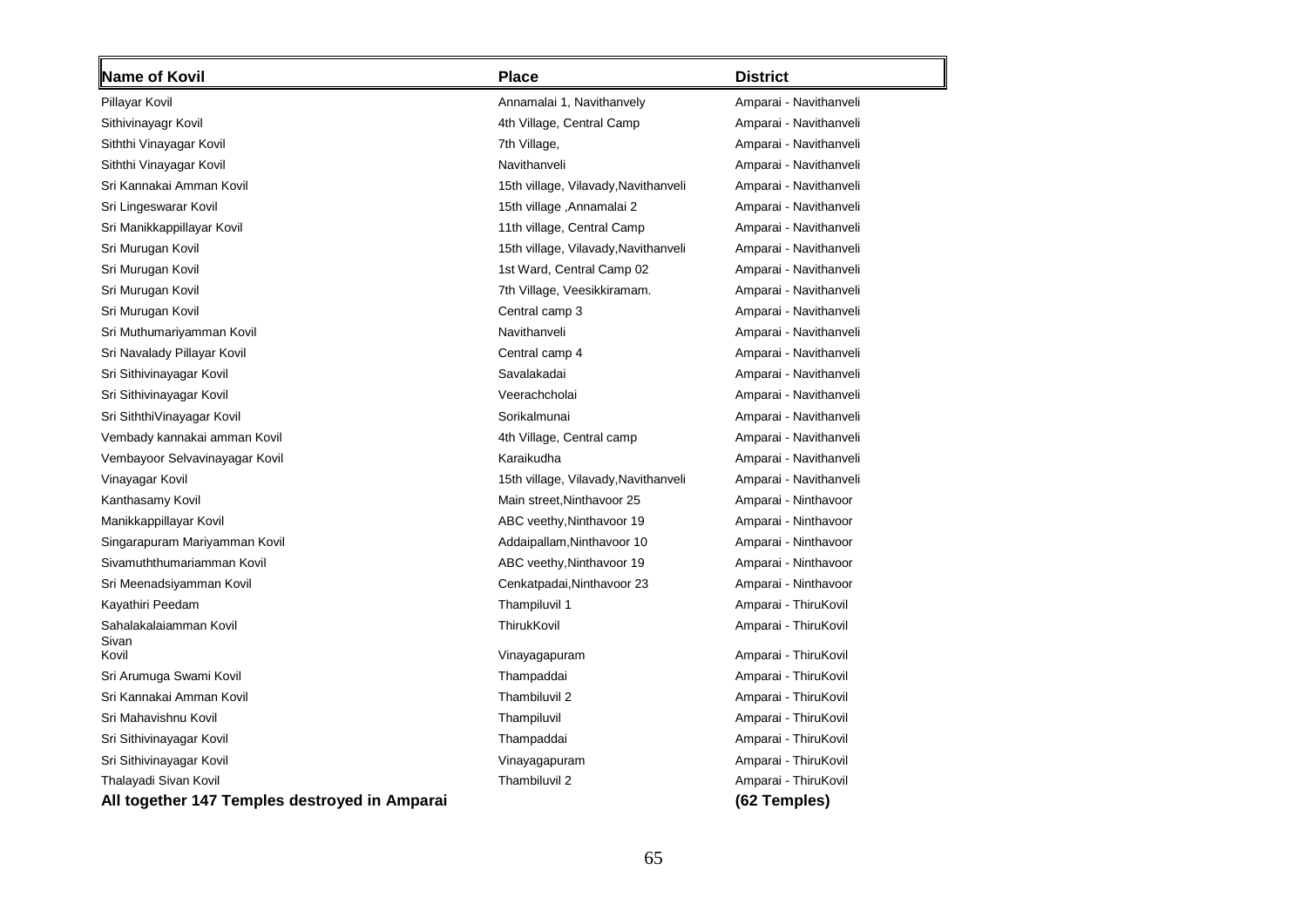# **Temples destroyed / damaged in Batticaloa**

| Name of Kovil                     | <b>Place</b>                       | <b>Dirstrict</b>          |
|-----------------------------------|------------------------------------|---------------------------|
| Nageswara Kovil                   | Akkaraipattu                       | Batticaloa - Akkaraipattu |
| Vinayagar Kovil                   | Anaipanthy                         | Batticaloa - Anaipanthy   |
| Murugan Kovil                     | Arayampathy                        | Batticaloa - Arayampathy  |
| Vinayagar Kovil                   | Kalladdy Uppodai                   | Batticaloa - Manmunai     |
| Sivan Kovil                       | Kokkatichcholai                    | Batticaloa - Paddippalai  |
| Pillayar Kovil                    | Mamangam                           | Batticaloa - Manmunai     |
| Alayadippillayar Kovil            | Pankilavady, Muhanthuwaram         | Batticaloa - Manmunai     |
| Kannaki Amman Kovil               | Manchanthoduwai                    | Batticaloa - Manmunai     |
| Kannaki Amman Kovil               | Thirupperunthurai                  | Batticaloa - Manmunai     |
| Keerimadu Sithivinayagar Alayam   | Bar Veethy, Batticaloa             | Batticaloa - Manmunai     |
| Krishnan Kovil                    | Kallady                            | Batticaloa - Manmunai     |
| Manikkappillayar Kovil            | Iruthayapuram West                 | Batticaloa - Manmunai     |
| Manikkappillayar Kovil            | Panichchaiadi                      | Batticaloa - Manmunai     |
| Mariyamman Kovil                  | Kallady                            | Batticaloa - Manmunai     |
| Murugan Kovil                     | Punnachcholai                      | Batticaloa - Manmunai     |
| Muthtukumar Velauth Murugan Kovil | Thirupperunthurai                  | Batticaloa - Manmunai     |
| Nagathambiran Kovil               | Kallady, Uppodai, Batticaloa       | Batticaloa - Manmunai     |
| Palamurugan Kovil                 | 10th Cross, Iruthayapuram          | Batticaloa - Manmunai     |
| Palamurugan Kovil                 | Kumarapuram                        | Batticaloa - Manmunai     |
| Palavinayagar Alayam              | Kallady, Velur                     | Batticaloa - Manmunai     |
| Pillayar Kovil                    | Manchanthoduwai, Batticaloa        | Batticaloa - Manmunai     |
| Pillayar Kovil                    | Thirupperunthurai                  | Batticaloa - Manmunai     |
| Pathirakaliyamman Kovil           | Panichchaiadi                      | Batticaloa - Manmunai     |
| Pulavippillayar Kovil             | Pillayarady, Batticaloa            | Batticaloa - Manmunai     |
| Santhi Pillayar Kovil             | Periya Urani                       | Batticaloa - Manmunai     |
| Sithivinayagar Kovil              | Kallady, Uppodai, Batticaloa       | Batticaloa - Manmunai     |
| Sithivinayagar Kovil              | Old Kalmunai Street, Kallady       | Batticaloa - Manmunai     |
| Sivan Kovil                       | Navatkudha                         | Batticaloa - Manmunai     |
| Sri Kumaraththan Kovil            | Jayanthipuram                      | Batticaloa - Manmunai     |
| Sri Maha Mariyamman Kovil         | Thamaraikerny Veethy, Batticaloa   | Batticaloa - Manmunai     |
| Sri Mavadippillayar Kovil         | Kokuvil                            | Batticaloa - Manmunai     |
| Sri Nagathambiran Kovil           | Selva Vinayagar Veethy, Batticaloa | Batticaloa - Manmunai     |
| Sri Pathirakaliyamman Kovil       | Punnachcholai                      | Batticaloa - Manmunai     |
| Sri Pthirakaliyamman Kovil        | Periya Urani                       | Batticaloa - Manmunai     |
| Sri Sithivinayagar Kovil          | Sethukudha                         | Batticaloa - Manmunai     |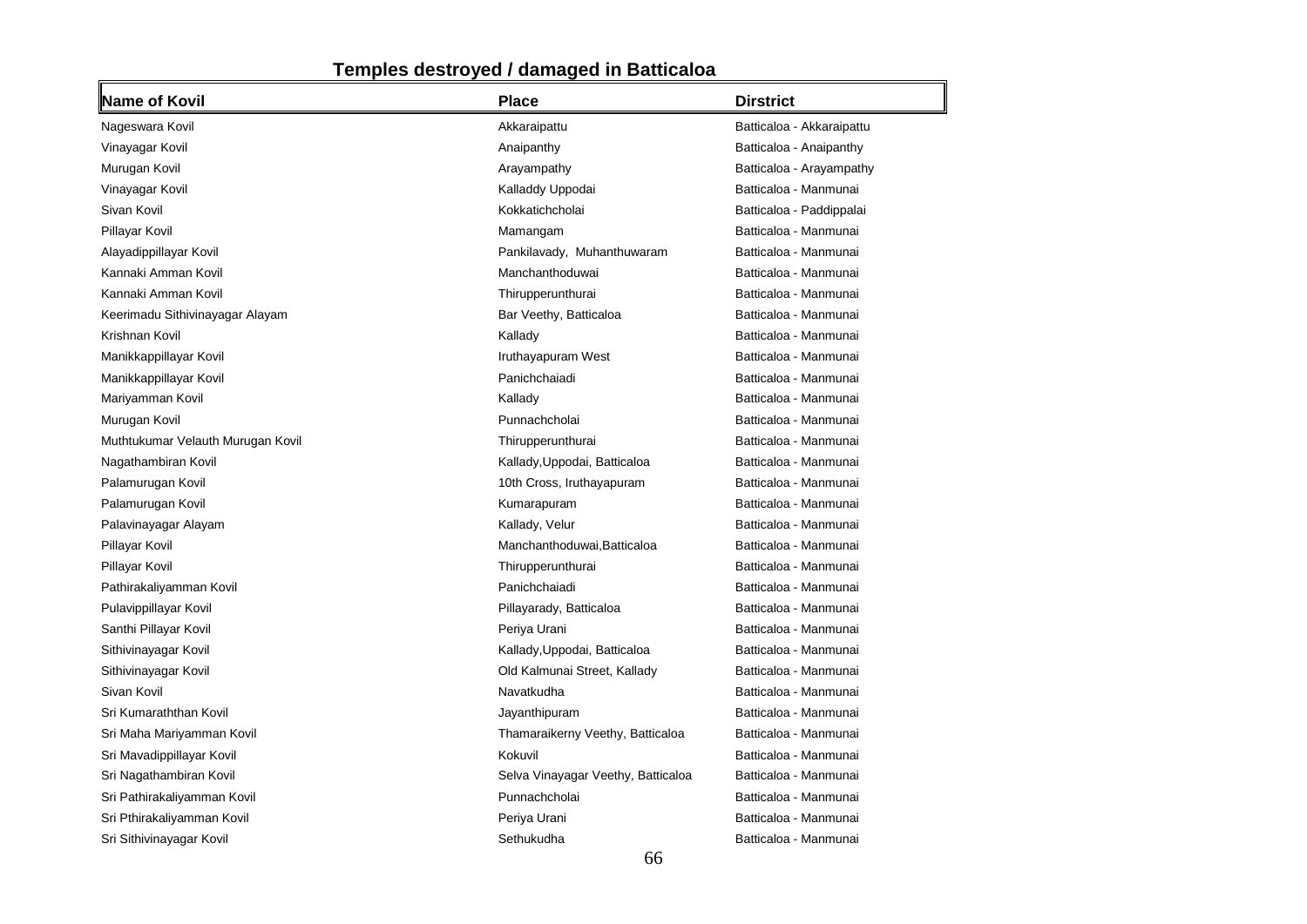| Name of Kovil                    | <b>Place</b>                    | <b>District</b>          |
|----------------------------------|---------------------------------|--------------------------|
| Sri Thakkaiyageswara Kovil       | Vavi Road, Batticaloa           | Batticaloa - Manmunai    |
| Sri Thiroupathai Amman Kovil     | Vavi Veehty, Batticaloa         | Batticaloa - Manmunai    |
| Sri Veeramakaliyamman Kovil      | Kokuvil                         | Batticaloa - Manmunai    |
| Vairavar Kovil                   | Govt. Qtrs. Road, Kallady       | Batticaloa - Manmunai    |
| Veerapathirar Kovil              | Manchanthoduwai, Batticaloa     | Batticaloa - Manmunai    |
| Velauthaswami Kovil              | Periyakalmunai Road, Batticaloa | Batticaloa - Manmunai    |
| Vembady Sri Sithivinayagar Kovil | Palameenmdhu                    | Batticaloa - Manmunai    |
| Ambalathady Sir Murugan Kovil    | Katsenai, Ambilanthurai         | Batticaloa - Paddippalai |
| Kollanulai Narasingar Kovil      | Kollanulai, Kunavinamadhu       | Batticaloa - Paddippalai |
| Manikkappillayar Kovil           | Panichaiadimunnar               | Batticaloa - Paddippalai |
| Sithivinayagar Kovil             | Ampilanthurai                   | Batticaloa - Paddippalai |
| Sithivinayagar Kovil             | Arulnesapuram, Kdukkamunai      | Batticaloa - Paddippalai |
| Sithivinayagar Kovil             | Mahiladithivu, Kokkaddicholai   | Batticaloa - Paddippalai |
| Sri Kannakiamman Kovil           | Muthalaikudha, Kokkaddicholai   | Batticaloa - Paddippalai |
| Sri Koddampalapillayar Kovil     | Munaikadu, Kokkadicholai        | Batticaloa - Paddippalai |
| Sri Manikkappillayar Kovil       | Mavadimunmari, Kokkaddicholai   | Batticaloa - Paddippalai |
| Sri Murugan Kovil                | Thanthamalai, Kokkaddicholai    | Batticaloa - Paddippalai |
| Sri Sithivinayagar Kovil         | Ampilanthurai North             | Batticaloa - Paddippalai |
| Sri Sithivinayagar Kovil         | Munaikadu, Kokkadicholai        | Batticaloa - Paddippalai |
| Veerapathirar Kovil              | Munaikadu, Kokkadicholai        | Batticaloa - Paddippalai |
| Pathiakalai Amman Kovil          | Porathivu                       | Batticaloa - Porathivu   |
| Alayadipillayar Kovil            | Vammivadduwan                   | Batticaloa - Vaharai     |
| Kathirvelauthar Kovil            | Panichchankerny                 | Batticaloa - Vaharai     |
| Maha Vishnu Kovil                | Kayankerny                      | Batticaloa - Vaharai     |
| Manikkappillayar Kovil           | Kirimichchai                    | Batticaloa - Vaharai     |
| Muthumariammn Kovil              | Puliyankandalady                | Batticaloa - Vaharai     |
| Nagapanni Kovil                  | Panichchankerny                 | Batticaloa - Vaharai     |
| Pillayar Kovil                   | Usanai                          | Batticaloa - Vaharai     |
| Senthur Murugan Kovil            | Thuchchakerny                   | Batticaloa - Vaharai     |
| Sithivinayagar Kovil             | Rasalodai                       | Batticaloa - Vaharai     |
| Sri Manikkappillayar Kovil       | Vaharai Centre                  | Batticaloa - Vaharai     |
| Sri Murugan Kovil                | Alankulam, Vaharai              | Batticaloa - Vaharai     |
| Sri Muthumariamman Kovil         | Patsevai                        | Batticaloa - Vaharai     |
| Sri Pathirakali Kovil            | Ampanthanaveli                  | Batticaloa - Vaharai     |
| Sri Pathirakali Kovil            | Kathiraveli                     | Batticaloa - Vaharai     |
| Sri Selva vinayagar Kovil        | Vaharai north                   | Batticaloa - Vaharai     |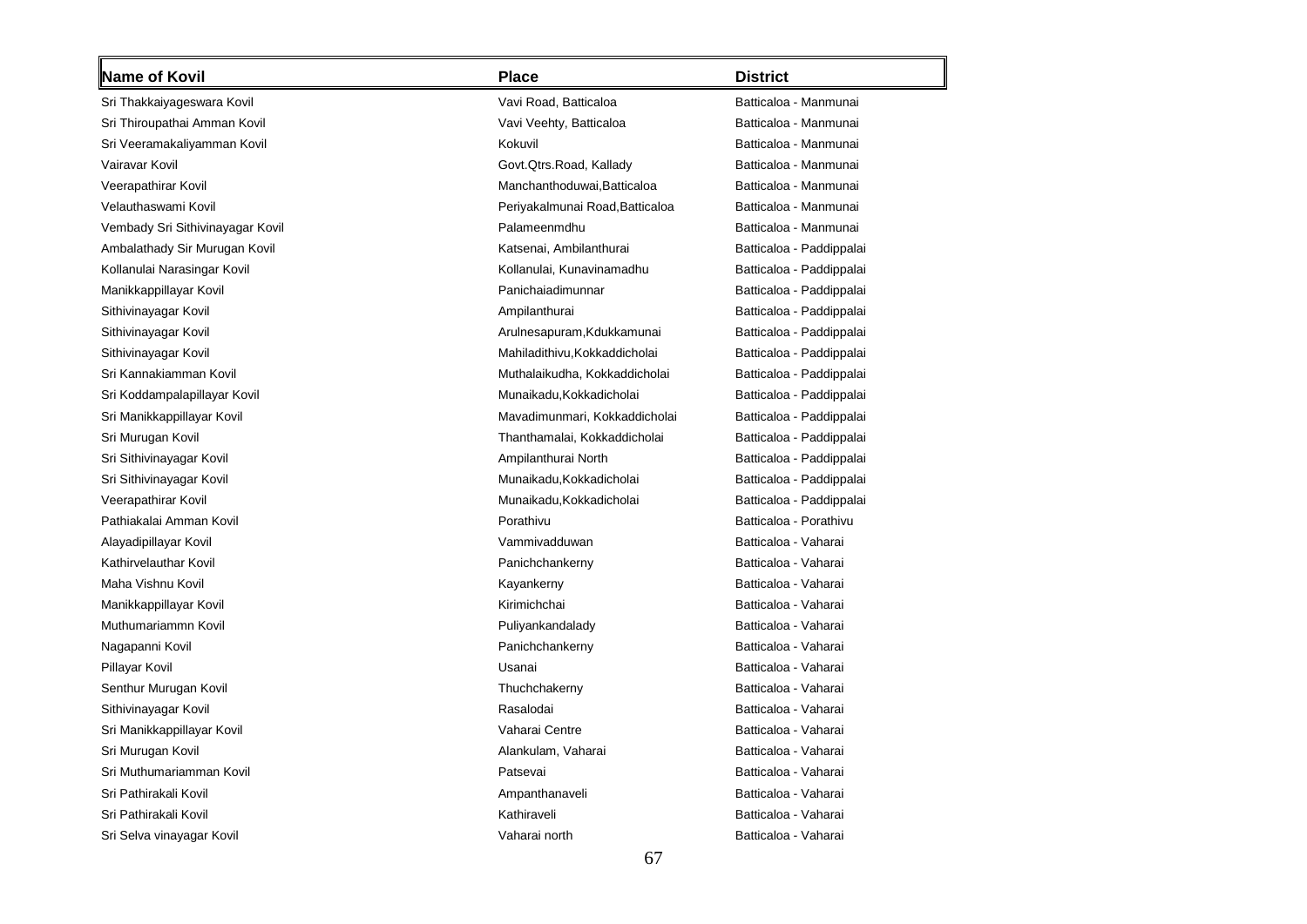| Name of Kovil                  | <b>Place</b>                         | <b>District</b>            |
|--------------------------------|--------------------------------------|----------------------------|
| Uchchivinayagar Kovil          | Uriyankaddu                          | Batticaloa - Vaharai       |
| Varakai Amman Kovil            | Mathurankernykulam                   | Batticaloa - Vaharai       |
| Veerakathipillayar Kovil       | Kathiraveli                          | Batticaloa - Vaharai       |
| <b>Vickneswarar Kovil</b>      | Kaddumurivu                          | Batticaloa - Vaharai       |
| Alakandy Pillai Sivan Kovil    | Valaichenai                          | Batticaloa - Valaichchenai |
| Balamurugan Kovil              | Kumburumoolai, Valaichenai           | Batticaloa - Valaichchenai |
| Ganeshaperumal Kovil           | Kannakipuram Valaichenai             | Batticaloa - Valaichchenai |
| Kaliyamman Kovil               | Main St, Meeravodai, Valaichenai     | Batticaloa - Valaichchenai |
| Kaneshaperumal Kovil           | Kannakipuram                         | Batticaloa - Valaichchenai |
| Kannagaiamman Kovil            | Kondayankerny, Valaichenai           | Batticaloa - Valaichchenai |
| Kannagaiamman Kovil            | Meeravodai Veethy, Kondayankerny     | Batticaloa - Valaichchenai |
| Kannakiamman Kovil             | Central Road, Kalkudha               | Batticaloa - Valaichchenai |
| Koraveli Kannakaiamman Kovil   | Palar Padsalai Road, Nasivanthivu    | Batticaloa - Valaichchenai |
| Maha Vishnu Kovil              | Kinnaiyadi Valaichenai               | Batticaloa - Valaichchenai |
| Maha Vishnu Kovil              | Paddiyadichenai, Kalkudha            | Batticaloa - Valaichchenai |
| Manikkappillayar Kovil         | Kinnaiyadi                           | Batticaloa - Valaichchenai |
| Manikkappillayar Kovil         | Kumburumoolai, Valaichenai           | Batticaloa - Valaichchenai |
| Mavadi Mariyamman Kovil        | Kalkuda veethy, Pethalai             | Batticaloa - Valaichchenai |
| Narasimmar Kovil               | Kinnaiyadi, Valaichenai              | Batticaloa - Valaichchenai |
| Narasingavairavar Kovil        | Kannakipuram, Valaichenai            | Batticaloa - Valaichchenai |
| Pathirakaliyamman Kovil        | Paddiyadichenai, Kalkudha            | Batticaloa - Valaichchenai |
| Sri Balamurugan Kovil          | Kondayankerny, Valaichenai           | Batticaloa - Valaichchenai |
| Sri Kaneshvarar Kovil          | Tharivan road, Valaichenai           | Batticaloa - Valaichchenai |
| Sri Kaylayapillayar Kovil      | Kalkuda veethy, Pethalai             | Batticaloa - Valaichchenai |
| Sri Kulanthaivadivel Kovil     | Kulakoddan kinnayadi                 | Batticaloa - Valaichchenai |
| Sri Murugan Kovil              | Meeravodai Tamil, Valaichenai        | Batticaloa - Valaichchenai |
| Sri Murugan Kovil              | Sunkankerny, Valaichenai             | Batticaloa - Valaichchenai |
| Sri Muthumariamman Kovil       | Karuvakarny, Valaichenai             | Batticaloa - Valaichchenai |
| Sri Muthumariamman Kovil       | Sunkankerny, Valaichenai             | Batticaloa - Valaichchenai |
| Sri Nagathambiran Kovil        | Kannakipuram, Valaichenai            | Batticaloa - Valaichchenai |
| Sri Nagathambiran Kovil        | Main street, Meeravodai, Valaichenai | Batticaloa - Valaichchenai |
| Sri Pathirakaliamman Kovil     | Puthukudiyiruppu                     | Batticaloa - Valaichchenai |
| Sri Sithivinayagar Kovil       | Kannakipuram, Valaichenai            | Batticaloa - Valaichchenai |
| Sri Sithivinayagar Kovil       | Kondayankerny, Valaichenai           | Batticaloa - Valaichchenai |
| Sri Sithivinayagar Kovil       | Sunkankerny, Valaichenai             | Batticaloa - Valaichchenai |
| Sri Veethiyadi Vinayagar Kovil | Veeraiyadi vinayagar, Valaichenai    | Batticaloa - Valaichchenai |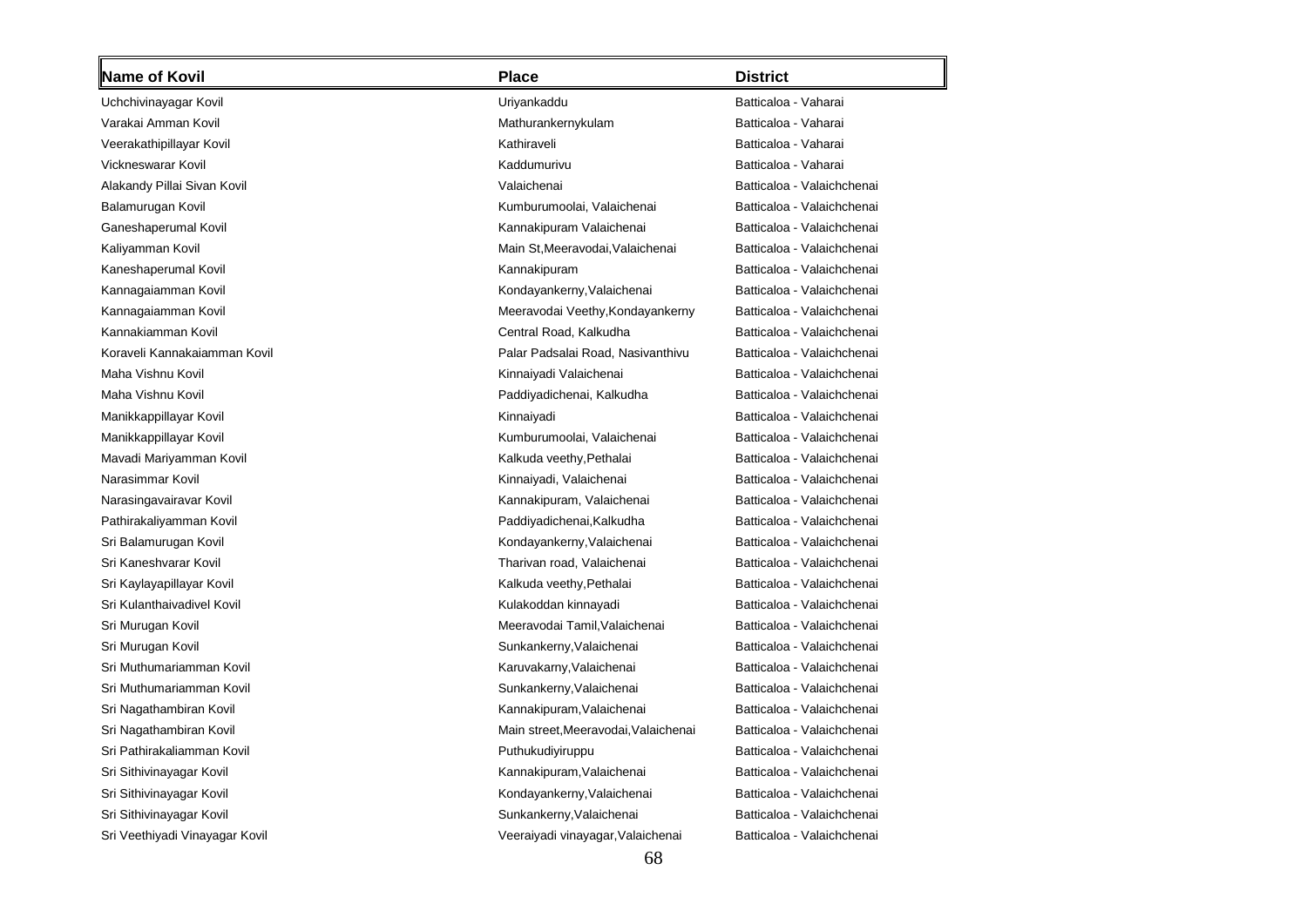### Sri Vinayagar Kovil **Meeravoodai Tamil,Valaichenai** Batticaloa - Valaichchenai Batticaloa - Valaichchenai **All together 283 Temples destroyed in Batticaloa (108 Temples)**

## **Temples destroyed / damaged in Jaffna**

| Name of Kovil                         | <b>Place</b>                 | <b>Dirstrict</b>       |
|---------------------------------------|------------------------------|------------------------|
| Alamavana Pillaiyar Kovil             | Nedunthivu East              | Jaffna - Delft, Island |
| Moddaiyar Kovil                       | Panankani, 1st Ward, Delft   | Jaffna - Delft, Island |
| Nedunkulam Gnanavairavar Kovil        | 5th Ward, Delft              | Jaffna - Delft, Island |
| Neluvini Sithy Vinayagar Kovil        | Nedunthivu West, Nedunthivu  | Jaffna - Delft, Island |
| Pidari Ambal Kovil                    | 12th Ward, Delft East        | Jaffna - Delft, Island |
| Sivasiri Kavolai Ammpal Murugan Kovil | Delft, East                  | Jaffna - Delft, Island |
| Uyarapulam Iyanar Kovil               | 1st Ward, Delft              | Jaffna - Delft, Island |
| Veerabathira Pillaiyar Kovil          | Delft, East Harbour          | Jaffna - Delft, Island |
| Alady Vairavar Kovil                  | 4th Ward, Pungudutivu        | Jaffna - Islands       |
| Anuman Kovil                          | 4th Ward, Pungudutivu        | Jaffna - Islands       |
| Arasady Pillaiyar Kovil               | 6th Ward, Velanai            | Jaffna - Islands       |
| Athi Vairavar Kovil                   | 2nd Ward, Pungudutivu        | Jaffna - Islands       |
| Balasubramaniar Kovil                 | Madathuveli                  | Jaffna - Islands       |
| Chaddi Veerakathi Vinayagar Kovil     | 10th Ward, Pungudutivu       | Jaffna - Islands       |
| Cheddipulam PaththiniAmman Kovil      | 2nd ward, East Centre        | Jaffna - Islands       |
| Gnanavairavar Kovil                   | 4th Ward, Pungudutivu        | Jaffna - Islands       |
| Gnanavairavar Kovil                   | 7th Ward, Pungudutivu        | Jaffna - Islands       |
| Gnavairavar Kovil                     | 6th Ward, Velanai            | Jaffna - Islands       |
| Inichchapuliyady Murugan Kovil        | 2nd ward, Allaipiddy         | Jaffna - Islands       |
| Iyanar Kovil                          | 1st ward, Velanai North East | Jaffna - Islands       |
| Iyanar Kovil                          | 7th Ward, Pungudutivu        | Jaffna - Islands       |
| Iyanar Kovil                          | 9th Ward, Pungudutivu        | Jaffna - Islands       |
| Kali Kovil                            | Saravanai                    | Jaffna - Islands       |
| Kaliamman Kovil                       | 7th Ward, Pungudutivu        | Jaffna - Islands       |
| Kalika Parameswary Kovil              | 4th Ward, Pungudutivu        | Jaffna - Islands       |
| Kallady Amman Kovil                   | 6th Ward, Pungudutivu        | Jaffna - Islands       |
| Kandaswamy Kovil                      | 3rd Ward, Pungudutivu        | Jaffna - Islands       |
| Kanthankadavai Murugan Kovil          | 4thward, Velanai East        | Jaffna - Islands       |
| Karandappai Murugan Kovil             | 1st, Ward, Allaipiddy        | Jaffna - Islands       |
| Karumary Amman Kovil                  | 4th ward, Mankumpan          | Jaffna - Islands       |
| Kathavarayar Kovil                    | 9th Ward, Pungudutivu        | Jaffna - Islands       |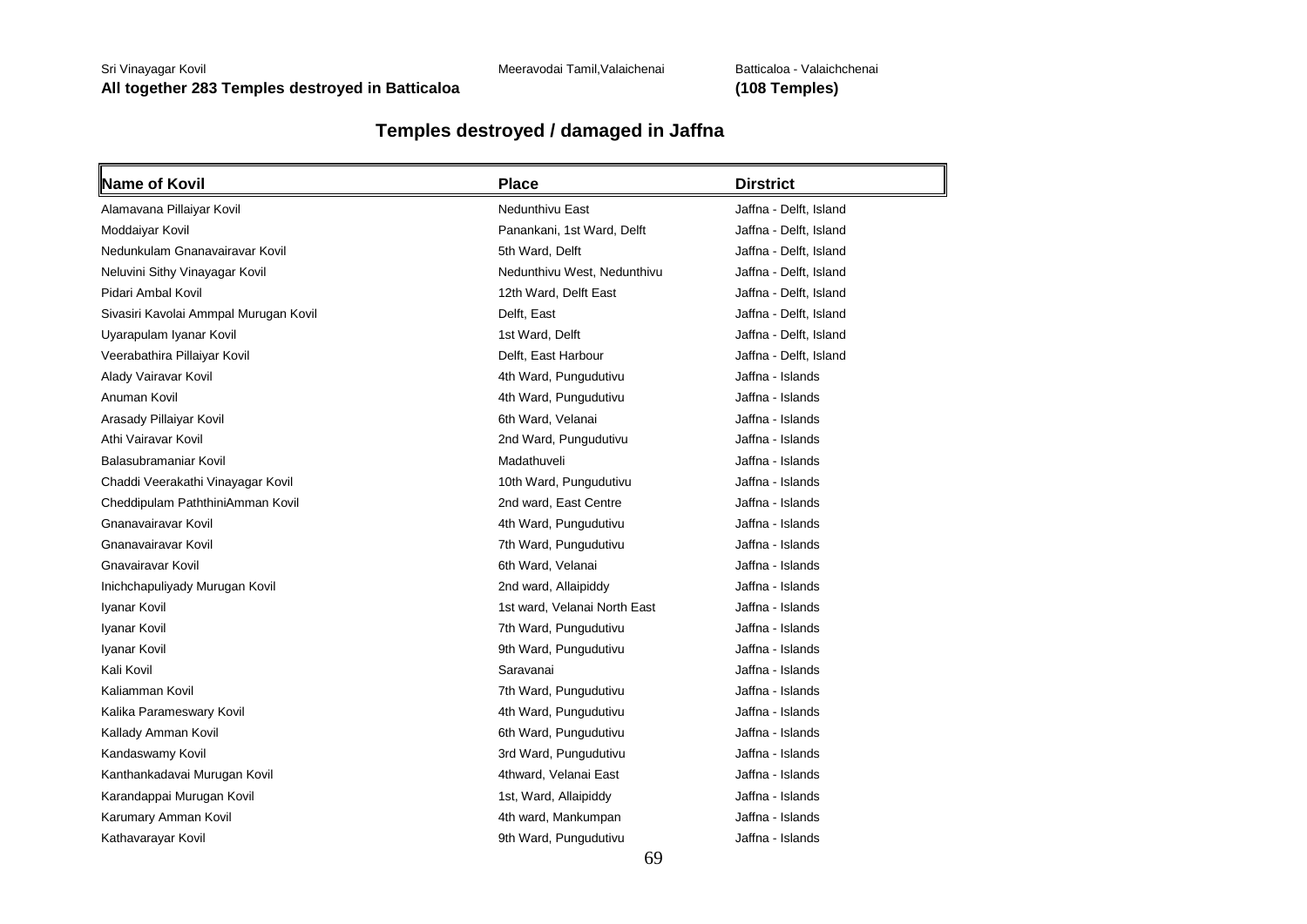| Name of Kovil                        | <b>Place</b>            | <b>District</b>  |
|--------------------------------------|-------------------------|------------------|
| Kokkilaipathy Moonrumudy Ampal Kovil | 3rd Ward. Allaipiddy    | Jaffna - Islands |
| Kommapiddy Pillaiyar Kovil           | 4th Ward, Pungudutivu   | Jaffna - Islands |
| Kurunthady Vairavar Kovil            | 2nd Ward, Pungudutivu   | Jaffna - Islands |
| Malaiyadi Nayanmar Kovil             | 10th Ward, Pungudutivu  | Jaffna - Islands |
| Malayadi Nachimar Kovil              | 9th Ward, Pungudutivu   | Jaffna - Islands |
| Mankumpan Sri Murugamoorthy Kovil    | 5th ward, Mankumpan     | Jaffna - Islands |
| Manonmani Amman Kovil                | 3rd Ward, Pungudutivu   | Jaffna - Islands |
| Mariamman Kovil                      | 11th Ward, Pungudutivu  | Jaffna - Islands |
| Maruthady Vairavar Kovil             | 4th Ward, Pungudutivu   | Jaffna - Islands |
| Meenadchi Amman Kovil                | 4thward, Velanai East   | Jaffna - Islands |
| Murugamoorthy Kovil                  | 7th Ward, Pungudutivu   | Jaffna - Islands |
| Murugan Kovil                        | Sitpanai, Velanai       | Jaffna - Islands |
| Nachchimar Kovil                     | 6th Ward, Pungudutivu   | Jaffna - Islands |
| Naduvuthurithi Petthappar Kovil      | 3rd Ward, Pungudutivu   | Jaffna - Islands |
| Nagathambiran Kovil                  | 8th Ward, Pungudutivu   | Jaffna - Islands |
| Natchimar Kovil                      | 10th Ward, Pungudutivu  | Jaffna - Islands |
| Nayanar Kovil                        | 3rd Ward, Pungudutivu   | Jaffna - Islands |
| Paddaiyar Addan Kovil                | 5th ward, Pungudutivu   | Jaffna - Islands |
| Periyapulam Pillaiyar Kovil          | 5th ward, Pungudutivu   | Jaffna - Islands |
| Perumpady Iyanar Kovil               | 4thward, Velanai East   | Jaffna - Islands |
| Puthaiyadi Vairavar Kovil            | 10th Ward, Pungudutivu  | Jaffna - Islands |
| Rajeswary Ambal Kovil                | 12th Ward, Pungudutivu  | Jaffna - Islands |
| Sankaramoorthy Murugamoorthy Kovil   | 11th Ward, Pungudutivu  | Jaffna - Islands |
| Sankuveli Iyanar Kovil               | 10th Ward, Pungudutivu  | Jaffna - Islands |
| Sellakathirkama Murugan Kovil        | Saravanai               | Jaffna - Islands |
| Sinthamany Pillaiyar Kovil           | 3rd Ward. Allaipiddy    | Jaffna - Islands |
| Sivakamy Amman Kovil                 | 4th ward, Mankumpan     | Jaffna - Islands |
| Sivan Kovil                          | 3rd Ward, Pungudutivu   | Jaffna - Islands |
| Sivan Kovil                          | 7th Ward, Pungudutivu   | Jaffna - Islands |
| Sri Gnanavairavar Kovil              | 6th Ward, Sangaththanai | Jaffna - Islands |
| Sri Kannapiran Kovil                 | 6th Ward, Kannapuram    | Jaffna - Islands |
| Sri Kathirvelauthaswamy Kovil        | Saravanai West, Velanai | Jaffna - Islands |
| Sri Muthumari Ambal Kovil            | 3rd Ward, Pungudutivu   | Jaffna - Islands |
| Sri Nagapoosani Amman Kovil          | 1st Ward, Nainativu     | Jaffna - Islands |
| Sri Subramaniya Swamy Kovil          | 6th Ward, Thuraiyoor    | Jaffna - Islands |
| Sri Veerakaththi Vinayagar Kovil     | 5th ward, Mankumpan     | Jaffna - Islands |
|                                      |                         |                  |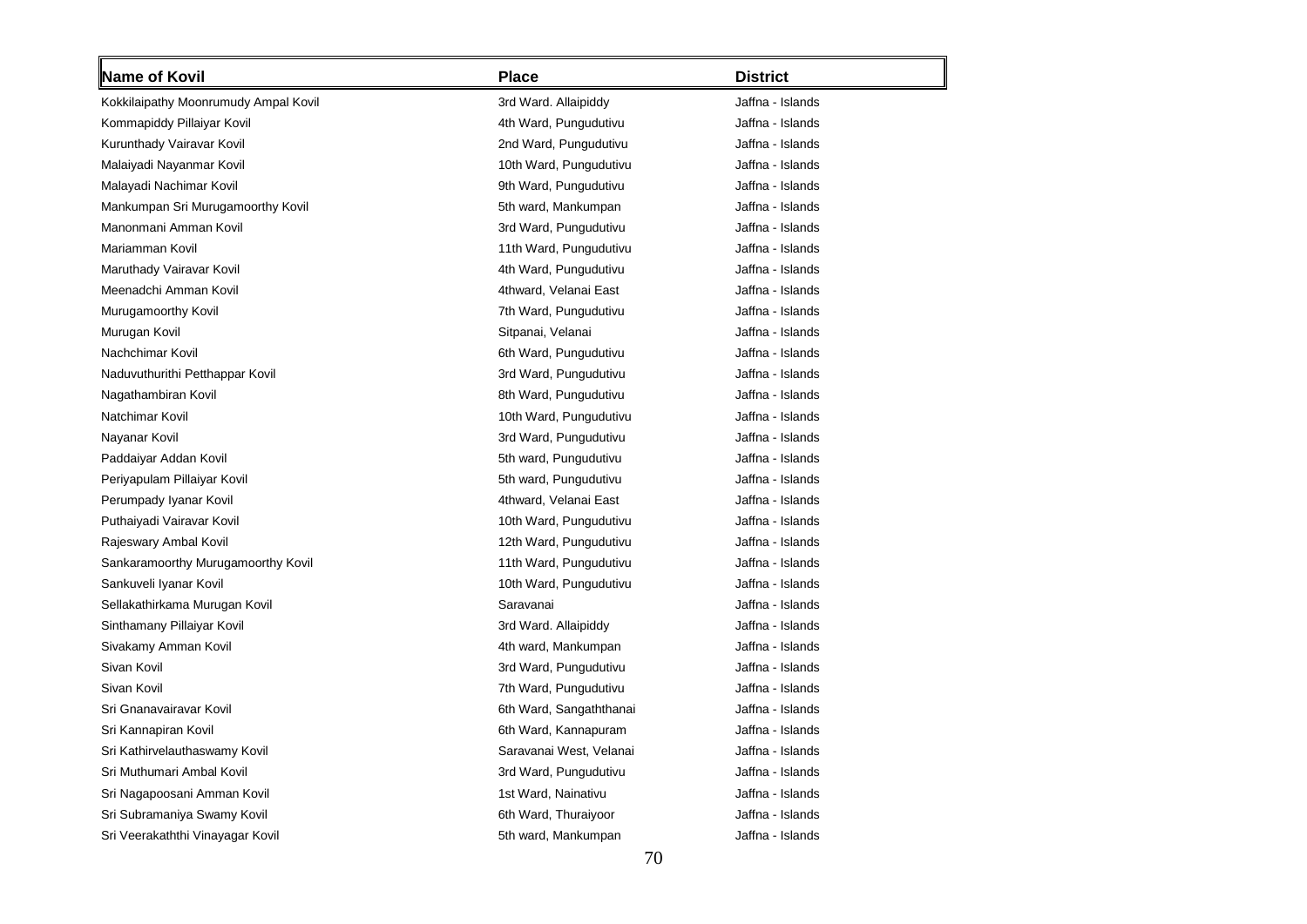| Name of Kovil                              | <b>Place</b>                 | <b>District</b>         |
|--------------------------------------------|------------------------------|-------------------------|
| Sri Veerapaththira Kovil                   | 6th Ward, Velanai            | Jaffna - Islands        |
| Srikaliga Parameswary Kovil                | 2nd ward, East Center        | Jaffna - Islands        |
| SriKaliyambal Kovil                        | 6th Ward Mainstreet, Velanai | Jaffna - Islands        |
| Srimuththumaryamman Kovil                  | 2nd ward, East Center        | Jaffna - Islands        |
| Sripoornaputkara Hariharaputiraianar Kovil | 6th Ward, Thuraiyoor         | Jaffna - Islands        |
| Thaviduthinny Pillaiyar Kovil              | 3rd Ward. Velanai East       | Jaffna - Islands        |
| Thenguthidal Veerakathi Vinayagar Kovil    | 10th Ward, Pungudutivu       | Jaffna - Islands        |
| Vairavar Kovil                             | Saravanai West, Velanai      | Jaffna - Islands        |
| Varasithy Vinayagar Kovil                  | 1st Ward, Pungudutivu        | Jaffna - Islands        |
| Vayalveli Murugan Kovil                    | 9th Ward, Pungudutivu        | Jaffna - Islands        |
| VeddaiPillaiyar Kovil                      | 6th Ward, Navalar Rd.,       | Jaffna - Islands        |
| Veerakathi Vinayagar Kovil                 | 6th Ward, Pungudutivu        | Jaffna - Islands        |
| Veeramalai Murugan Kovil                   | 10th Ward, Pungudutivu       | Jaffna - Islands        |
| Veeramalai Vairavar Kovil                  | 10th Ward, Pungudutivu       | Jaffna - Islands        |
| Veeramamalai Thurkadevi Amman Kovil        | 10th Ward, Pungudutivu       | Jaffna - Islands        |
| Veerapathirar Kovil                        | 9th Ward, Pungudutivu        | Jaffna - Islands        |
| Velichchaveedu Nayanmar Kovil              | 10th Ward, Pungudutivu       | Jaffna - Islands        |
| Aalamkanru Gnanavairavar Kovil             | Vetharadaippu, Karainagar    | Jaffna - Islands, Kayts |
| Arulmihu Sevahar Peruman Kovil             | Mallikai Karainagar          | Jaffna - Islands, Kayts |
| Gnanavairavar Kovil                        | Naranthanai East, Kayts      | Jaffna - Islands, Kayts |
| Gnanavairavar Kovil                        | Valanthalai, Karainagar      | Jaffna - Islands, Kayts |
| Inthanmuththu Vinayagar Kovil              | Puliyankoodal, Kayts         | Jaffna - Islands, Kayts |
| Iyanar Kovil                               | Puliyankoodal, Kayts         | Jaffna - Islands, Kayts |
| Iyanar Kovil                               | Sukuvil, Kayts               | Jaffna - Islands, Kayts |
| Kaddu Vairavar Kovil                       | Puliyankoodal, Kayts         | Jaffna - Islands, Kayts |
| Kanapatheeswaram Sivan Kovil               | Kayts                        | Jaffna - Islands, Kayts |
| Kannakai Amman Kovil                       | Valanthalai, Karainagar      | Jaffna - Islands, Kayts |
| Koonan Paruththy Vairavar Kovil            | Ilakady, Karainagar          | Jaffna - Islands, Kayts |
| Manalkadhu Muthumariamman                  | Manalkadhu, Karainagar       | Jaffna - Islands, Kayts |
| Mariamman Kovil                            | Punguduthivu                 | Jaffna - Islands, Kayts |
| Nachchimar Kovil                           | Ilakady, Karainagar North    | Jaffna - Islands, Kayts |
| Nagapoosani Amman Kovil                    | Nainathivu                   | Jaffna - Islands, Kayts |
| Neelippanthanai Thurkaiamman Kovil         | Neelippanthanai, Karainagar  | Jaffna - Islands, Kayts |
| Puvaneswary Amman Kovil                    | Karainagar                   | Jaffna - Islands, Kayts |
| Sadaiyaly Gnanavairavar Kovil              | Sadaiyaly, Karainagar        | Jaffna - Islands, Kayts |
| Shangaripathy Kathirgamakanthan Dev.       | Pulyankoodal, Kayts          | Jaffna - Islands, Kayts |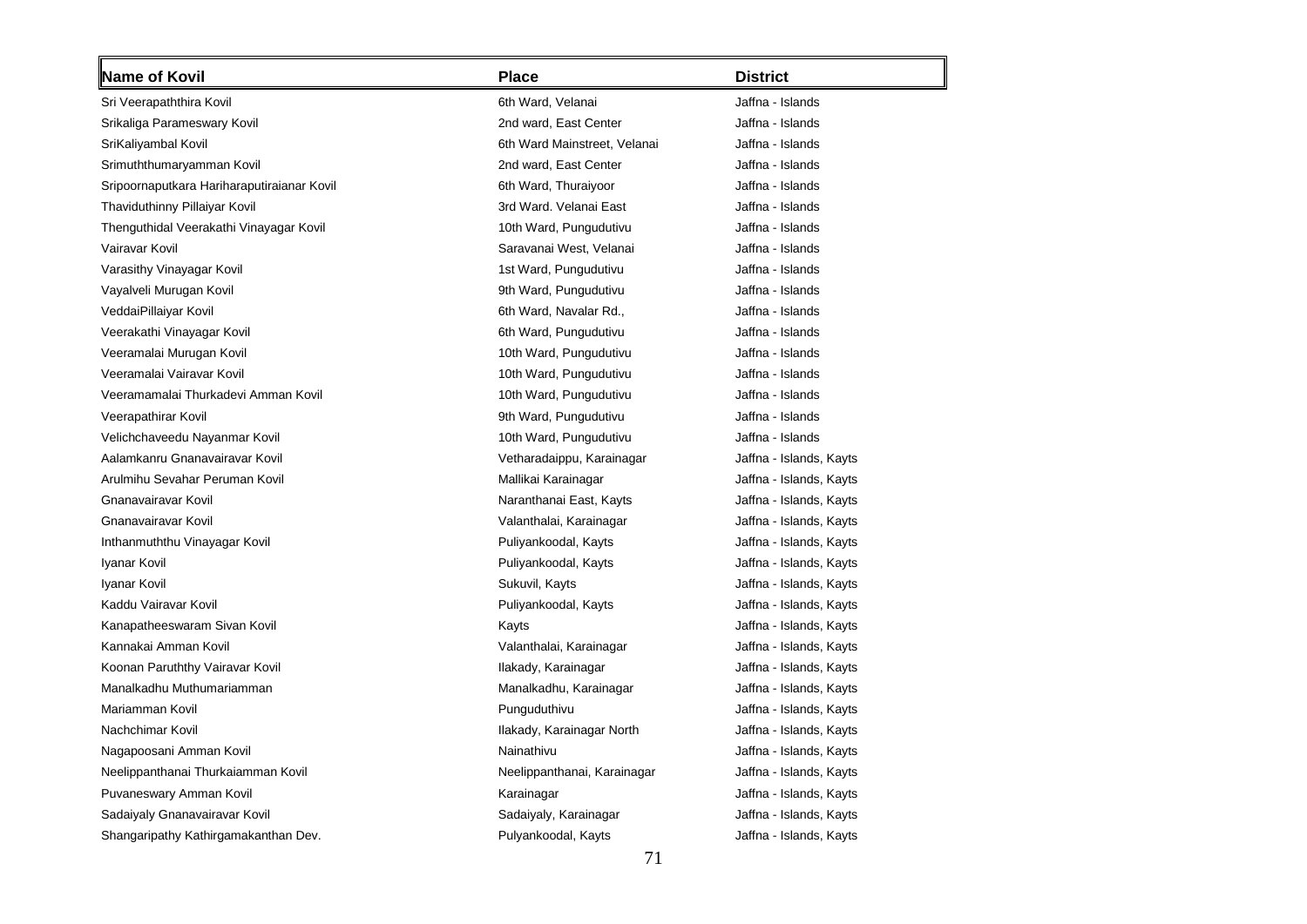| <b>Name of Kovil</b>                | <b>Place</b>                  | <b>District</b>         |
|-------------------------------------|-------------------------------|-------------------------|
| Sivan Kovil (Eelaththu Sithamparam) | Karainagar                    | Jaffna - Islands, Kayts |
| Sri Aathy Vairavar Kovil            | East Road, Kayts              | Jaffna - Islands, Kayts |
| Sri Kalika Puvaneswary Ambal Kovil  | Karamban, South East, Kayts   | Jaffna - Islands, Kayts |
| Sri Kandaswamy Kovil                | New Road, Karainagar          | Jaffna - Islands, Kayts |
| Sri Kathiresan Devasthanam          | Paruththiyadaippu, Kayts      | Jaffna - Islands, Kayts |
| Sri Muthumari Ammanl Kovil          | Peryaplot Rd, Kayts           | Jaffna - Islands, Kayts |
| Sri Sivasubramania Swamy Kovil      | Naranthanai East, Kayts       | Jaffna - Islands, Kayts |
| Sri Subramaniaswamy Kovil           | Thoppukkadu, Karainagar       | Jaffna - Islands, Kayts |
| Srisithambareswara Sivakamyambal    | Karainagar Center             | Jaffna - Islands, Kayts |
| Thanthontry Easwarar Kovil          | Naranthanai                   | Jaffna - Islands, Kayts |
| Thanthontry Srimanonmaniambal Kovil | Naranthanai North             | Jaffna - Islands, Kayts |
| Thickarai Thannai Pillaiyar Kovil   | Kalapoomy, Karainagar         | Jaffna - Islands, Kayts |
| Thiruvenkadu Sithy Vinayagar Kovil  | Mandaithivu                   | Jaffna - Islands, Kayts |
| Vairavar Kovil                      | Oluvil Road, Karamban         | Jaffna - Islands, Kayts |
| Vairavar Kovil                      | Sithambaramoorthikerny, Kayts | Jaffna - Islands, Kayts |
| Arasakesari Pillaiyar Kovil         | Neerveli                      | Jaffna - Kopay          |
| Gnanavairavar Kovil                 | Sirupiddy                     | Jaffna - Kopay          |
| Kaddumarulakkandaswamy Kovil        | Paththaimeni, Atchchuveli     | Jaffna - Kopay          |
| Kandaswamy Kovil                    | Neerveli                      | Jaffna - Kopay          |
| Kannarai Amman Kovil                | Avarankal                     | Jaffna - Kopay          |
| Odaiyampathi Katpahavinayagar Kovil | Urumpirai                     | Jaffna - Kopay          |
| Ollai Vembady Gnanavairavar Kovil   | Neerveli                      | Jaffna - Kopay          |
| Palanai Kannakai Amman Kovil        | Kopay                         | Jaffna - Kopay          |
| Perunthalai Sivan Kovil             | Sirupiddy                     | Jaffna - Kopay          |
| Pillaiyar Kovil                     | Valalai                       | Jaffna - Kopay          |
| Puvaneswary Amman Kovil             | Idaikadu                      | Jaffna - Kopay          |
| Sankili Vairavar Kovil              | Paththaimeni, Atchchuveli     | Jaffna - Kopay          |
| Sithiravelayutha Kovil              | Atchuveli                     | Jaffna - Kopay          |
| Sivahamy Amman Kovil                | Sirupiddy                     | Jaffna - Kopay          |
| Sivan Kovil                         | Avarangal                     | Jaffna - Kopay          |
| Sivapoorani Kali Amman Kovil        | Urelu                         | Jaffna - Kopay          |
| Sri Maduraimaha Muthumariamman      | Irupalai                      | Jaffna - Kopay          |
| Sri Meenadchi Amman Kovil           | Urelu                         | Jaffna - Kopay          |
| Sri Subramaniya Kovil               | Kathiripay, Atchuveli         | Jaffna - Kopay          |
| Vinayagar Kovil                     | Avarangal                     | Jaffna - Kopay          |
| Amman Kovil                         | Ampan                         | Jaffna - Maruthankerney |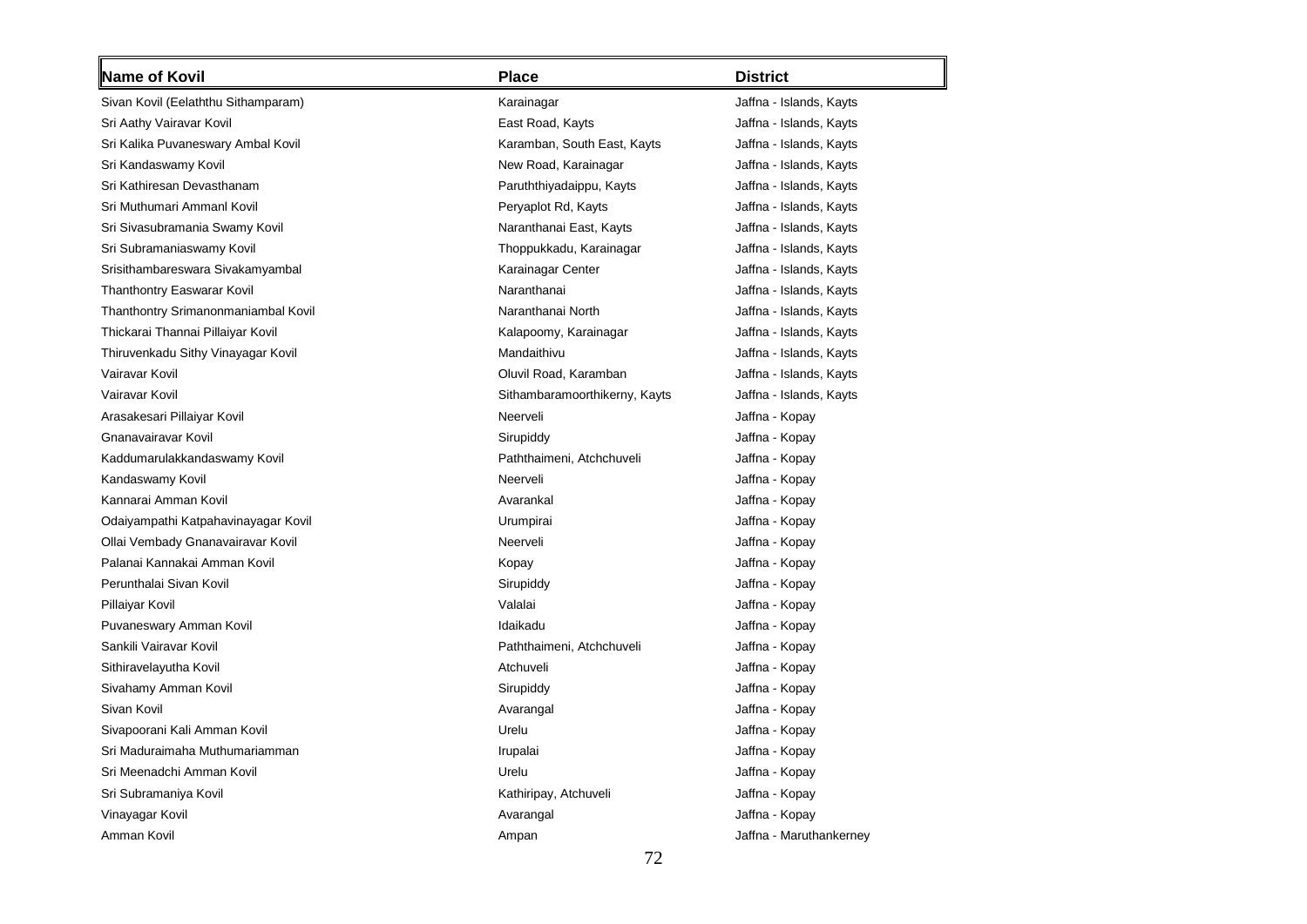| <b>Name of Kovil</b>               | <b>Place</b>              | <b>District</b>         |
|------------------------------------|---------------------------|-------------------------|
| Ampan Kandaswamy Kovil             | Ampan                     | Jaffna - Maruthankerney |
| Ampan Pillaiyar Kovil              | Ampan Kudathanai          | Jaffna - Maruthankerney |
| Nalampanai Pillaiyar Kovil         | Kudathanai North          | Jaffna - Maruthankerney |
| Arulmihu Gnanavairavar Kovil       | Kokuvil                   | Jaffna - Nallur         |
| Gnanavairavar Kovil                | Ariyalai                  | Jaffna - Nallur         |
| Iyappar Kovil                      | Kondavil East             | Jaffna - Nallur         |
| Kaliambal Kovil                    | Kondavil, East            | Jaffna - Nallur         |
| Koddupulathu Manonmani Amman Kovil | Nanthavil - Thavaddy      | Jaffna - Nallur         |
| Konamalai Vairavar Kovil           | <b>Kokuvil East</b>       | Jaffna - Nallur         |
| Kumarakoddam Gnanavairavar Kovil   | Kondavil                  | Jaffna - Nallur         |
| Murugan Kovil                      | Manchavanapathy           | Jaffna - Nallur         |
| Pillaiyar Kovil                    | Kondavil                  | Jaffna - Nallur         |
| Puvaneswary Amman Kovil            | Ariyalai                  | Jaffna - Nallur         |
| Samundathevi Sametha Gnanavairavar | Kondavil, North           | Jaffna - Nallur         |
| Sithivinayagar Ampal Kovil         | Kondavil                  | Jaffna - Nallur         |
| Sivasubramaniyar Kovil             | Maniyar Road              | Jaffna - Nallur         |
| Sri Chandrasekera Vinayagar Kovil  | <b>Nallur North</b>       | Jaffna - Nallur         |
| Sri Gnanavairavar Perumal Kovil    | <b>Thirunelveli North</b> | Jaffna - Nallur         |
| Sri Gnaneswarar Kovil              | Kondavil East             | Jaffna - Nallur         |
| Sri Muthumari Ambal Kovil          | Thirunelveli              | Jaffna - Nallur         |
| Sri Puveneswarar Ambal Kovil       | Kondavil                  | Jaffna - Nallur         |
| Sri Sithyvinayagar Kovil           | Ariyalai                  | Jaffna - Nallur         |
| Sri Sorna Sithy Vinayagar Kovil    | <b>Kokuvil West</b>       | Jaffna - Nallur         |
| Sri Vallipuranathar Kovil          | Kondavil, East            | Jaffna - Nallur         |
| Srikamalambikaisametha Kailasasamy | Nallur                    | Jaffna - Nallur         |
| Sripathirakali Ammbal Kovil        | Thirunelveli              | Jaffna - Nallur         |
| Veeramakali Kovil                  | Kandarmadam               | Jaffna - Nallur         |
| Vembadi Murugamoorthi Kovil        | Kokuvil                   | Jaffna - Nallur         |
| Vinayagar Kovil                    | Neeraviyadi               | Jaffna - Nallur         |
| Aladai Vairavar Kovil              | Uyarapulam                | Jaffna - Sandilipay     |
| Amman Kovil                        | Suthumalai                | Jaffna - Sandilipay     |
| Anthikuli Vairavar Kovil           | Savatkaddu                | Jaffna - Sandilipay     |
| Anthiran Murugamoorthy Kovil       | Navali East               | Jaffna - Sandilipay     |
| Athi Vinayagar Kovil               | Karapiran                 | Jaffna - Sandilipay     |
| Eenchadi Vairavar Kovil            | Suthumalai, East          | Jaffna - Sandilipay     |
| Iraddaipulam Vairavar Kovil        | Sandilipay North          | Jaffna - Sandilipay     |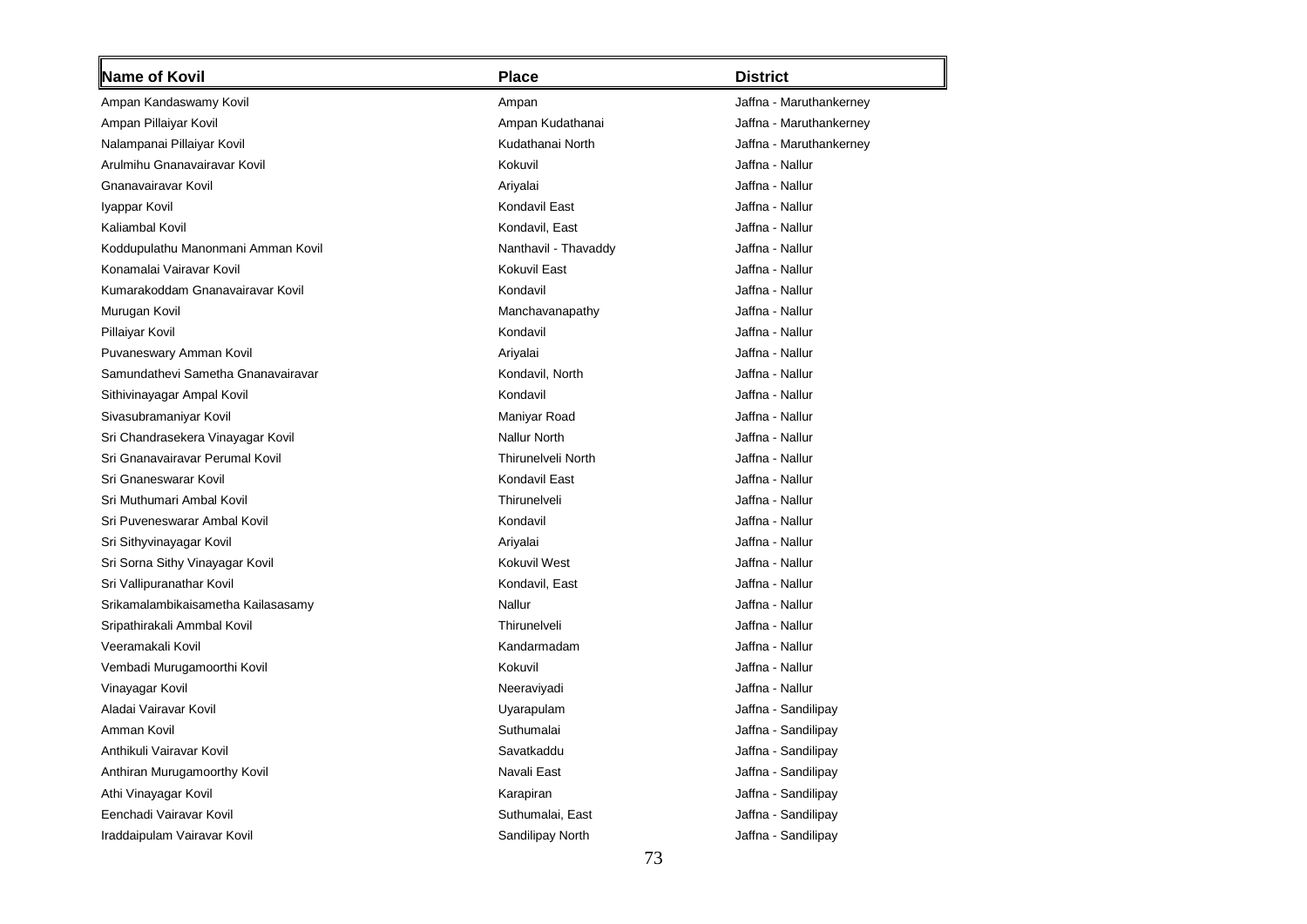| Name of Kovil                      | <b>Place</b>             | <b>District</b>     |
|------------------------------------|--------------------------|---------------------|
| Kalvalai Pillaiyar Kovil           | Sandilipay               | Jaffna - Sandilipay |
| Kannakai Amman Kovil               | Navali South             | Jaffna - Sandilipay |
| Kasikandamadam Kovil               | Anaikoddai               | Jaffna - Sandilipay |
| Kengadevi Kovil                    | Savatkaddu               | Jaffna - Sandilipay |
| Maruthady Vinayagar Kovil          | Manipay                  | Jaffna - Sandilipay |
| Murugamoorthi Kovil                | Savatkaddu               | Jaffna - Sandilipay |
| Murugamoorthy Kovil                | Marisan Koodal           | Jaffna - Sandilipay |
| Murugamoorthy Kovil                | Piranpattu               | Jaffna - Sandilipay |
| Murugamoorthy Kovil                | Sandilipay               | Jaffna - Sandilipay |
| Murugan Kovil                      | Navaly                   | Jaffna - Sandilipay |
| Nunasai Murugan Kovil              | Madakal                  | Jaffna - Sandilipay |
| Nunasai Sivan Kovil                | Madakal                  | Jaffna - Sandilipay |
| Palaiveddy Kovil                   | Madakal                  | Jaffna - Sandilipay |
| Puliyankandu Pillaiyar Kovil       | Anaikoddai               | Jaffna - Sandilipay |
| Rajarajeswary Kovil                | Sandilipay East          | Jaffna - Sandilipay |
| Sinthamani Pillaiyar Kovil         | Navali North             | Jaffna - Sandilipay |
| Sithivinayagar Kovil               | Periyavilan              | Jaffna - Sandilipay |
| Sithivinayagar Kovil               | Santhai, Sillalai South  | Jaffna - Sandilipay |
| Sithivinayagar Kovil               | Vadaliyadaippu           | Jaffna - Sandilipay |
| Sri Meenadchi Amman Kovil          | Masiyapiddy              | Jaffna - Sandilipay |
| Sri Pathirakali Amman Kovil        | <b>Sandilipay Centre</b> | Jaffna - Sandilipay |
| Uthunkavinayagar Kovil             | Uyarapulam               | Jaffna - Sandilipay |
| Vairavar Kovil                     | Irraddayarpuran          | Jaffna - Sandilipay |
| Velmurugan Kovil                   | Manipay                  | Jaffna - Sandilipay |
| Aanai Vilunthan Vickneswarar Kovil | Elavalai North           | Jaffna - Tellipalai |
| Alakollai Vinayagar Kovil          | Alakollai Alaveddy       | Jaffna - Tellipalai |
| Ampal Kovil                        | Sathanar Kaladdy         | Jaffna - Tellipalai |
| Anantha Nadarajah Kovil            | Mahajana College,        | Jaffna - Tellipalai |
| Annamar Kovil                      | Sithiyampuliyady         | Jaffna - Tellipalai |
| Gnanavyravar Kovil                 | Sithiyampuliyady         | Jaffna - Tellipalai |
| Gnavairavar Kovil                  | Kadduwan Rd. Mallakam    | Jaffna - Tellipalai |
| Harihara Putara Iyanar Kovil       | Alaveddy North           | Jaffna - Tellipalai |
| Iyanar Kovil                       | Kadduwan                 | Jaffna - Tellipalai |
| Kalithevi Kovil                    | Mallakam Center          | Jaffna - Tellipalai |
| Kanthaswamy Kovil                  | Maviddappuram            | Jaffna - Tellipalai |
| Kathiramalai Sivan Kovil           | Chunnakam                | Jaffna - Tellipalai |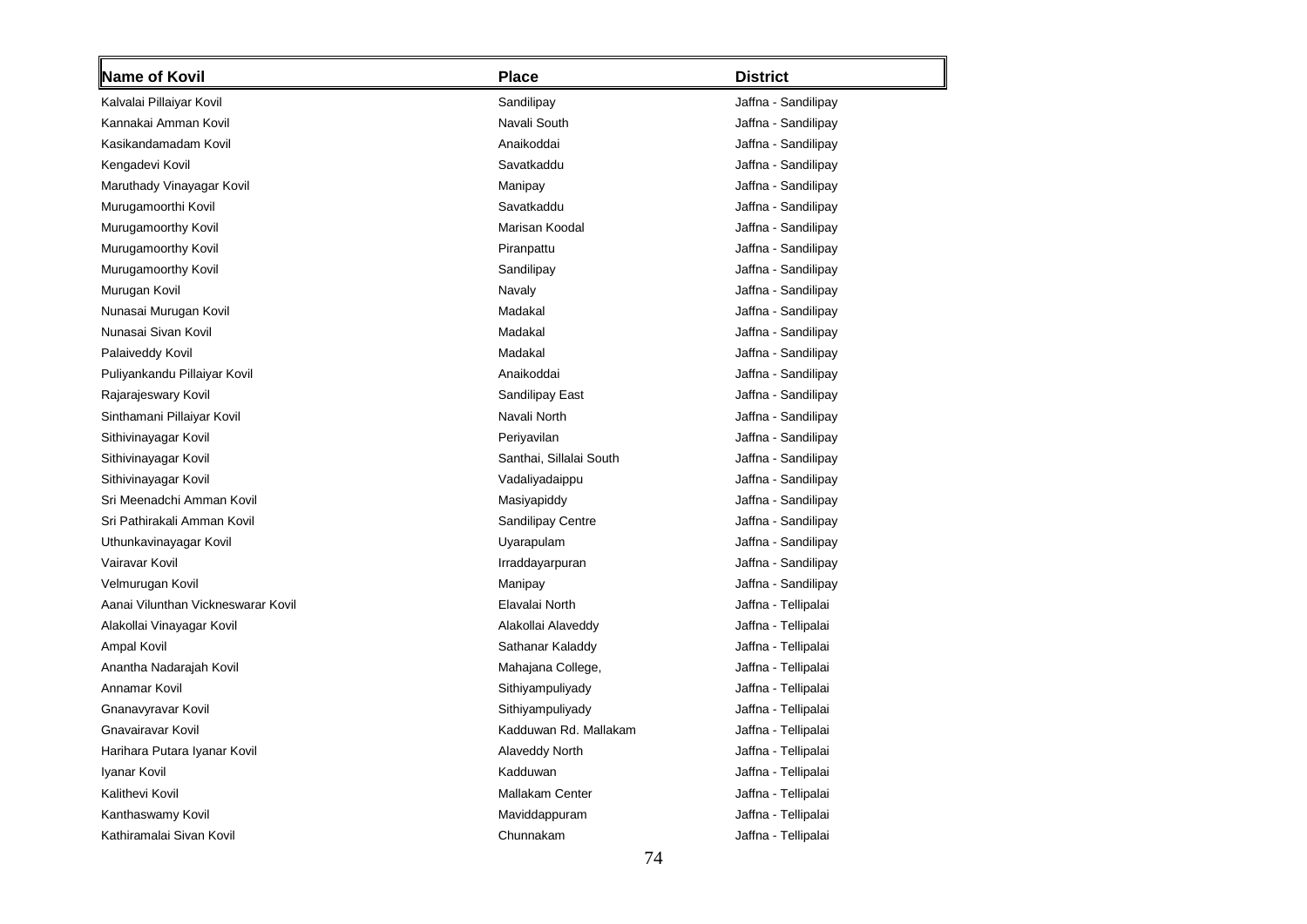| Name of Kovil                           | Place                         | <b>District</b>      |
|-----------------------------------------|-------------------------------|----------------------|
| Kumpalavalai Vinayagar Kovil            | Alaveddy                      | Jaffna - Tellipalai  |
| Kurukkal Kinaththady Vinayagar          | Ganeswaram                    | Jaffna - Tellipalai  |
| Naguleswarar Kovil                      | Keerimalai                    | Jaffna - Tellipalai  |
| Natholai Muthumary Amman Kovil          | Natholai Illawalai            | Jaffna - Tellipalai  |
| Neeliyampanai Pillaiyar Kovil           | Neeliyampanai, Mallakam       | Jaffna - Tellipalai  |
| Olludai Gnavairavar Kovil               | Kadivalai Elavalai            | Jaffna - Tellipalai  |
| Palam Pathy Vinayagar Kovil             | <b>Mallakam Center</b>        | Jaffna - Tellipalai  |
| Periya Thampiran Kovil                  | Nariyaddan Mallakam           | Jaffna - Tellipalai  |
| Sivagnavairavar Kovil                   | Kailaya Valavu, Mallakam      | Jaffna - Tellipalai  |
| Sivakami Ampal Kovil                    | Maanimalai, Mallakam          | Jaffna - Tellipalai  |
| Sivan Kovil                             | Kovitpulam, Thellipalai       | Jaffna - Tellipalai  |
| Sri Subramaniaswamy Kovil               | Pannalai                      | Jaffna - Tellipalai  |
| Srivarthalam Katpaha Vinayagar Kovil    | Pannalai                      | Jaffna - Tellipalai  |
| Thurgai Amman Kovil                     | Tellipalai                    | Jaffna - Tellipalai  |
| Aathivairavar Kovil                     | Kudamiyan, Varani             | Jaffna - Thenmarachy |
| Aladipulam Sivakami Amman Kovil         | Meesalai North, Kodikamam     | Jaffna - Thenmarachy |
| Ambalavana Veerakaththy Vinayagar       | Perunkulam Rd, Kalvayal       | Jaffna - Thenmarachy |
| Annamar Kovil                           | Kaithady West, Ooriyan        | Jaffna - Thenmarachy |
| Arasadipillaiyar Kovil                  | Mirusuvil North, Mirusuvil    | Jaffna - Thenmarachy |
| Arasady Akorakaliamman Kovil            | Thatchchanthoppu, Kaithady    | Jaffna - Thenmarachy |
| Ariyankaddu Pillaiyar Kovil             | Manthuvil West Kodikamam      | Jaffna - Thenmarachy |
| Arulmigu Kanthaswamy Kovil              | Kaithady South, Kaithady      | Jaffna - Thenmarachy |
| Arulmigu Sri Palaniyandawar Kovil       | Dutch Road, Chavakachcheri    | Jaffna - Thenmarachy |
| Arulmihu Gnanavairavar Kovil            | Kaithady West, Kaithady       | Jaffna - Thenmarachy |
| Chandrasegaravaryvananathar Sivan Kovil | Chavakachchery                | Jaffna - Thenmarachy |
| Chellappillaiyar Kovil                  | Madduvil North, Shanthypuram  | Jaffna - Thenmarachy |
| Gnanavairavar Kovil                     | Kachchai Road, Kodikamam      | Jaffna - Thenmarachy |
| Ithiyadi Veerakathipillaiyar Kovil      | Sankathanai, Chavakachcheri   | Jaffna - Thenmarachy |
| Iyanar Kovil                            | Kovilakandy, Navatkuly        | Jaffna - Thenmarachy |
| Kadduvalavu Nelliyady Kandaswamy        | Meesalai East, Meesalai       | Jaffna - Thenmarachy |
| Kaithady Oakkalai Vinayagar Kovil       | Kandy Road, Kaithady          | Jaffna - Thenmarachy |
| Kaithady Veerakathi Pillaiyar Kovil     | Kaithady South East, Kaithady | Jaffna - Thenmarachy |
| Kaiyili Kulam Veerakaththy Pillaiyar    | Idaikurichchy, Varany         | Jaffna - Thenmarachy |
| Kali Kovil                              | Hospital Rd, Madduvil North   | Jaffna - Thenmarachy |
| Kalluvam Veerakathivinayagar Kovil      | Kalluvam, Madduvil            | Jaffna - Thenmarachy |
| Kalyanakulam Vinayagar Kovil            | Eluthumadduval North          | Jaffna - Thenmarachy |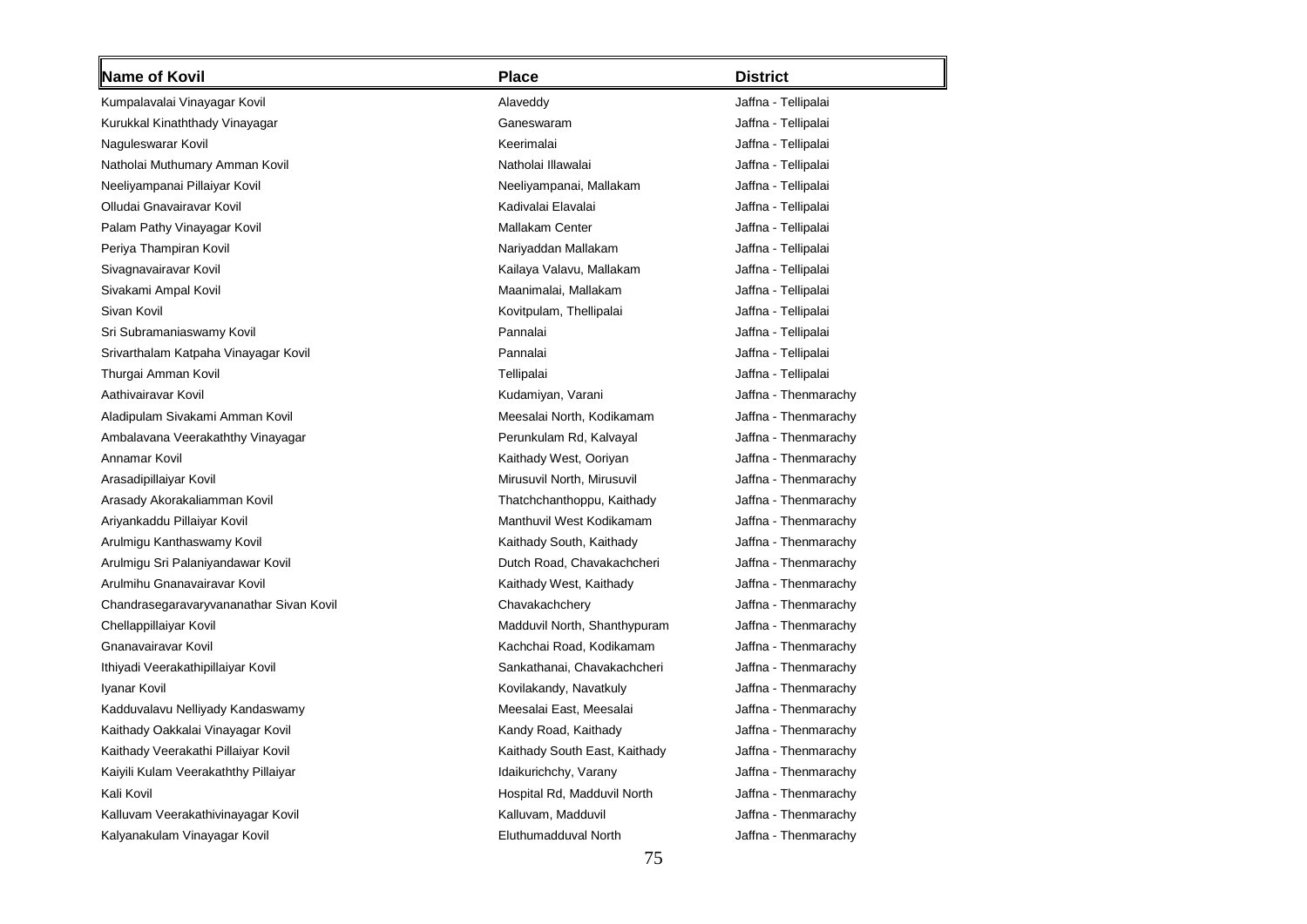| Name of Kovil                          | <b>Place</b>                  | <b>District</b>      |
|----------------------------------------|-------------------------------|----------------------|
| Kandaswamy Kovil                       | <b>Nunavil Center</b>         | Jaffna - Thenmarachy |
| Kodikamam Katpiththar Pillaiyar Kovil  | Vevil Cemetry Rd, Kodikamam   | Jaffna - Thenmarachy |
| Kodikamam Valli Kanthasamy Kovil       | Station Road, Kodikamam       | Jaffna - Thenmarachy |
| Koilamanai Maruthady Sivan Kovil       | Koyilamanai, Kodikamam        | Jaffna - Thenmarachy |
| Kovindaswamy Devasthanam               | Kovilakandy, Kaithady         | Jaffna - Thenmarachy |
| Kumbavelyppillaiyar Kovil              | Manthuvil West Kodikamam      | Jaffna - Thenmarachy |
| Maruthady Siththy Vinayagar Kovil      | Kovilakandy Center, Kaithady  | Jaffna - Thenmarachy |
| Maruthady Vonayagar Kovil              | Kovilakandy, Kaithady         | Jaffna - Thenmarachy |
| Maruthankulam Pillaiyar Kovil          | Eluthumadduval North          | Jaffna - Thenmarachy |
| Mayiliyar Vairavar Kovil               | Idaikurichchy, Varany         | Jaffna - Thenmarachy |
| Murugan Kovil                          | lyakachchi                    | Jaffna - Thenmarachy |
| Murugan Kovil                          | Ketpaly Centre, Mirusuvil     | Jaffna - Thenmarachy |
| Murugan Kovil                          | Puloppalai                    | Jaffna - Thenmarachy |
| Muthaliyar Kovil                       | Kopay Road, Kaithady West     | Jaffna - Thenmarachy |
| Muththukumaraswamy Kovil               | Thatchchanthoppu, Kaithady    | Jaffna - Thenmarachy |
| Nachchimar Kovil                       | Kovilakandy, Kaithady         | Jaffna - Thenmarachy |
| Narasingha Vairavar Kovil              | Shanthypuram, Madduvil North  | Jaffna - Thenmarachy |
| Navatkuly Siththy Vinayagar            | Navatkuly West Kaithady       | Jaffna - Thenmarachy |
| Neelaththai Udaiyarmadam Murugan       | Idaikurichchy, Varany         | Jaffna - Thenmarachy |
| Nelliyady Pillaiyar Kovil              | Madduvil North, Shanthypuram  | Jaffna - Thenmarachy |
| Padaiyandan Thoddam Kanthaswamy        | Chavakachcheri North          | Jaffna - Thenmarachy |
| Paddaiyolachchy Veerapaththeerar Kovil | Central Road, Meesalai East   | Jaffna - Thenmarachy |
| Pantrykkerny Kandaswamy Kovil          | Meesalai East, Meesalai       | Jaffna - Thenmarachy |
| Paramasivan Kovil                      | Ketpeli West, Mirusuwil       | Jaffna - Thenmarachy |
| Paththirakaliamman Kovil               | Palavy North, Kodikamam       | Jaffna - Thenmarachy |
| Peddaiyarkulam Pillaiyar Kovil         | Navatkadhu, Varany            | Jaffna - Thenmarachy |
| Periya Theivam Amman Kovil             | New Market, Meesalai East     | Jaffna - Thenmarachy |
| Periyakerny Sivagnapillaiyar Kovil     | NagarKovil Rd, Eluthumadduval | Jaffna - Thenmarachy |
| Periyamavadi Kanthaswamy Kovil         | Perampalam rd, Periyamavadi   | Jaffna - Thenmarachy |
| Perumpadai Amman Kovil                 | Kaithady, Navatkuly           | Jaffna - Thenmarachy |
| Perumpadai Amman Kovil                 | Thanankilappu                 | Jaffna - Thenmarachy |
| Poothavarayar Kovil                    | Meesalai North, Meesalai      | Jaffna - Thenmarachy |
| Puliyanthidal Sri Kandaswamy Kovil     | Manthuvil North, Kodikamam    | Jaffna - Thenmarachy |
| Puthukkulam Kannakai Amman Kovil       | Vidaththatpalai, Mirusuvil    | Jaffna - Thenmarachy |
| Rajanageswaray Ambal Kovil             | Manthuvil West, Kodikamam     | Jaffna - Thenmarachy |
| Sarasalai Ramavil Veerakathi Pillaiyar | Sarasalai South, Sarasalai    | Jaffna - Thenmarachy |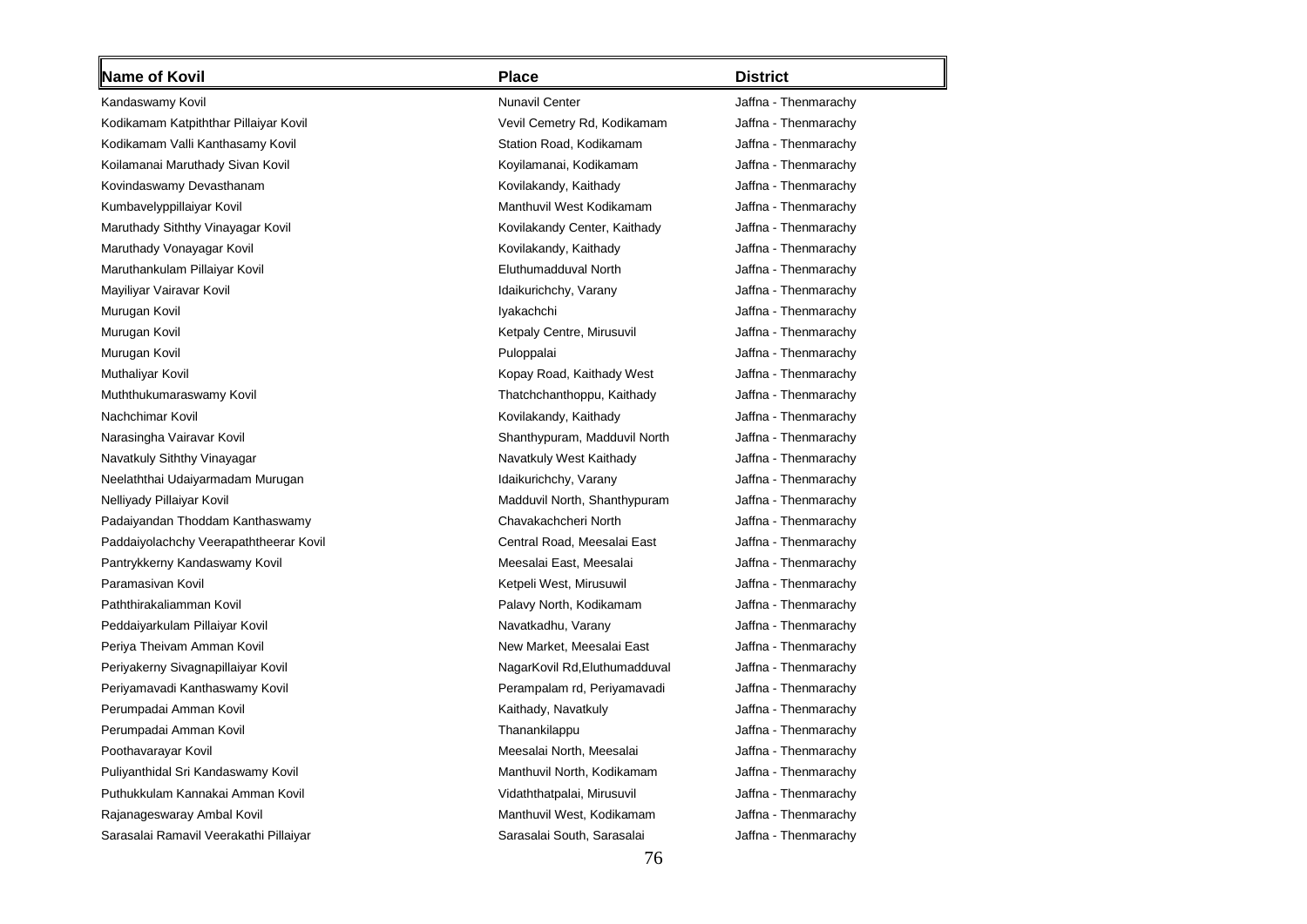| Name of Kovil                          | <b>Place</b>                   | <b>District</b>      |
|----------------------------------------|--------------------------------|----------------------|
| Shambhavely Chenpavalapillaiyar Kovil  | Ketpaly, Mirusuvil             | Jaffna - Thenmarachy |
| Siddy Veram Kannakai Amman Kovil       | Varani Iyatralai, Varani       | Jaffna - Thenmarachy |
| Simanthalvu Vinayagar Kovil            | Allarai North, Kodikamam       | Jaffna - Thenmarachy |
| Sithamparasubramaniaswamy Kovil        | Kovilakandy Center, Kaithady   | Jaffna - Thenmarachy |
| Sithravelautha Swamy Kovil             | Meesalai East, Meesalai        | Jaffna - Thenmarachy |
| Sri Kaliambal Kovil                    | Thachchanthoppu, Kaithady      | Jaffna - Thenmarachy |
| Sri Meenadchi Amman Kovil              | Shankaththanai, Chavakachery   | Jaffna - Thenmarachy |
| Sri Muthumariamman Kovil               | Meesalai North.Kodikamam       | Jaffna - Thenmarachy |
| Sri Nadarasa Murugamoorthy Kovil       | Kovil Kudiyiruppu              | Jaffna - Thenmarachy |
| Sri Narayanar Kovil                    | Madduvil South, Chavakachery   | Jaffna - Thenmarachy |
| Sri Pathirakali Amman Kovil            | School Road, Navatkuly South   | Jaffna - Thenmarachy |
| Sri Puvaneswaray Amman Kovil           | Navatkuli East, Thatchanthoppu | Jaffna - Thenmarachy |
| Sri Valli Amman Kovil                  | Kaithady                       | Jaffna - Thenmarachy |
| Sri Veeramakali Amman Kovil            | Sarasalai South, Sarasalai     | Jaffna - Thenmarachy |
| Thanankilappu Karaiththur Vinayagar    | Thanankilappu                  | Jaffna - Thenmarachy |
| Thanthontry Gnavairavar Kovil          | Kaithady, Navatkuly South      | Jaffna - Thenmarachy |
| Thavasikulam Kannakai Amman Kovil      | Thavasikulam, Kodikamam        | Jaffna - Thenmarachy |
| Thavasiyakulam Pillaiyar Kovil         | Idaikurichchy, Varany          | Jaffna - Thenmarachy |
| Thiruneelakanda Vellaimavadi Pillaiyar | Meesalai East, Meesalai        | Jaffna - Thenmarachy |
| Thurkai Amman Kovil                    | Edu. Ladies Sch., Mirusuvil    | Jaffna - Thenmarachy |
| Thuvarankarai Pillaiyar Kovil          | Idaikurichchy, Varany          | Jaffna - Thenmarachy |
| Vairavar Kovil                         | Kaithady Center, Kumaranagar   | Jaffna - Thenmarachy |
| Vairavar Kovil                         | <b>Madduvil South</b>          | Jaffna - Thenmarachy |
| Vairavar Kovil                         | Manthuvil West Kodikamam       | Jaffna - Thenmarachy |
| Vairavar Muniyappar Kovil              | Kaithady Center, Kumaranagar   | Jaffna - Thenmarachy |
| Vallakulam Veerakathi Pillaiyar Kovil  | Maravanpulo, Chavakachchery    | Jaffna - Thenmarachy |
| Vedhavana Vinayagar Kovil              | Ramalinga Road, Kalvayal       | Jaffna - Thenmarachy |
| Veerakathi Vinayagar Kovil             | Meesalai North, Kodikamam      | Jaffna - Thenmarachy |
| Veerapathirar Kovil                    | Kallakam, Kaithady West        | Jaffna - Thenmarachy |
| Veerapathirar Kovil                    | Ketpeli Centre, Mirusuwil      | Jaffna - Thenmarachy |
| Veerapathirar Kovil                    | Maravanpulo North              | Jaffna - Thenmarachy |
| Veerapathirar Kovil                    | Palavy South, Kodikamam        | Jaffna - Thenmarachy |
| Velamparai Kannaki Amman Kovil         | Kovilakandy, Kaithady          | Jaffna - Thenmarachy |
| Vilaively Veerakaththy Vinayagar       | Nunavil West, Chavakachery     | Jaffna - Thenmarachy |
| Vilupanai Kannakai Ambal Kovil         | Vilupanai, Eluthumadduwal      | Jaffna - Thenmarachy |
| Vinayagar Kovil                        | Vettilaikerny                  | Jaffna - Thenmarachy |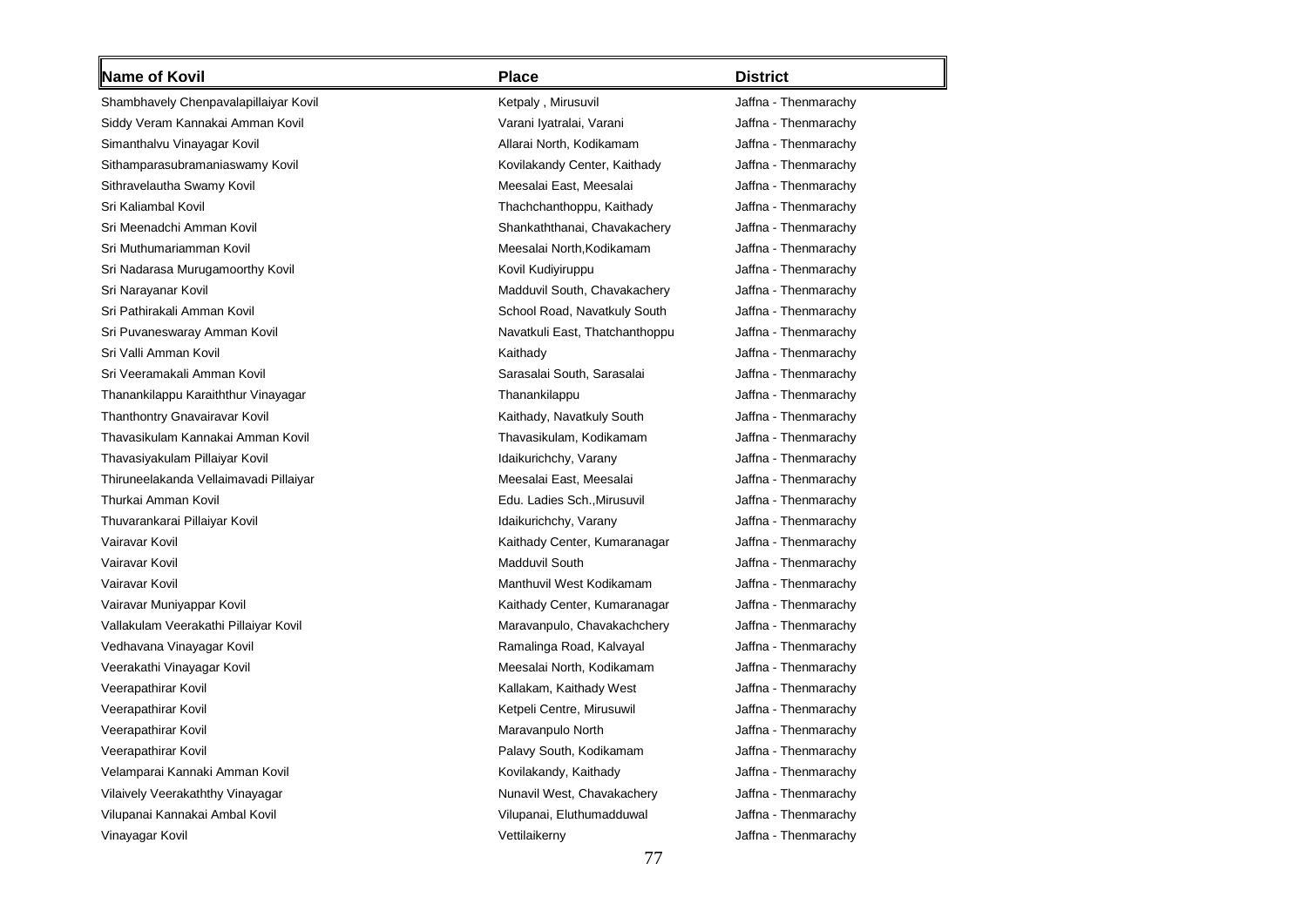| Name of Kovil                      | <b>Place</b>               | <b>District</b>      |
|------------------------------------|----------------------------|----------------------|
| Arulananda Pillayar Kovil          | Pirappankulam road, Jaffna | Jaffna - Town        |
| Gnanavairavar Kovil                | Eachchamoddai              | Jaffna - Town        |
| Kadaitheru Pillayar Kovil          | K.K.S road.Jaffna          | Jaffna - Town        |
| Kanthasamy Kovil                   | Villundy                   | Jaffna - Town        |
| Meenadchi Amman Kovil              | Koddadi                    | Jaffna - Town        |
| Muniappar Kovil                    | Jaffna Fort                | Jaffna - Town        |
| Murugan Kovil                      | Columbuthurai              | Jaffna - Town        |
| Nainai Nagapoosani Amman Kovil     | Columbuthurai              | Jaffna - Town        |
| Sivan Kovil                        | Columbuthurai              | Jaffna - Town        |
| Sri Ampalavanr Kovil               | Nedunkulam                 | Jaffna - Town        |
| Vairavar Kovil                     | Kulathady                  | Jaffna - Town        |
| Aalvar Kovil                       | Vallipuram                 | Jaffna - Vadamarachy |
| Anthanathidal Pillayar Kovil       | Kapputhu karaveddy         | Jaffna - Vadamarachy |
| Arulmihu Gnanavairavar Kovil       | Kottawaththai              | Jaffna - Vadamarachy |
| Arulmihu Kandasamy Kovil           | Point Pedro                | Jaffna - Vadamarachy |
| Arulmihu Muthaliamman Kovil        | Karanavai East, Karaveddy  | Jaffna - Vadamarachy |
| Arulmihu Paththanai Vairavar Kovil | Alvai east                 | Jaffna - Vadamarachy |
| Athivairavar Kovil                 | AthiKovilady, VVT.         | Jaffna - Vadamarachy |
| Athiyadi Pillaiyar Kovil           | Point Pedro                | Jaffna - Vadamarachy |
| Gnanavairavar Kovil                | Konavalai                  | Jaffna - Vadamarachy |
| Gnanavairavar Kovil                | Nediyakadu, VVt.           | Jaffna - Vadamarachy |
| Inpilan Petiyathambiran Kovil      | Polikandy South            | Jaffna - Vadamarachy |
| Irakkachchi Amman Kovil            | Vadi Lane, VVT.            | Jaffna - Vadamarachy |
| Kadatkarai Pillaiyar Kovil         | Thumbalai East             | Jaffna - Vadamarachy |
| Kandavanam Kovil                   | Polikandy East             | Jaffna - Vadamarachy |
| Kannakai Amman Kovil               | Manthikai                  | Jaffna - Vadamarachy |
| Kappaludayar Kovil                 | Valvai North Central, VVT  | Jaffna - Vadamarachy |
| Katpaka Pillaiyar Kovil            | Mathanai                   | Jaffna - Vadamarachy |
| Kilisiddy Gnanavairavar Kovil      | Irumbu mathavady, Vathiry  | Jaffna - Vadamarachy |
| Koneswarar Kovil                   | Thondamanaru               | Jaffna - Vadamarachy |
| Koolankerny Vanniyappillayar Kovil | Karaveddy cetre            | Jaffna - Vadamarachy |
| Kottuvasal Amman Kovil             | Nagarkovil                 | Jaffna - Vadamarachy |
| Kulathady Vairavar Kovil           | Polikandy West             | Jaffna - Vadamarachy |
| Kumbimurugan Kovil                 | Katkovalam                 | Jaffna - Vadamarachy |
| Maruthady Gnanavairavar Kovil      | Point Pedro                | Jaffna - Vadamarachy |
| Meenadchi Amman Kovil              | Valvai North Central, VVT  | Jaffna - Vadamarachy |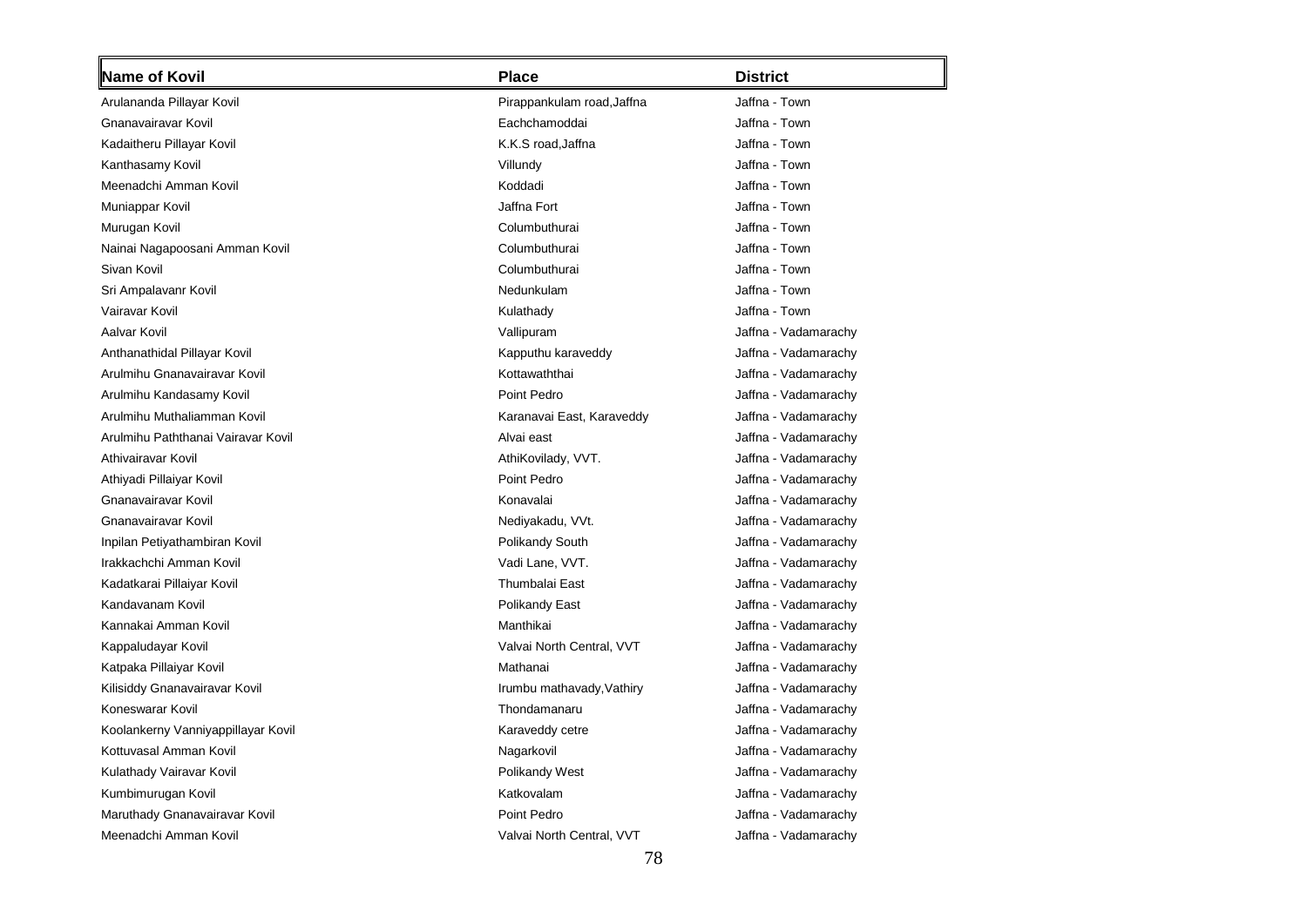| Name of Kovil                      | <b>Place</b>                | <b>District</b>      |
|------------------------------------|-----------------------------|----------------------|
| Muthumari Amman Kovil              | Thondamanaru                | Jaffna - Vadamarachy |
| Murugamoorthy Kaliamman Kovil      | Nelliyadi karaveddy         | Jaffna - Vadamarachy |
| Murugan Kovil                      | Selva Sannathy              | Jaffna - Vadamarachy |
| Muthumariamman Kovil               | Valvettiturai               | Jaffna - Vadamarachy |
| Naruvilady Pillaiyar Kovil         | Naruvilady                  | Jaffna - Vadamarachy |
| Neeruvalai Pillaiyar Kovil         | Polikandy East              | Jaffna - Vadamarachy |
| Nuhavil Pillayar Kovil             | Kaddaiveli, karaveddy       | Jaffna - Vadamarachy |
| Nungodai Murugan Kovil             | Karaveddy west              | Jaffna - Vadamarachy |
| Ollai Arulmihu Veerapathirar Kovil | <b>Puloly South</b>         | Jaffna - Vadamarachy |
| Pandari Amman Kovil                | Thambaciddy                 | Jaffna - Vadamarachy |
| Pandurankan Kovil                  | Thondamanaru                | Jaffna - Vadamarachy |
| Pasupathy Sivan Kovil              | Puloly                      | Jaffna - Vadamarachy |
| Pathirakaliyamman Kovil            | Thondamanaru                | Jaffna - Vadamarachy |
| Pathirakaliyamman Kovil            | Uduppiddy                   | Jaffna - Vadamarachy |
| Pillaiyar Kovil                    | Alvollai Road, Point-Pedro  | Jaffna - Vadamarachy |
| Pillaiyar Kovil                    | Atchuvely                   | Jaffna - Vadamarachy |
| Pillaiyar Kovil                    | Inparuddy Point Pedro       | Jaffna - Vadamarachy |
| Pillaiyar Kovil                    | <b>Puloly South</b>         | Jaffna - Vadamarachy |
| Puddani Sithi Vinayagar Kovil      | Valvai South West, VVT      | Jaffna - Vadamarachy |
| Sadaiyandy Vairavar Kovil          | Valvai South West, VVT      | Jaffna - Vadamarachy |
| Sakkalawathay gnanavairavar Kovil  | Karaveddy                   | Jaffna - Vadamarachy |
| Sakthi Ambal Kovil                 | <b>Thumbalai South</b>      | Jaffna - Vadamarachy |
| Sithy Vinayagar Kovil              | Koddadi                     | Jaffna - Vadamarachy |
| Sivan Kovil                        | Muchampulavu, Puloly South  | Jaffna - Vadamarachy |
| Sivan Kovil                        | Valvettiturai               | Jaffna - Vadamarachy |
| Sri Sandika Parameswary Kovil      | Point Pedro                 | Jaffna - Vadamarachy |
| Sri Selvachanathy Kovil            | Thondamanaru                | Jaffna - Vadamarachy |
| Sundara Perumal Kovil              | Valvai South West, VVT      | Jaffna - Vadamarachy |
| Thevi Amman Kovil                  | Thumpalai                   | Jaffna - Vadamarachy |
| Thodda Pillaiyar Kovil             | Ledsumananthoddam Thumbalai | Jaffna - Vadamarachy |
| Thuvali Kaliyamman Kovil           | <b>Uduppiddy</b>            | Jaffna - Vadamarachy |
| Thuvalipillayar Kovil              | Imayanan West, Uduppiddy    | Jaffna - Vadamarachy |
| Ulakudaya Pillaiyar Kovil          | Valvettiturai               | Jaffna - Vadamarachy |
| Vaikunda Pillaiyar Kovil           | Valvai South West, VVT      | Jaffna - Vadamarachy |
| Vairavar Kovil                     | Kothiyal Lane, VVT.         | Jaffna - Vadamarachy |
| Vairavar Kovil                     | Netkolu, Thondamanaru       | Jaffna - Vadamarachy |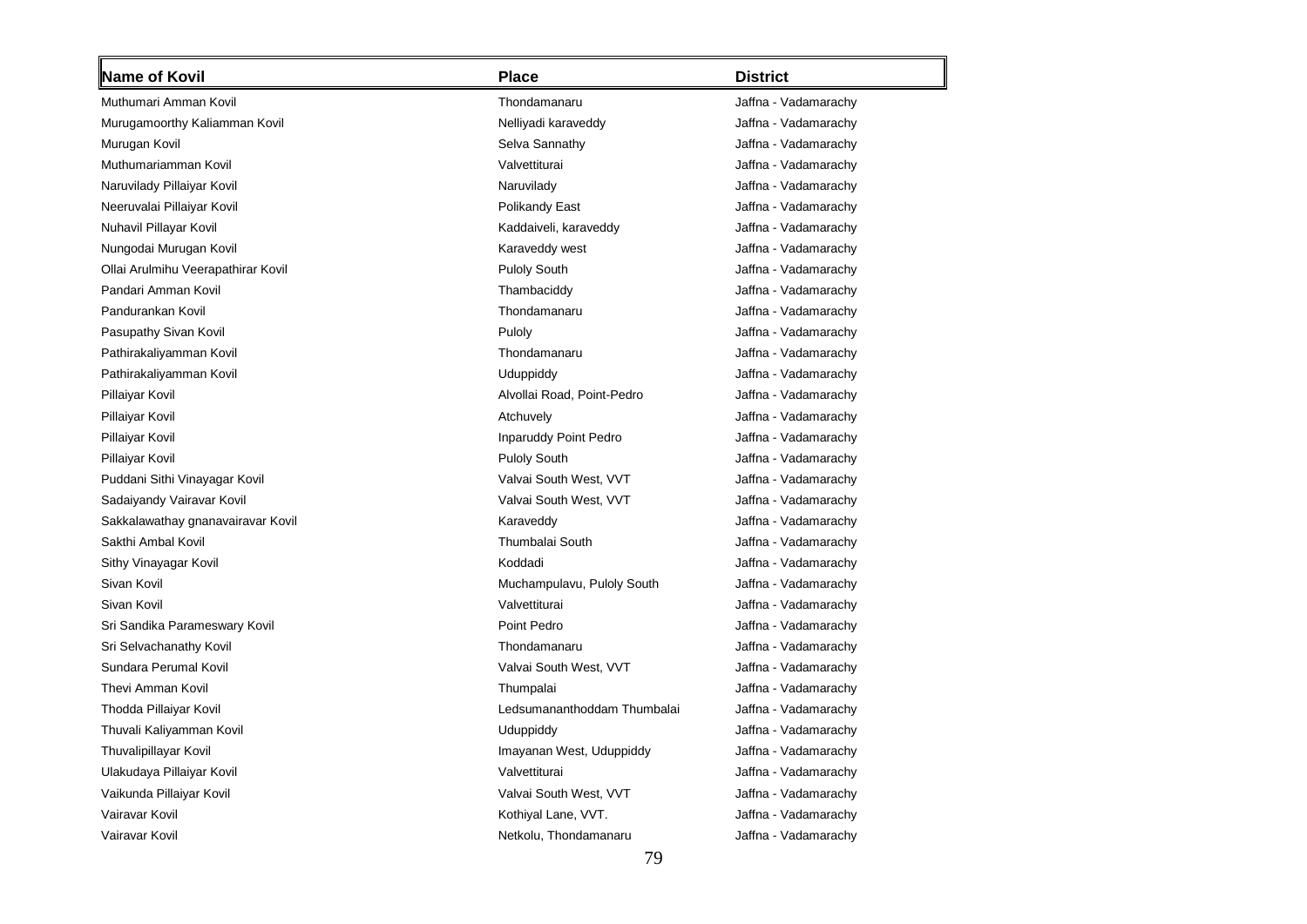| Name of Kovil                          | <b>Place</b>              | <b>District</b>      |
|----------------------------------------|---------------------------|----------------------|
| Vairavar Kovil                         | Revady, VVT.              | Jaffna - Vadamarachy |
| Valambikai Sametha Vaitheeswara Kovil  | Karaveddy                 | Jaffna - Vadamarachy |
| Valambikai Sametha Vaitheeswara Kovil  | Valvai South West, VVT    | Jaffna - Vadamarachy |
| Vallaively Srisithivinayagar Kovil     | Uduppiddy                 | Jaffna - Vadamarachy |
| Vallianantham Pillaiyar Kovil          | <b>Puloly South</b>       | Jaffna - Vadamarachy |
| Valliappar Gnanavairavar Kovil         | Karaveddy                 | Jaffna - Vadamarachy |
| Vani Kovil                             | VVT.                      | Jaffna - Vadamarachy |
| Veerapathirar Kovil                    | Katkovalam                | Jaffna - Vadamarachy |
| Veerapathirar Kovil                    | Point Pedro               | Jaffna - Vadamarachy |
| Vet Kovil                              | Inparuddy Point Pedro     | Jaffna - Vadamarachy |
| Adaikalamthoddam Sri Kandaswamy        | Vaddu East                | Jaffna - Vali West   |
| Akayakulam Vinayakar Kovil             | <b>Araly South</b>        | Jaffna - Vali West   |
| Arasadi Sithi Vinayagar Kovil          | <b>Madakal East</b>       | Jaffna - Vali West   |
| Arasady Vyravar Kovil                  | Chankanai South           | Jaffna - Vali West   |
| Avarampity Sri Muthumari Ambal Alayam  | <b>Araly East</b>         | Jaffna - Vali West   |
| Chempithodda Gna Vairavar Kovil        | <b>Araly South</b>        | Jaffna - Vali West   |
| Ethiyadi Vinayakar Kovil               | Vaddu South West          | Jaffna - Vali West   |
| Gnanasinthamani Pillaiyar Kovil        | Madakal West              | Jaffna - Vali West   |
| Gnanavyravar Kovil                     | Chuleepuram Centre        | Jaffna - Vali West   |
| Gnanavyravar Kovil                     | Tholpuram West 6          | Jaffna - Vali West   |
| Iyanar Kovil                           | Parathanai, Vadaliyadaipu | Jaffna - Vali West   |
| Kalawathurai Ganan Vyravar Kovil       | <b>Araly South</b>        | Jaffna - Vali West   |
| Kambanpulo Aathy Vyravar perumal Kovil | Vaddu North               | Jaffna - Vali West   |
| Kannaki Amman Kovil                    | Vaddu West                | Jaffna - Vali West   |
| Kodaokulam Sri Paththirakali Amman     | <b>Araly East</b>         | Jaffna - Vali West   |
| Koddadiperan Sivan Kovil               | Chulipuram West           | Jaffna - Vali West   |
| Lanka Paruthi Vyravar Kovil            | Chankanai Centre          | Jaffna - Vali West   |
| Malayalnkadu Iyanar Kovil              | <b>Araly East</b>         | Jaffna - Vali West   |
| Mavady Gana Vyravar Kovil              | Chankanai South           | Jaffna - Vali West   |
| Murugamoorthy Kovil                    | Sangarathai               | Jaffna - Vali West   |
| Murugamoothy Kovil                     | Mathagal                  | Jaffna - Vali West   |
| Murugan Kovil                          | Chankanai South           | Jaffna - Vali West   |
| Myleyapualm Kandasamy Kovil            | <b>Araly North</b>        | Jaffna - Vali West   |
| Nachchimar Kovil                       | <b>Chulipuram Centre</b>  | Jaffna - Vali West   |
| Nachchmar Kovil                        | Chankanai                 | Jaffna - Vali West   |
| Nagammal Kovil                         | <b>Araly Centre</b>       | Jaffna - Vali West   |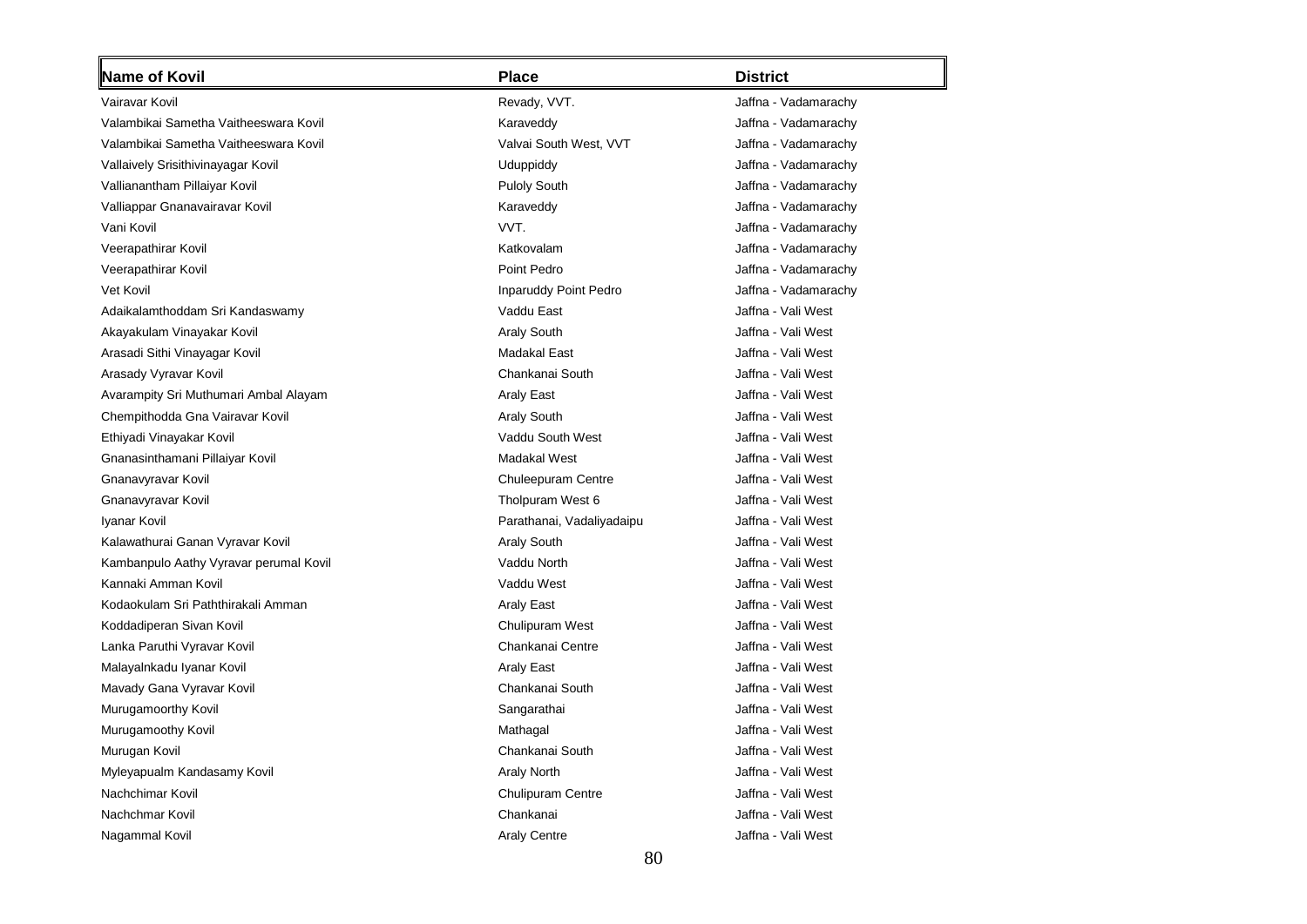| <b>Name of Kovil</b>                | <b>Place</b>           | <b>District</b>    |
|-------------------------------------|------------------------|--------------------|
| Nikara Gnanavyravar Kovil           | Chankanai West         | Jaffna - Vali West |
| Nitchchamam Gnanavyravar Kovil      | <b>Araly South</b>     | Jaffna - Vali West |
| Nochchiyampathy Vinayagar Kovil     | <b>Araly West</b>      | Jaffna - Vali West |
| Odakarai Sivan Kovil                | Chanknai South         | Jaffna - Vali West |
| Paralai Vinayagar Kovil             | Chulipuram East        | Jaffna - Vali West |
| Paththrakalee Amman Kovil           | Chankarathai           | Jaffna - Vali West |
| Periyar Kovil                       | Ponnalai               | Jaffna - Vali West |
| Petchchi Amman Kovil                | Madakal North          | Jaffna - Vali West |
| Sampunathar Sivan Kovil             | Pannipulam             | Jaffna - Vali West |
| Sinnakathirkamam                    | Vaddu West             | Jaffna - Vali West |
| Sinnavalavu Gnavairavar Kovil       | <b>Araly North</b>     | Jaffna - Vali West |
| Sinthamany Vinayagar Kovil          | <b>Araly South</b>     | Jaffna - Vali West |
| Sithamparam Ambalavanr Kovil        | Chankanai              | Jaffna - Vali West |
| Sivan Kovil                         | Suthumalai North       | Jaffna - Vali West |
| Sri Harihara Puthira Iynar Kovil    | Chulipuram West        | Jaffna - Vali West |
| Sri Muthumari Ambal Kovil           | <b>Tholpuram West</b>  | Jaffna - Vali West |
| Sri Nagapoosani Amman Kovil         | <b>Araly Centre</b>    | Jaffna - Vali West |
| Sri Siva Sithamparaeswarar Kovil    | Sithankerny            | Jaffna - Vali West |
| Sri Wisalachchi Samatha Wisvanathar | <b>Araly Centre</b>    | Jaffna - Vali West |
| Thampap Pillaiyar Kovil             | Moolai                 | Jaffna - Vali West |
| Thevindaipirai Murugamoorthy Kovil  | Sangarathai            | Jaffna - Vali West |
| Thotathu Katpakapillaiyar Kovil     | Vaddu North            | Jaffna - Vali West |
| Thuraddippanai Srimuthumary Amman   | Vaddu East             | Jaffna - Vali West |
| Udukiyavaali Pillaiyar Kovil        | Vaddu South            | Jaffna - Vali West |
| Uloalasiddy Pillaiyar Kovil         | <b>Araly Centre</b>    | Jaffna - Vali West |
| Valai Amman Kovil                   | <b>Araly East</b>      | Jaffna - Vali West |
| Varatharajah Prumal Kovil           | Ponnalai               | Jaffna - Vali West |
| Vathiranpulo Sithy Vinayagar Kovil  | Moolai                 | Jaffna - Vali West |
| Viswaththanai Murugamoorth Kovil    | Pannnakam              | Jaffna - Vali West |
| Welvil Murugamoorthy Kovil          | Chankanai East         | Jaffna - Vali West |
| Annamar Kovil                       | Punnalaikadduwan South | Jaffna - Valigamam |
| Iyanar Kovil                        | Punnalaikadduwan North | Jaffna - Valigamam |
| Meenadchi amman Kovil               | Punnalaikadduwan North | Jaffna - Valigamam |
| Rajarajeswary Amman Kovil           | Punnalaikadduwan North | Jaffna - Valigamam |
| Sivan Kovil                         | Punnalaikadduwan South | Jaffna - Valigamam |
| Vinayagar Kovil                     | Ayakkadavai            | Jaffna - Valigamam |
|                                     |                        |                    |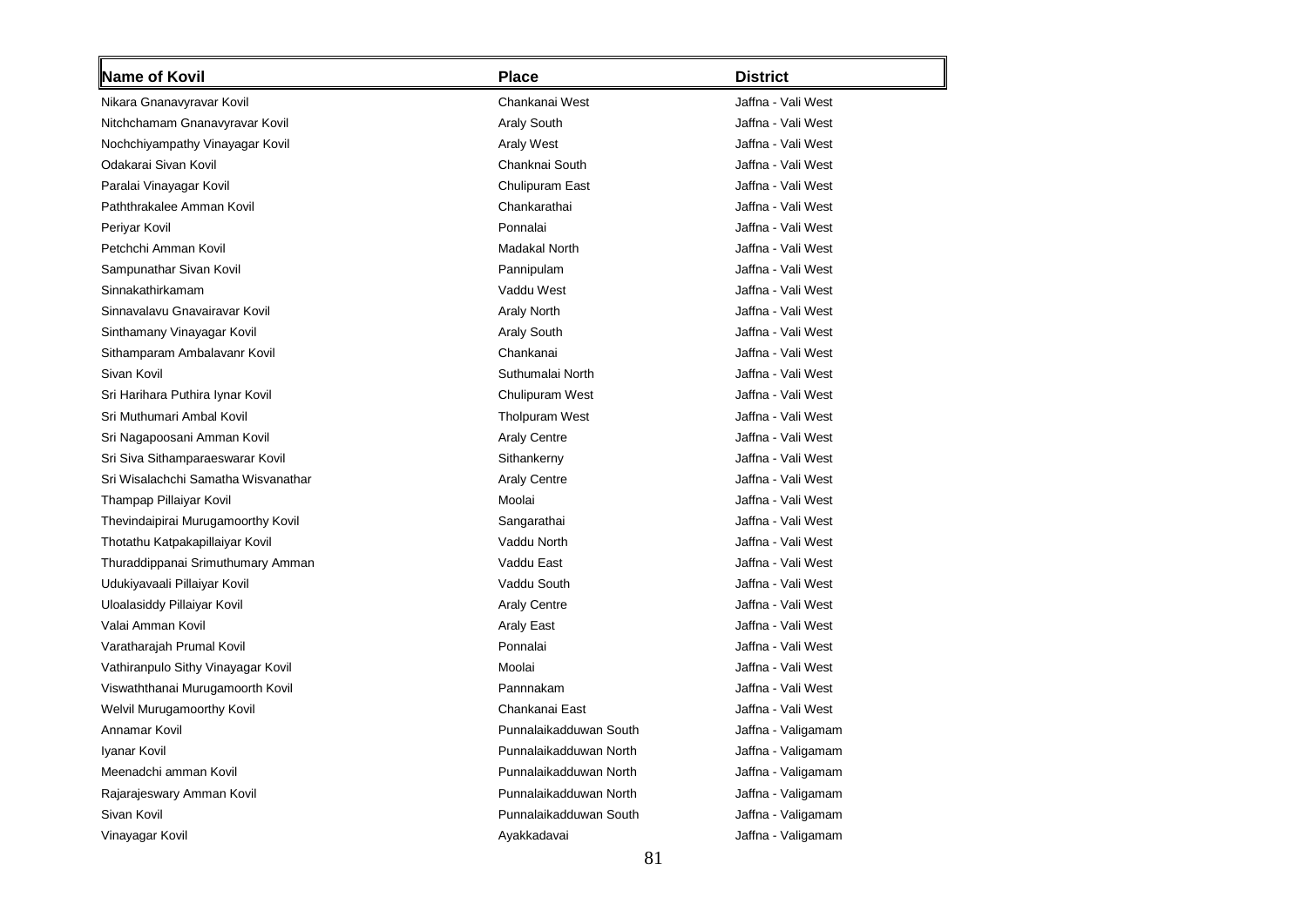### **More than 1000 Temples destroyed in Jaffna (463 Temples)**

# **Temples destroyed / damaged in Kilinochchi**

| Name of Kovil              | <b>Place</b>            | <b>Dirstrict</b>         |
|----------------------------|-------------------------|--------------------------|
| Kanagambikai Amman Kovil   | Iranaimadu              | Kilinochchi - Iranaimadu |
| Aladypillayar Kovil        | 8th Vaikkal/Canal       | Kilinochchi - Karachchi  |
| AmbalKovil                 | Porikadavai             | Kilinochchi - Karachchi  |
| Amman Kovil                | Parathipuram East       | Kilinochchi - Karachchi  |
| Amman Kovil                | Ponnagar Centre         | Kilinochchi - Karachchi  |
| Amman Kovil                | Solai, Vannerikulam     | Kilinochchi - Karachchi  |
| Amman Kovil                | Vanneri, Jeyapuram      | Kilinochchi - Karachchi  |
| Athimuththumariamman Kovil | Uthayanagar West        | Kilinochchi - Karachchi  |
| Athivinayagar Kovil        | Ootupulam               | Kilinochchi - Karachchi  |
| Atputhavinayagar Kovil     | 30th Housing Scheme     | Kilinochchi - Karachchi  |
| Gowri Amman Kovil          | Paravipanchan           | Kilinochchi - Karachchi  |
| Iththivinayagar            | Uthayanagar West        | Kilinochchi - Karachchi  |
| Iththiyadi Pillayar Kovil  | Sivanagar               | Kilinochchi - Karachchi  |
| Iyanar Kovil               | Jeyapuram road, Vanneri | Kilinochchi - Karachchi  |
| Iyanar Kovil               | Kunchuparanthan         | Kilinochchi - Karachchi  |
| Iyanar Kovil               | Maruthady               | Kilinochchi - Karachchi  |
| Iyanar Kovil               | Paravipanchan           | Kilinochchi - Karachchi  |
| Iyanar Kovil               | Skanthapuram            | Kilinochchi - Karachchi  |
| Iyanar Kovil               | Vaddakachchi            | Kilinochchi - Karachchi  |
| Iyankulam Amman Kovil      | Malayalapuram           | Kilinochchi - Karachchi  |
| KaddammanKovil             | Skanthapuram            | Kilinochchi - Karachchi  |
| Kadduamman Kovil           | Uruthirapuram           | Kilinochchi - Karachchi  |
| Kali Kovil                 | Parathipuram            | Kilinochchi - Karachchi  |
| Kali Kovil                 | Puthukadu               | Kilinochchi - Karachchi  |
| Kannakai Amman Kovil       | Kanagapuram             | Kilinochchi - Karachchi  |
| Kannaki Amman Kovil        | Jeyanthinagar           | Kilinochchi - Karachchi  |
| Kannaki Amman Kovil        | Kilinochchi             | Kilinochchi - Karachchi  |
| Kanthaswamy Kovil          | Konavil                 | Kilinochchi - Karachchi  |
| Katpahavinayagar Kovil     | Puthumurippu            | Kilinochchi - Karachchi  |
| Krishnaparathy Amman Kovil | Krishnapuram            | Kilinochchi - Karachchi  |
| <b>Krishnar Kovil</b>      | Kilinochchi             | Kilinochchi - Karachchi  |
| Krishnar Kovil             | Krishnapuram            | Kilinochchi - Karachchi  |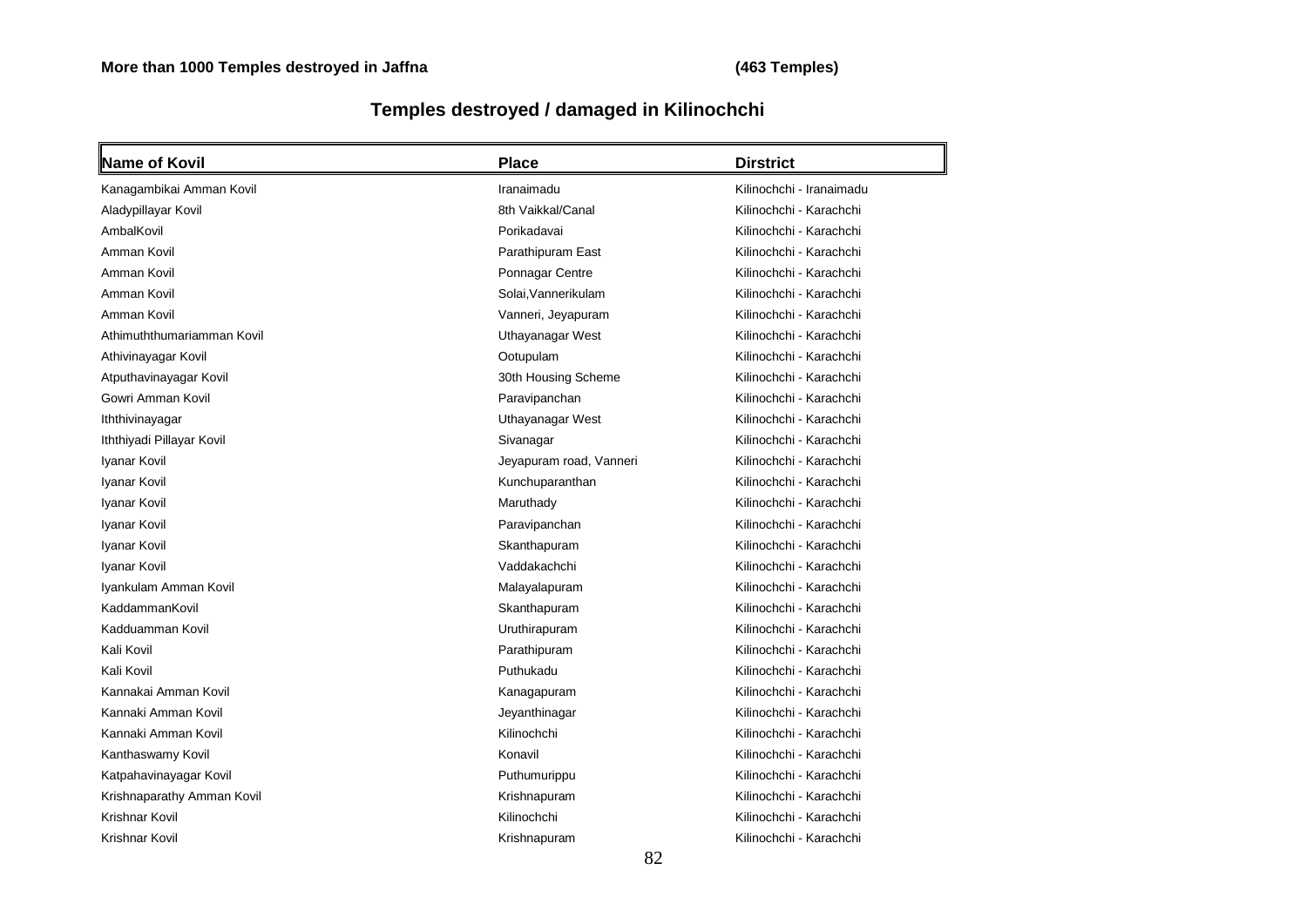| Name of Kovil                      | <b>Place</b>                 | <b>District</b>         |
|------------------------------------|------------------------------|-------------------------|
| Krishnar Kovil                     | Ratnapuram                   | Kilinochchi - Karachchi |
| Kunchumeesa Pillayar Kovil         | Vaddakachchi                 | Kilinochchi - Karachchi |
| Kurukualasarvasakthi Kovil         | Jeyanthinagar                | Kilinochchi - Karachchi |
| Maniamman Kovil                    | Vinayagapuram                | Kilinochchi - Karachchi |
| Manikkappillayar Kovil             | Konavil                      | Kilinochchi - Karachchi |
| Manikkappillayar Kovil             | Uruthirapuram North          | Kilinochchi - Karachchi |
| Manikkappillayar Kovil             | Vaddakachchi                 | Kilinochchi - Karachchi |
| Mavadi murugan Kovil               | Ramanathapuram               | Kilinochchi - Karachchi |
| Meenadchiamman Kovil               | Anandapuram                  | Kilinochchi - Karachchi |
| Muniyappar Kovil                   | Agriculture Rd, Kaneshapuram | Kilinochchi - Karachchi |
| Muniyappar Kovil                   | Puthumurippu                 | Kilinochchi - Karachchi |
| Murugan Kovil                      | Jeyapuram road, Vanneri      | Kilinochchi - Karachchi |
| Murugan Kovil                      | Kanakambikai Kulam           | Kilinochchi - Karachchi |
| Murugan Kovil                      | Kandy road, Kilinochchi      | Kilinochchi - Karachchi |
| Murugan Kovil                      | Parathipuram                 | Kilinochchi - Karachchi |
| Murugan Kovil                      | Sakthipuram                  | Kilinochchi - Karachchi |
| Murugan Kovil                      | Vaddakachchi                 | Kilinochchi - Karachchi |
| Murugan Kovil                      | Vivehananda Nagar            | Kilinochchi - Karachchi |
| Muthumariamman Kovil               | Krishnapuram                 | Kilinochchi - Karachchi |
| Muthumariamman Kovil               | Ootupulam                    | Kilinochchi - Karachchi |
| Muthumariamman Kovil               | Sakthipuram                  | Kilinochchi - Karachchi |
| Muthumariamman Kovil               | Selvanagar                   | Kilinochchi - Karachchi |
| Nadanamuthumaniamman Kovil         | Iththiyadi                   | Kilinochchi - Karachchi |
| Nagammal Kovil                     | Konavil                      | Kilinochchi - Karachchi |
| Nagapooshani Amman Kovil           | Thirunagar                   | Kilinochchi - Karachchi |
| Nagapooshani Amman Kovil           | Uthayanagar East             | Kilinochchi - Karachchi |
| Nagathambiran Kovil                | Ratnapuram West              | Kilinochchi - Karachchi |
| Nagathambiran Kovil                | Uthayanagar East             | Kilinochchi - Karachchi |
| Nanthanpulavan Nagapooshanai Amman | Vaddakachchi                 | Kilinochchi - Karachchi |
| Navalady Murugan Kovil             | Kanakambikai Kulam           | Kilinochchi - Karachchi |
| Palaiyadi Vinayagar Kovil          | Uruthirapuram North          | Kilinochchi - Karachchi |
| Parasakthi Kovil                   | Paravipanchan                | Kilinochchi - Karachchi |
| Pillayar Kovil                     | 2nd Mile post, Pannankandy   | Kilinochchi - Karachchi |
| Pillayar Kovil                     | 5th Vaikkal/Canal            | Kilinochchi - Karachchi |
| Pillayar Kovil                     | Adambamoddai                 | Kilinochchi - Karachchi |
| Pillayar Kovil                     | Agriculture Rd, Kaneshapuram | Kilinochchi - Karachchi |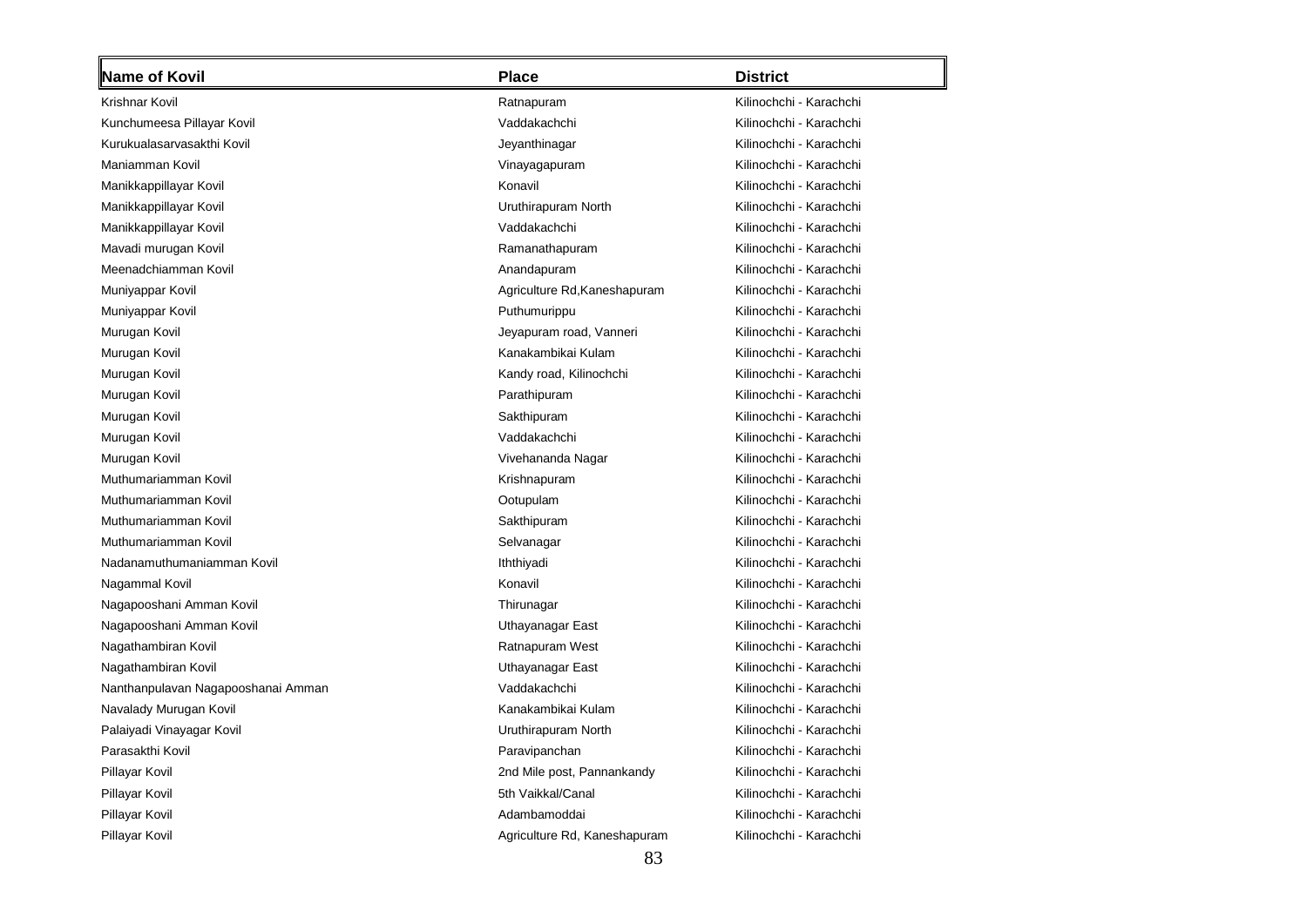| <b>Name of Kovil</b>       | <b>Place</b>             | <b>District</b>         |
|----------------------------|--------------------------|-------------------------|
| Pillayar Kovil             | Akkarayan                | Kilinochchi - Karachchi |
| Pillayar Kovil             | Alady, Ramanathapuram    | Kilinochchi - Karachchi |
| Pillayar Kovil             | Anaivilunthankulam       | Kilinochchi - Karachchi |
| Pillayar Kovil             | Chenchuvayal             | Kilinochchi - Karachchi |
| Pillayar Kovil             | Iranimadu                | Kilinochchi - Karachchi |
| Pillayar Kovil             | Iththiyadi               | Kilinochchi - Karachchi |
| Pillayar Kovil             | Kanagapuram              | Kilinochchi - Karachchi |
| Pillayar Kovil             | Kandy Road, Kilinochchi  | Kilinochchi - Karachchi |
| Pillayar Kovil             | Kaththannagar            | Kilinochchi - Karachchi |
| Pillayar Kovil             | Kilinochchi              | Kilinochchi - Karachchi |
| Pillayar Kovil             | Krishnapuram             | Kilinochchi - Karachchi |
| Pillayar Kovil             | Kunchuparanthan          | Kilinochchi - Karachchi |
| Pillayar Kovil             | Maruthady                | Kilinochchi - Karachchi |
| Pillayar Kovil             | Neevil                   | Kilinochchi - Karachchi |
| Pillayar Kovil             | Pannamkandu              | Kilinochchi - Karachchi |
| Pillayar Kovil             | Paranthan                | Kilinochchi - Karachchi |
| Pillayar Kovil             | Parathipuram East        | Kilinochchi - Karachchi |
| Pillayar Kovil             | Ponnagar North           | Kilinochchi - Karachchi |
| Pillayar Kovil             | Rathinapuram             | Kilinochchi - Karachchi |
| Pillayar Kovil             | Sambukulam               | Kilinochchi - Karachchi |
| Pillayar Kovil             | Shanthapuram             | Kilinochchi - Karachchi |
| Pillayar Kovil             | Thiruvaiaru              | Kilinochchi - Karachchi |
| Pillayar Kovil             | Thondaman Nagar          | Kilinochchi - Karachchi |
| Pillayar Kovil             | Uruthirapuram            | Kilinochchi - Karachchi |
| Pillayar Kovil             | Vannerikulam             | Kilinochchi - Karachchi |
| Pillayar Kovil             | Vinson Road, Thiruvaiaru | Kilinochchi - Karachchi |
| Rajarajeswaray Amman Kovil | <b>Thirunagar South</b>  | Kilinochchi - Karachchi |
| Ramar Kovil                | Malayalapuram            | Kilinochchi - Karachchi |
| Ramar Kovil                | Puthumurippu             | Kilinochchi - Karachchi |
| Sarathambal Kovil          | Mayavanoor               | Kilinochchi - Karachchi |
| Sithi vinayagar Kovil      | Akkarayan                | Kilinochchi - Karachchi |
| Sithi vinayagar Kovil      | Kannakipuram             | Kilinochchi - Karachchi |
| Sithi vinayagar Kovil      | Malayalapuram            | Kilinochchi - Karachchi |
| Sithi vinayagar Kovil      | Vaddakachchi             | Kilinochchi - Karachchi |
| Sivan Kovil                | Kanakambikai Kulam       | Kilinochchi - Karachchi |
| Sivan Kovil                | Krishnapuram             | Kilinochchi - Karachchi |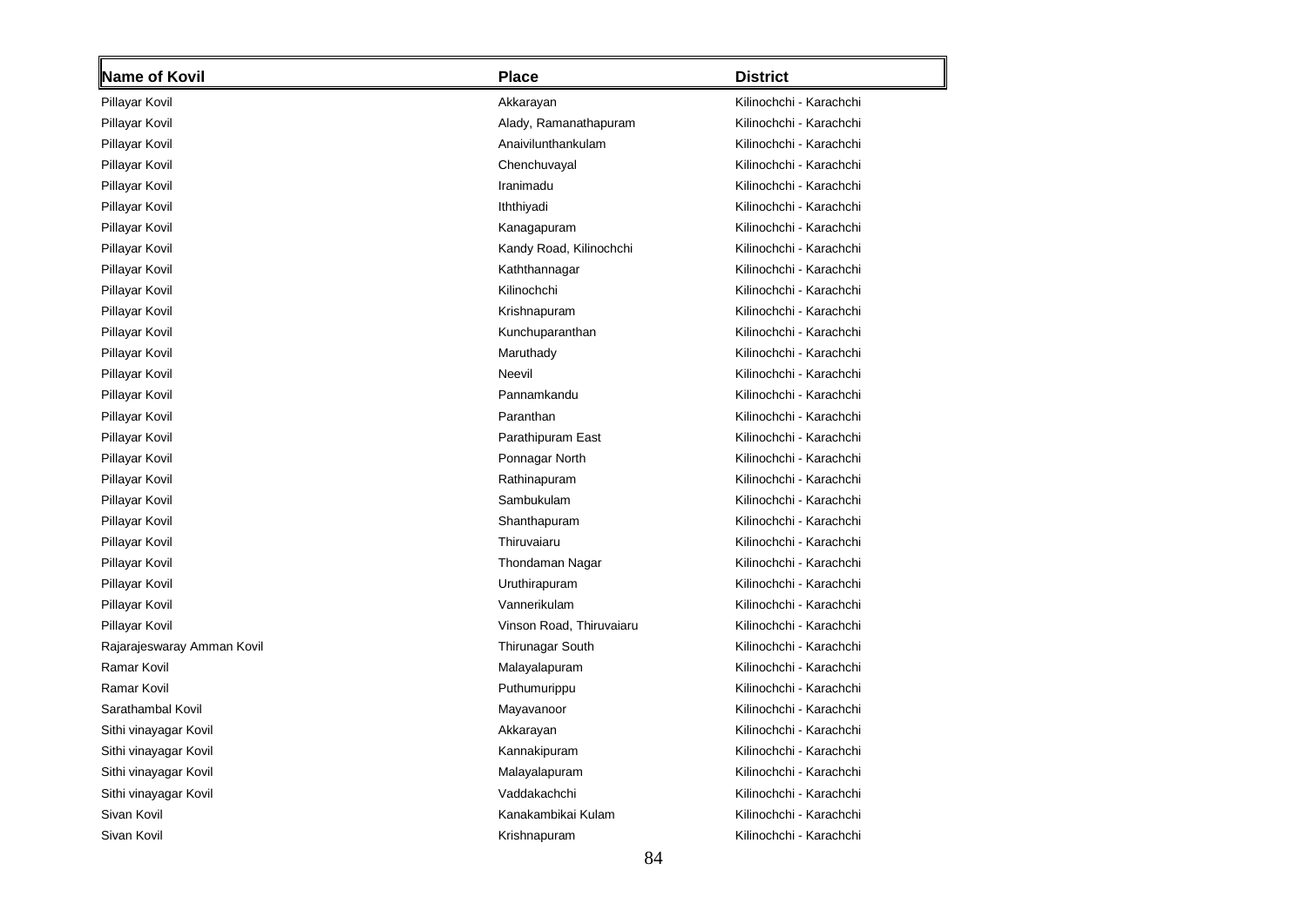| <b>Name of Kovil</b>            | <b>Place</b>               | <b>District</b>           |
|---------------------------------|----------------------------|---------------------------|
| Sivan Kovil                     | Mayavanoor                 | Kilinochchi - Karachchi   |
| Sivan Kovil                     | Uthayanagar West           | Kilinochchi - Karachchi   |
| Solai Nagar Pillayar Kovil      | Puthumurippu               | Kilinochchi - Karachchi   |
| Sothivinayagar Kovil            | Vaddakachchi               | Kilinochchi - Karachchi   |
| Sri Arulmurugan Kovil           | Kannakipuram               | Kilinochchi - Karachchi   |
| Sri Arulmurugan Kovil           | Skanthapuram               | Kilinochchi - Karachchi   |
| Sri Kanakambikai Amman Kovil    | Iranaimadu Kulam           | Kilinochchi - Karachchi   |
| Sri Kannaki Amman Kovil         | Kannakipuram               | Kilinochchi - Karachchi   |
| Sri kannan Kovil                | Skanthapuram               | Kilinochchi - Karachchi   |
| Sri manonmany Amman Kovil       | Ambalkulam                 | Kilinochchi - Karachchi   |
| Sri Mariamman Kovil             | Ramanathapuram             | Kilinochchi - Karachchi   |
| Sri Meenadshi Amman Kovil       | Jeyanthinagar              | Kilinochchi - Karachchi   |
| Sri Muthumariamman Kovil        | Thiruvaiaru 3, Ampal Nagar | Kilinochchi - Karachchi   |
| Sri Muthumariamman Kovil        | Uthayanagar West           | Kilinochchi - Karachchi   |
| Sri Nagathambiran Kovil         | Kannakipuram               | Kilinochchi - Karachchi   |
| Sri Ranganatha Perumal Kovil    | Mayavanoor                 | Kilinochchi - Karachchi   |
| Sri Thurkka Thevi Kovil         | Ambalkulam                 | Kilinochchi - Karachchi   |
| Sudalai Vairavar Kovil          | Puthumurippu               | Kilinochchi - Karachchi   |
| <b>Thurkaiamman Kovil</b>       | 130, Thirunagar            | Kilinochchi - Karachchi   |
| <b>Thurkaiamman Kovil</b>       | Anandapuram                | Kilinochchi - Karachchi   |
| <b>Thurkaiamman Kovil</b>       | Skanthapuram               | Kilinochchi - Karachchi   |
| Uruthirapuraeeswara Sivan Kovil | Uruthirapuram              | Kilinochchi - Karachchi   |
| Vairavar Kovil                  | 104, Thirunagar North      | Kilinochchi - Karachchi   |
| Vairavar Kovil                  | 27, Thirunagar             | Kilinochchi - Karachchi   |
| Vairavar Kovil                  | Akkarayan                  | Kilinochchi - Karachchi   |
| Vicky Vinayagar Kovil           | Akkarayan                  | Kilinochchi - Karachchi   |
| Vinayagar Kovil                 | Parathipuram East          | Kilinochchi - Karachchi   |
| Vinayagar Kovil                 | Selvanagar                 | Kilinochchi - Karachchi   |
| Vinayagar Kovil                 | Vinayagapuram              | Kilinochchi - Karachchi   |
| Kanthasamy Kovil                | Kilinochchi                | Kilinochchi - Kilinochchi |
| Amman Kovil                     | Soranpattu                 | Kilinochchi - Pallai      |
| Amman Kovil                     | Tharmakerny                | Kilinochchi - Pallai      |
| Ampalavarai amman Kovil         | Muhamalai                  | Kilinochchi - Pallai      |
| Annamar Kovil                   | Kovil vayal                | Kilinochchi - Pallai      |
| Araththi Murugan Kovil          | Puloppalai                 | Kilinochchi - Pallai      |
| Araththiamman Kovil             | Puloppalai                 | Kilinochchi - Pallai      |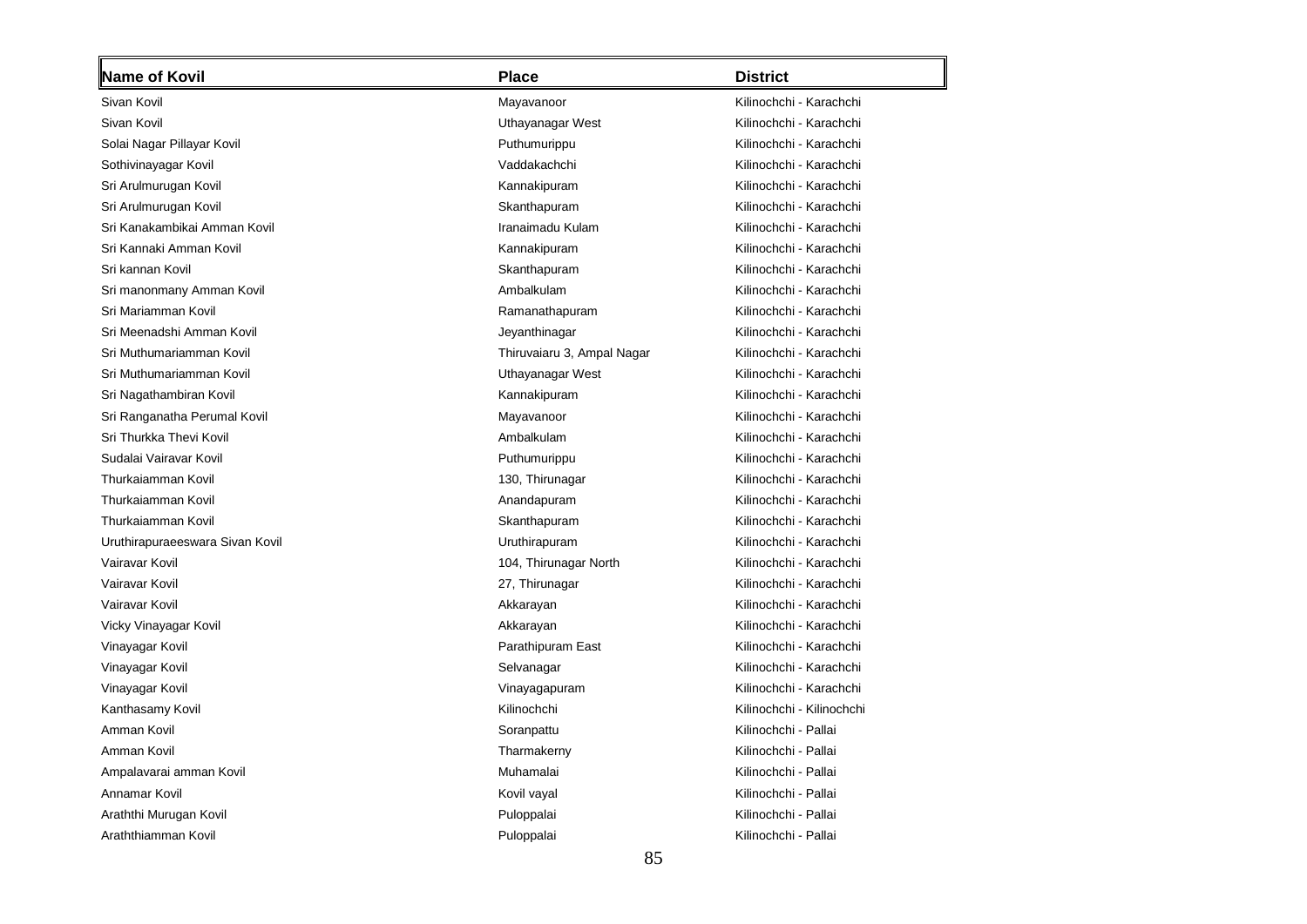| <b>Name of Kovil</b>            | <b>Place</b> | <b>District</b>      |
|---------------------------------|--------------|----------------------|
| Aththikandu Vairavar Kovil      | Arasar kerny | Kilinochchi - Pallai |
| Gnanavairavar Kovil             | Muhamalai    | Kilinochchi - Pallai |
| Kachchar Vadi Murugan Kovil     | Pallai Nagar | Kilinochchi - Pallai |
| Kachchar Vadi Pillayar Kovil    | Pallai Nagar | Kilinochchi - Pallai |
| Kali Kovil                      | Yakkachchi   | Kilinochchi - Pallai |
| Kallady Vairavar Kovil          | Pallai       | Kilinochchi - Pallai |
| Kannakai Amman Kovil            | Yakkachchi   | Kilinochchi - Pallai |
| Karanthai Vairavar Kovil        | Tharmakerny  | Kilinochchi - Pallai |
| Koddadi Pillayar Kovil          | Arasar Kerny | Kilinochchi - Pallai |
| Malvil Krishnan Kovil           | Muhavil      | Kilinochchi - Pallai |
| Mandalai Pillayar Kovil         | Kovil Vayal  | Kilinochchi - Pallai |
| Manikkappillayar Kovil          | Muhamalai    | Kilinochchi - Pallai |
| Monduwan Vairavar Kovil         | Arasar kerny | Kilinochchi - Pallai |
| Narasimmavairavar Kovil         | Pallai Nagar | Kilinochchi - Pallai |
| Neliyar Pillayar Kovil          | Thampakamam  | Kilinochchi - Pallai |
| Nellippallam Amman Kovil        | Soranpattu   | Kilinochchi - Pallai |
| Nochchithalvu Pillayar Kovil    | Soranpattu   | Kilinochchi - Pallai |
| Palavipillayar Kovil            | Pallai       | Kilinochchi - Pallai |
| Periyathampiran Kovil           | Muhamalai    | Kilinochchi - Pallai |
| Pillayar Kovil                  | Arasar Kerny | Kilinochchi - Pallai |
| Pillayar Kovil                  | Pallai       | Kilinochchi - Pallai |
| Pillayar Kovil                  | Tharmakerny  | Kilinochchi - Pallai |
| Poothavarayar Kovil             | Tharmakerny  | Kilinochchi - Pallai |
| Seeranaipillayar Kovil          | Soranpattu   | Kilinochchi - Pallai |
| Selukkan Chaddy Amman Kovil     | Thampakamam  | Kilinochchi - Pallai |
| Sinnamandalai Pillayar Kovil    | Yakkachchi   | Kilinochchi - Pallai |
| Sittandy Kovil                  | Tharmakerny  | Kilinochchi - Pallai |
| Thiriyai Amman Kovil            | Muhavil      | Kilinochchi - Pallai |
| Thiriyai Karai Pillayar Kovil   | Mullaiyadi   | Kilinochchi - Pallai |
| Trandaikerny Amman Kovil        | Pallai Nagar | Kilinochchi - Pallai |
| Uppukkernypillayar Kovil        | Thampakamam  | Kilinochchi - Pallai |
| Vairavar Kovil                  | Soranpattu   | Kilinochchi - Pallai |
| Valliamman Kovil                | Yakkachchi   | Kilinochchi - Pallai |
| Vanan Amman Kovil               | Pallai       | Kilinochchi - Pallai |
| Vannankerny Kali Amman Kovil    | Thampakamam  | Kilinochchi - Pallai |
| Vannankerny Thurkai Amman Kovil | Thampakamam  | Kilinochchi - Pallai |
|                                 |              |                      |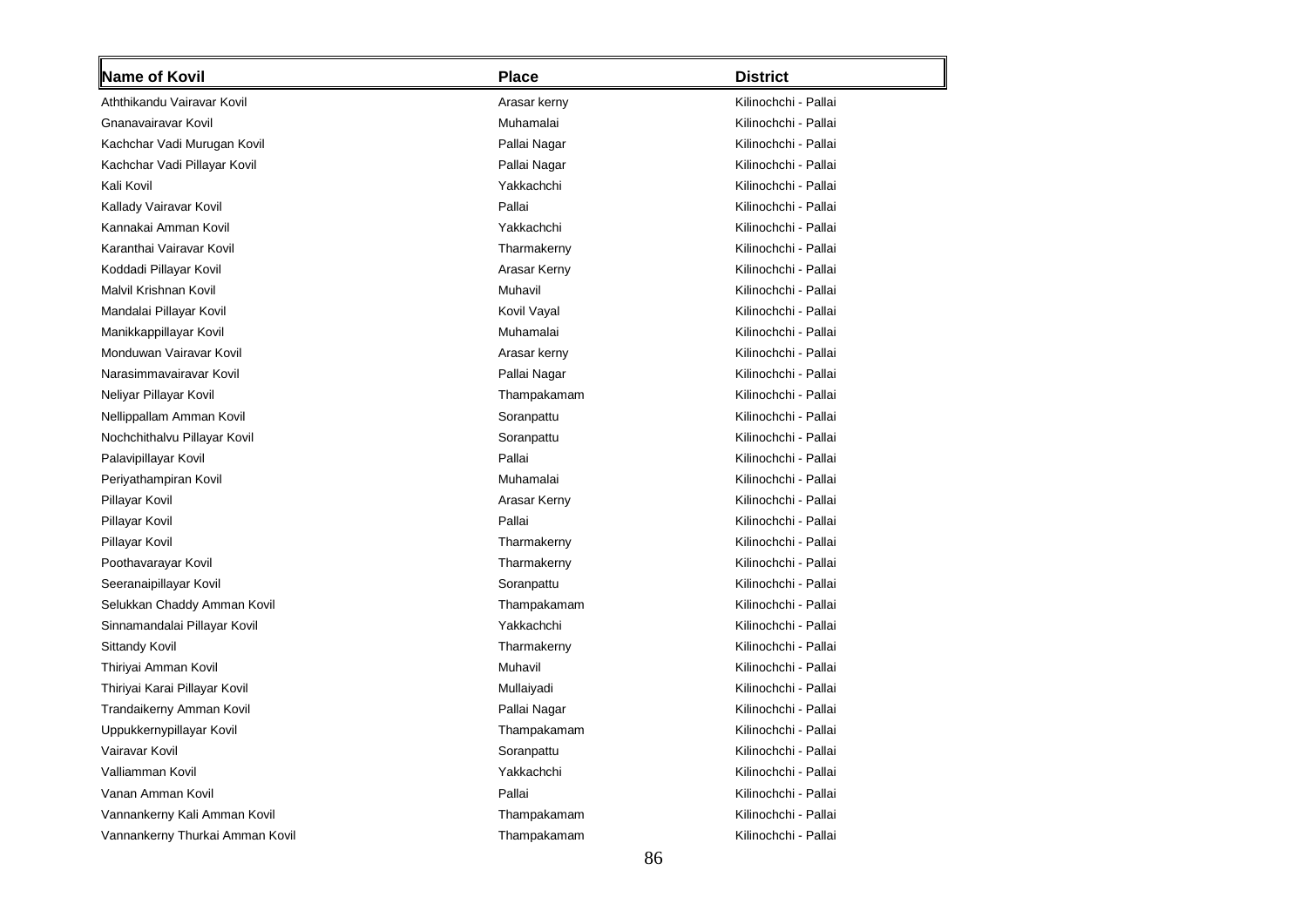| Name of Kovil                             | <b>Place</b>      | <b>District</b>         |
|-------------------------------------------|-------------------|-------------------------|
| Murugan Kovil                             | Kumarapuram       | Kilinochchi - Paranthan |
| Addathuddivairavar Kovil                  | Gnanimadam        | Kilinochchi - Poonakari |
| Aknivairavar Kovil                        | Gnanimadam        | Kilinochchi - Poonakari |
| Alankulam Pillayar Kovil                  | Villady           | Kilinochchi - Poonakari |
| Amman Kovil                               | Gnanimadam        | Kilinochchi - Poonakari |
| Amman Kovil                               | Gowtharimuani     | Kilinochchi - Poonakari |
| Amman Kovil                               | Jeyapuram North   | Kilinochchi - Poonakari |
| Amman Kovil                               | Pallikkudha       | Kilinochchi - Poonakari |
| Amman Kovil                               | Paramankirai      | Kilinochchi - Poonakari |
| Amman Kovil                               | Sempankunru       | Kilinochchi - Poonakari |
| Amman Kovil                               | Sithankuruchchi   | Kilinochchi - Poonakari |
| Ampalavanar Pillayar Kovil                | Madduvilnadu East | Kilinochchi - Poonakari |
| Arasady Vinayagar Kovil                   | Madduvilnadu East | Kilinochchi - Poonakari |
| Aruhuveli Vairavar Kovil                  | Gowtharimuani     | Kilinochchi - Poonakari |
| Arulmihu Vallambikai/Sithivinayagar Kovil | Jayapuram South   | Kilinochchi - Poonakari |
| Iyanar Kovil                              | Cheddiyakuruchchi | Kilinochchi - Poonakari |
| Iyanar Kovil                              | Sekkalai          | Kilinochchi - Poonakari |
| Iyanar Kovil                              | Villady           | Kilinochchi - Poonakari |
| Kadduvidathal Vinayagar                   | Selvapuram        | Kilinochchi - Poonakari |
| Kalankaddy Vairavar                       | Alankerny         | Kilinochchi - Poonakari |
| Kali Kovil                                | Gnanimadam        | Kilinochchi - Poonakari |
| Kali Kovil                                | Villady           | Kilinochchi - Poonakari |
| Kalmunai Amman Kovil                      | Gowtharimuani     | Kilinochchi - Poonakari |
| Kampilivairavar Kovil                     | Gnanimadam        | Kilinochchi - Poonakari |
| Kani Kovil                                | Cheddiyakuruchchi | Kilinochchi - Poonakari |
| Kannahiamman Kovil                        | Chellaiahthivu    | Kilinochchi - Poonakari |
| Kannakai Amman Kovil                      | Nallur            | Kilinochchi - Poonakari |
| Kanthaswamy Kovil                         | Karrukkaithivu    | Kilinochchi - Poonakari |
| Karthavarayar Kovil                       | Karrukkaithivu    | Kilinochchi - Poonakari |
| Kaththavarayar Kovil                      | Gnanamadam        | Kilinochchi - Poonakari |
| Kaththavarayar Kovil                      | Villady           | Kilinochchi - Poonakari |
| Katpahappillayar Kovil                    | Gowtharimuani     | Kilinochchi - Poonakari |
| Koddavadi Pillayar Kovil                  | Sithankuruchchi   | Kilinochchi - Poonakari |
| Koddiluppillayar Kovil                    | Gnanimadam        | Kilinochchi - Poonakari |
| Krishnan Kovil                            | Gnanimadam        | Kilinochchi - Poonakari |
| Madaththuppiddy Pillayar Kovil            | Nallur            | Kilinochchi - Poonakari |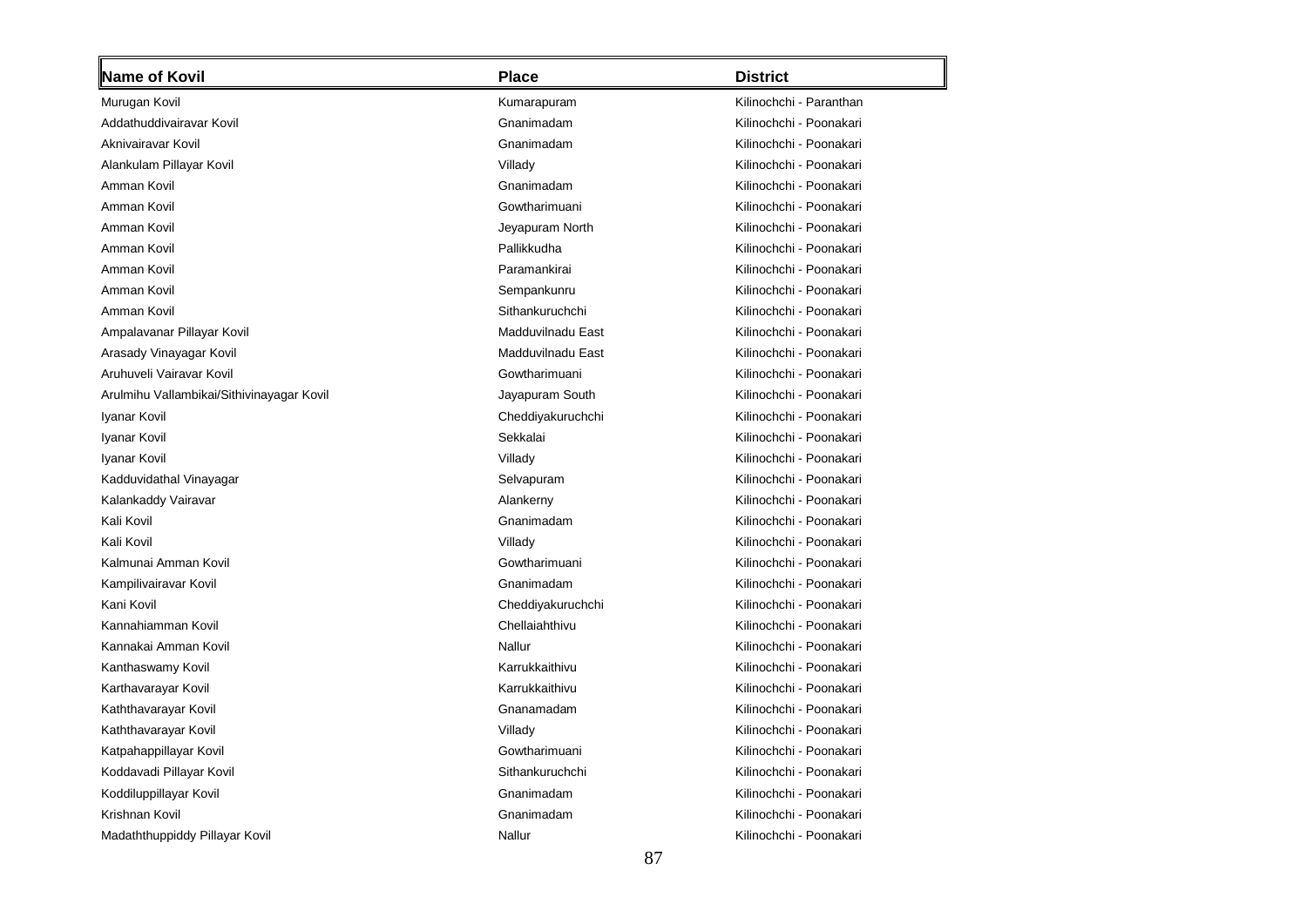| Name of Kovil                    | <b>Place</b>      | <b>District</b>         |
|----------------------------------|-------------------|-------------------------|
| Maruthady Vairavar Kovil         | Gnanimadam        | Kilinochchi - Poonakari |
| Maruthady Vinayagar Kovil        | Thampirai         | Kilinochchi - Poonakari |
| Mudavairavar Kovil               | Pallikkudha       | Kilinochchi - Poonakari |
| Muneeswarar Kovil                | Vadiyadi          | Kilinochchi - Poonakari |
| Muneeswarar Sithivinayagar Kovil | Madduvilnadu East | Kilinochchi - Poonakari |
| Muniyappar Kovil                 | Gnanimadam        | Kilinochchi - Poonakari |
| Muniyappar Kovil                 | Madduvilnadu East | Kilinochchi - Poonakari |
| Murugamoorthy Kovil              | Sithankuruchchi   | Kilinochchi - Poonakari |
| Murugan Kovil                    | Madduvilnadu West | Kilinochchi - Poonakari |
| Murugan Kovil                    | Mannaiththalai    | Kilinochchi - Poonakari |
| Murugan Kovil                    | Mualnkavil        | Kilinochchi - Poonakari |
| Murukan Kovil                    | Villady           | Kilinochchi - Poonakari |
| Murukandippillayar Kovil         | Alankerny         | Kilinochchi - Poonakari |
| Murukandippillayar Kovil         | Nallur            | Kilinochchi - Poonakari |
| Murukandy pillayar Kovil         | Selvapuram        | Kilinochchi - Poonakari |
| Nachchimar Kovil                 | Karrukkaithivu    | Kilinochchi - Poonakari |
| Nadkadumurugan Kovil             | Nallur            | Kilinochchi - Poonakari |
| Nagathambiran Kovil              | Gnanimadam        | Kilinochchi - Poonakari |
| Nagathambiran Kovil              | Sithankuruchchi   | Kilinochchi - Poonakari |
| Nainakaddu Vairavar Kovil        | Veddukkadu        | Kilinochchi - Poonakari |
| Nayanmarmadam                    | Gnanimadam        | Kilinochchi - Poonakari |
| Paddivairavar Kovil              | Gowtharimuani     | Kilinochchi - Poonakari |
| Palakanthapillayar               | Alankerny         | Kilinochchi - Poonakari |
| Pampadiththan Vairavar Kovil     | Sempankunru       | Kilinochchi - Poonakari |
| Paththinikaddupillayar           | Madduvilnadu East | Kilinochchi - Poonakari |
| Paththinippaipillayar Kovil      | Paththinippai     | Kilinochchi - Poonakari |
| Perumpadai Kovil                 | Gnanimadam        | Kilinochchi - Poonakari |
| Perumpadai Kovil                 | Karrukkaithivu    | Kilinochchi - Poonakari |
| Peumpadai Amman Kovil            | Veddukkadu        | Kilinochchi - Poonakari |
| Pihirivinayagar Kovil            | Cheddiyakuruchchi | Kilinochchi - Poonakari |
| Pillayar Kovil                   | Karrukkaithivu    | Kilinochchi - Poonakari |
| Pillayar Kovil                   | Madduvilnadu West | Kilinochchi - Poonakari |
| Pillayar Kovil                   | Pallikkudha       | Kilinochchi - Poonakari |
| Pillayar Kovil                   | Vinasiodai        | Kilinochchi - Poonakari |
| Piramthalvu Pillayar Kovil       | Madduvilnadu East | Kilinochchi - Poonakari |
| Puliyadivirumar                  | Alankerny         | Kilinochchi - Poonakari |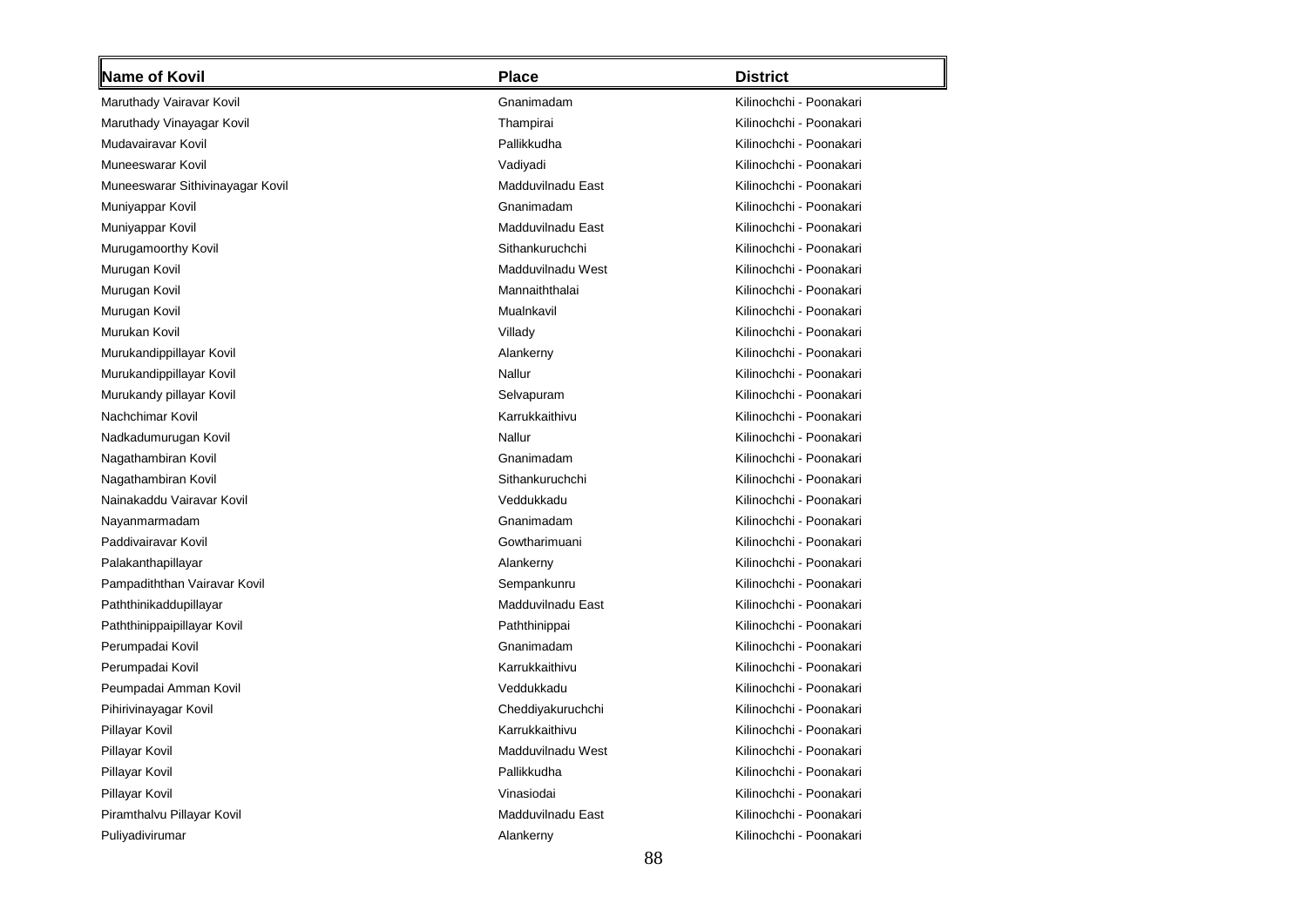| Name of Kovil                                      | <b>Place</b>      | <b>District</b>                |
|----------------------------------------------------|-------------------|--------------------------------|
| Ramar Kovil                                        | Jeyapuram North   | Kilinochchi - Poonakari        |
| Sakthiamman Kovil                                  | Gowtharimuani     | Kilinochchi - Poonakari        |
| Sithiravelauthar Kanthasamy Kovil                  | Gnanimadam        | Kilinochchi - Poonakari        |
| Sobalapiddy Sirsithi Kovil                         | Madduvilnadu East | Kilinochchi - Poonakari        |
| Sri murugan Kovil                                  | Nallur            | Kilinochchi - Poonakari        |
| Sri Muththumariamman Kovil                         | Kumulamunai       | Kilinochchi - Poonakari        |
| Sri selvayoha Sithi Vinayagar Kovil                | Mualnkavil        | Kilinochchi - Poonakari        |
| <b>Thlakkulam Kovil</b>                            | Vadiyadi          | Kilinochchi - Poonakari        |
| Urikaddu Vinayagar Kovil                           | Thampirai         | Kilinochchi - Poonakari        |
| Vaikalady Amman Kovil                              | Sithankuruchchi   | Kilinochchi - Poonakari        |
| Vaikalady Vairavar Kovil                           | Karrukkaithivu    | Kilinochchi - Poonakari        |
| Vairavar Kovil                                     | Cheddiyakuruchchi | Kilinochchi - Poonakari        |
| Vairavar Kovil                                     | Kavakulam         | Kilinochchi - Poonakari        |
| Vairavar Kovil                                     | Madduvilnadu West | Kilinochchi - Poonakari        |
| Vairavar Kovil                                     | Nallur            | Kilinochchi - Poonakari        |
| Vairavar Kovil                                     | Samippulam        | Kilinochchi - Poonakari        |
| Vairavar Kovil                                     | Selvapuram        | Kilinochchi - Poonakari        |
| Vairavar Kovil                                     | Sithankuruchchi   | Kilinochchi - Poonakari        |
| vankernippillayar                                  | Alankerny         | Kilinochchi - Poonakari        |
| Varamperiyar Kovil                                 | Gowtharimuani     | Kilinochchi - Poonakari        |
| Veerakathivinayagar Kovil                          | Alankerny         | Kilinochchi - Poonakari        |
| Veerapathirar Kovil                                | Karikkoddukkulam  | Kilinochchi - Poonakari        |
| Veerapathirar Kovil                                | Mannaiththalai    | Kilinochchi - Poonakari        |
| <b>Vidathal Pillayar</b>                           | Thampirai         | Kilinochchi - Poonakari        |
| Vilathikadu Vairavar Kovil                         | Nallur            | Kilinochchi - Poonakari        |
| Vinayagar Kovil                                    | Karrukkaithivu    | Kilinochchi - Poonakari        |
| Virumar Kovil                                      | Gnanimadam        | Kilinochchi - Poonakari        |
| Murugan Kovil                                      | Paranthan         | Killinochchi - Karachchi       |
| Pillayar Kovil                                     | Pallankandy       | Killinochchi - Pallankandy     |
| Kottai Muniappar Kovil                             | Poonakari         | Killinochchi - Poonakari       |
| Amman Kovil                                        | Poorikadawai      | Killinochchi - Poorikadawai    |
| Nagathambiran Kovil                                | Pullyampokkanai   | Killinochchi - Pullyampokkanai |
| Sivan Kovil                                        | Uruthirapuram     | Killinochchi - Uruthirapuram   |
| Pillayar Kovil                                     | Vattakachchi      | Killinochchi - Vattakachchi    |
| All together 185 Temples destroyed in Killinochchi |                   | (282 Temples)                  |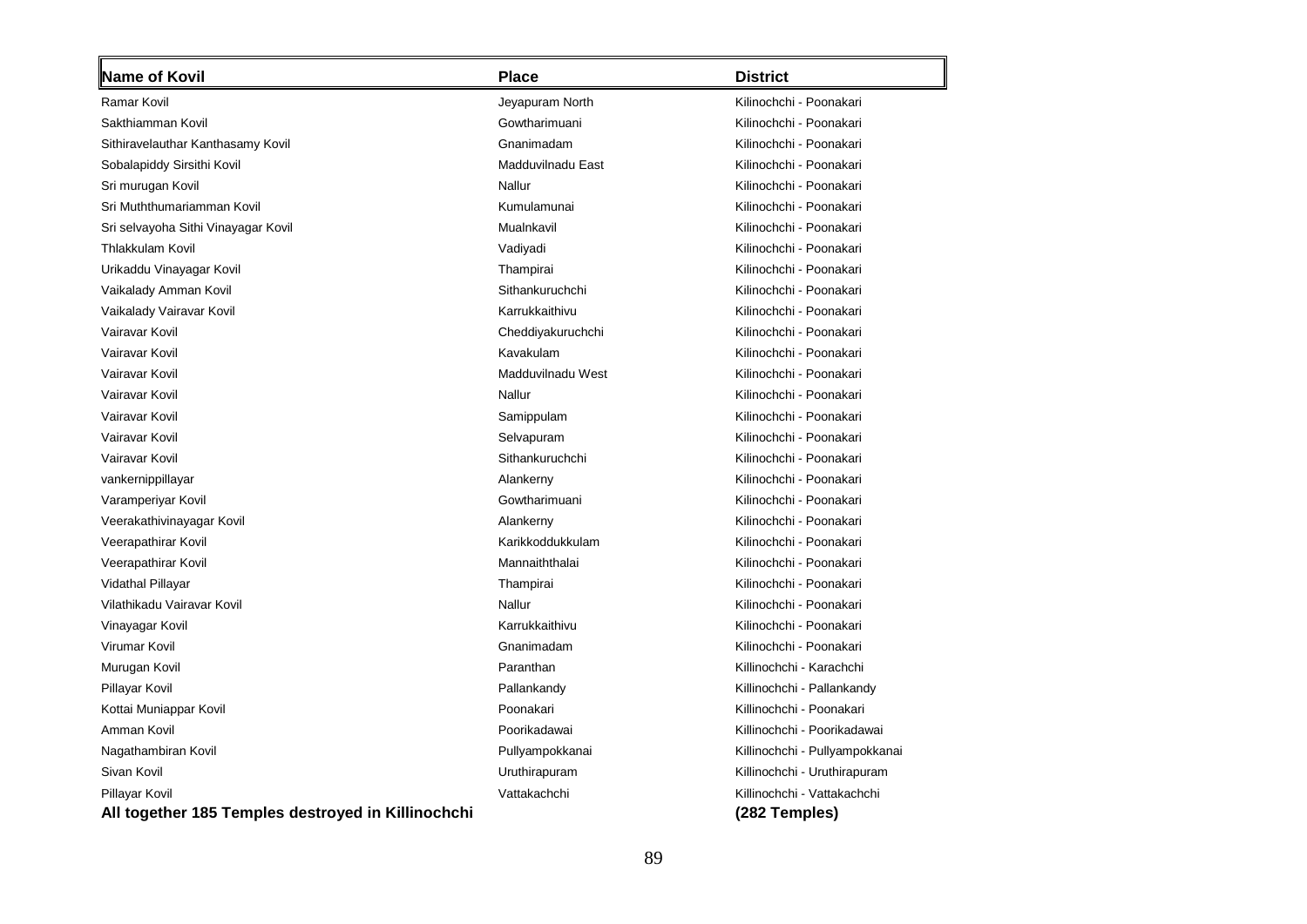| Name of Kovil                               | <b>Place</b>                  | <b>Dirstrict</b>      |  |
|---------------------------------------------|-------------------------------|-----------------------|--|
| Amman Kovil                                 | Semmanthivu                   | Mannar - Nanaddan     |  |
| Iyanar Kovil                                | Jeevanagar                    | Mannar - Nanaddan     |  |
| Mariamman Kovil                             | Parikarikandal                | Mannar - Nanaddan     |  |
| Pidariyamman Kovil                          | Sooriyakaddaikadu             | Mannar - Nanaddan     |  |
| Sri Selvamuththumariamman Kovil             | Moddakadai                    | Mannar - Nanaddan     |  |
| Amman Kovil                                 | Sinnakarisal, Pesalai         | Mannar - Pesalai      |  |
| Sri Muthumariamman Kovil                    | Pesalai                       | Mannar - Pesalai      |  |
| Kanthariyamman Kovil                        | Padapady, Thalimannar         | Mannar - Thalaimannar |  |
| Sri Muthumariamman Kovil                    | Thalaimannar                  | Mannar - Thalaimannar |  |
| Vinayagar Kovil                             | Thalaimannar                  | Mannar - Thalaimannar |  |
| Amman Kovil                                 | 5th Mile, Erukkalampitty      | Mannar - Town         |  |
| Amman Kovil                                 | South Bar, Mannar             | Mannar - Town         |  |
| Murugan Kovil                               | South bar, Mannar             | Mannar - Town         |  |
| Muthumariamman Kovil                        | Vaddupiththanmadu, Puthukamam | Mannar - Town         |  |
| Pillayar Kovil                              | South bar, Mannar             | Mannar - Town         |  |
| Sivan Kovil                                 | Thiruketheeswaram             | Mannar - Town         |  |
| All together 37 Temples destroyed in Mannar |                               | (16 Temples)          |  |

## **Temples destroyed / damaged in Mannar**

# **Temples destroyed / damaged in Mullaitivu**

| Name of Kovil              | <b>Place</b>           | <b>Dirstrict</b>      |
|----------------------------|------------------------|-----------------------|
| Vairavar Kovil             | Bus stand - Mullaitivu | Mullaitivu            |
| Veerakaththipillayar Kovil | Mullaithivu            | Mullaitivu            |
| Arasady Pillayar Kovil     | Kokkilai               | Mullaitivu - Manalaru |
| Kannaki Amman Kovil        | Kokkilai               | Mullaitivu - Manalaru |
| Katpahavinayagar Kovil     | Kanukerny              | Mullaitivu - Manalaru |
| Katpahavinayagar Kovil     | Kumulamunai            | Mullaitivu - Manalaru |
| Maha Vishnu Kovil          | Mamoolai               | Mullaitivu - Manalaru |
| Manikkappillayar Kovil     | Semmalai               | Mullaitivu - Manalaru |
| Murugan Kovil              | Allampil               | Mullaitivu - Manalaru |
| Murugan Kovil              | Kokku Thoduvai         | Mullaitivu - Manalaru |
| Muthumari Amman Kovil      | Kokku Thoduvai         | Mullaitivu - Manalaru |
| Pillayar Kovil             | Karachchikudiyiruppu   | Mullaitivu - Manalaru |
| Pillayar Kovil             | Karunaddu Kerny        | Mullaitivu - Manalaru |
|                            | $\sim$                 |                       |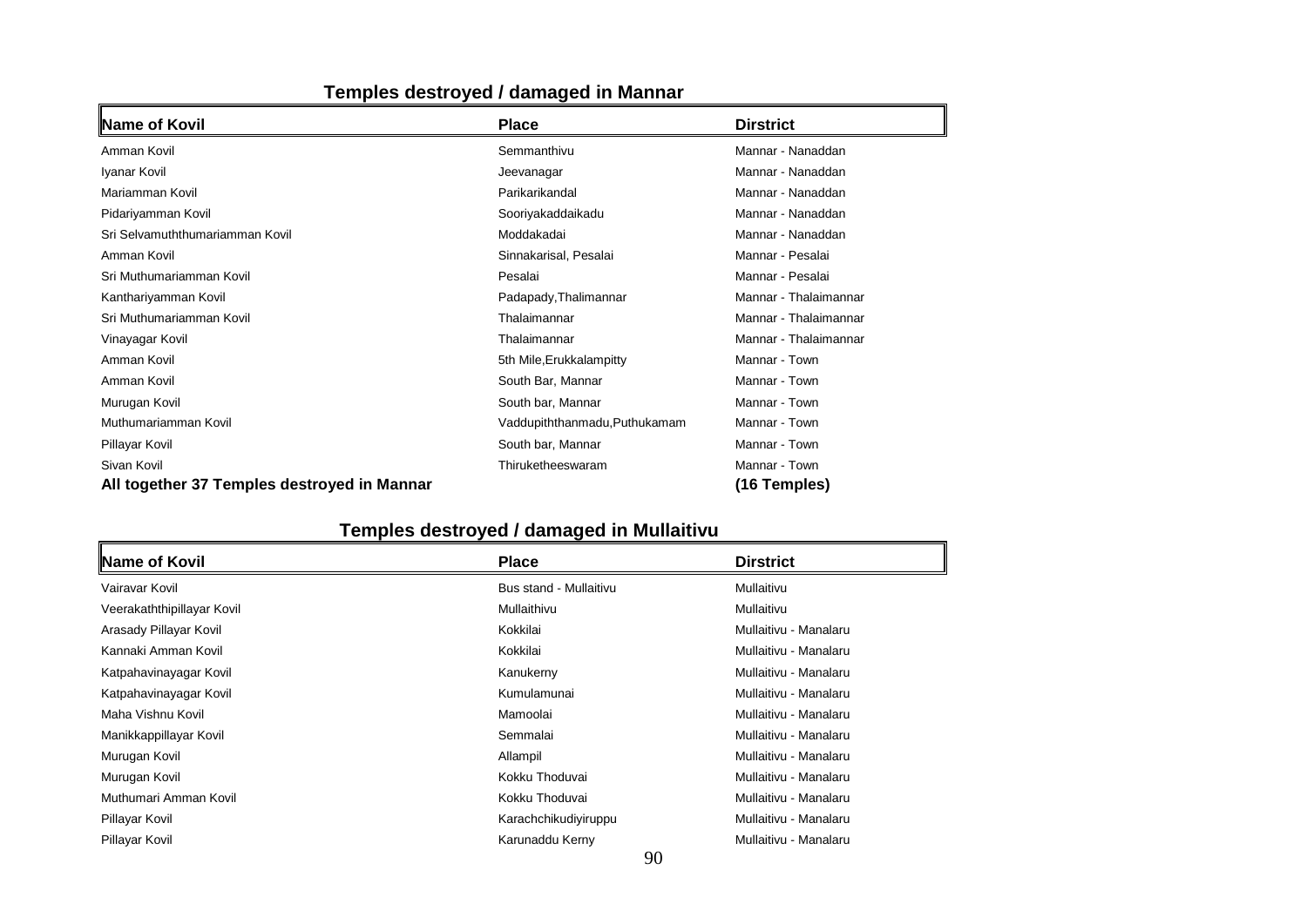| <b>Name of Kovil</b>                   | <b>Place</b>                  | <b>Dirstrict</b>           |
|----------------------------------------|-------------------------------|----------------------------|
| Pillayar Kovil                         | Kumulamunai                   | Mullaitivu - Manalaru      |
| Sivan Kovil                            | Uduppu Kulam                  | Mullaitivu - Manalaru      |
| Vinayagar Kovil                        | Kokku Thoduvai - Kodda Kerny  | Mullaitivu - Manalaru      |
| Athinathar Thambiran Kovil             | Kottu Kinattu - Kumulamunai   | Mullaitivu - Maritimepattu |
| Athivairavar Kovil                     | Kallappadu North              | Mullaitivu - Maritimepattu |
| Gnanavairavar Kovil                    | Mullaithivu                   | Mullaitivu - Maritimepattu |
| Kaddaruvinayagar Kovil                 | 2nd ward, Mulliyawalai        | Mullaitivu - Maritimepattu |
| Kalyanavelavar Kovil                   | 1st ward, Mulliyawalai        | Mullaitivu - Maritimepattu |
| Kannakiambal Kovil                     | Vattrapalai                   | Mullaitivu - Maritimepattu |
| Katpahavinayagar Kovil                 | Knaukkerny                    | Mullaitivu - Maritimepattu |
| Katpahavinayagar Kovil                 | Kumulamunai                   | Mullaitivu - Maritimepattu |
| Koddukinattu vinayagar Kovil           | Kumulamunai centre            | Mullaitivu - Maritimepattu |
| Kumarakanapathipillayar Kovil          | Mullivaikal West              | Mullaitivu - Maritimepattu |
| Kurunthady Silinga vinayagar Kovil     | Mullivaikal East              | Mullaitivu - Maritimepattu |
| Maha vishnu Kovil                      | Mamoolai                      | Mullaitivu - Maritimepattu |
| Manikkappillayar Kovil                 | Semmalai                      | Mullaitivu - Maritimepattu |
| Murugan Kovil                          | Kumarapuram                   | Mullaitivu - Maritimepattu |
| Murugan Kovil                          | Mamoolai                      | Mullaitivu - Maritimepattu |
| Nagapoosani amman Kovil                | 2nd ward, Mulliyawalai        | Mullaitivu - Maritimepattu |
| Pillayar Kovil                         | Keppapilavu                   | Mullaitivu - Maritimepattu |
| Sri Sithivinayagar Kovil               | Oottankarai Rd, Mullaithivu   | Mullaitivu - Maritimepattu |
| Thirumurugapura murukanKovil           | Alambil north                 | Mullaitivu - Maritimepattu |
| Veerakaththipillayar Kovil             | Karachchikudiyiruppu          | Mullaitivu - Maritimepattu |
| VelmuruganKovil                        | Unnapulavu                    | Mullaitivu - Maritimepattu |
| <b>Ambal Kovil</b>                     | Old Colony, Mankulam          | Mullaitivu - Oddusuddan    |
| Amman Kovil                            | Koolamurippu, Oddusuddan      | Mullaitivu - Oddusuddan    |
| Amman Kovil                            | Vattuvaal                     | Mullaitivu - Oddusuddan    |
| Arasadippillayar Kovil                 | Puthukulam, Oddusuddan        | Mullaitivu - Oddusuddan    |
| Arasadypillayar Kovil                  | Peraru, Oddusuddan            | Mullaitivu - Oddusuddan    |
| Arasadyvinayagar Kovil                 | Katsilaimadu, Oddusuddan      | Mullaitivu - Oddusuddan    |
| Athivairavar Kovil                     | Karippaddamurippu             | Mullaitivu - Oddusuddan    |
| Balamurugan Kovil                      | Muththaiyankaddukulam, Oddu   | Mullaitivu - Oddusuddan    |
| Gnanavairavar Kovil                    | Karippaddamurippu             | Mullaitivu - Oddusuddan    |
| Iththimarathady Siththivinayagar Kovil | Mankulam                      | Mullaitivu - Oddusuddan    |
| Iyan Kovil                             | Thaddaiamalai, Oddusuddan     | Mullaitivu - Oddusuddan    |
| Kannakai amman Kovil                   | Katkidangu, Karippaddamurippu | Mullaitivu - Oddusuddan    |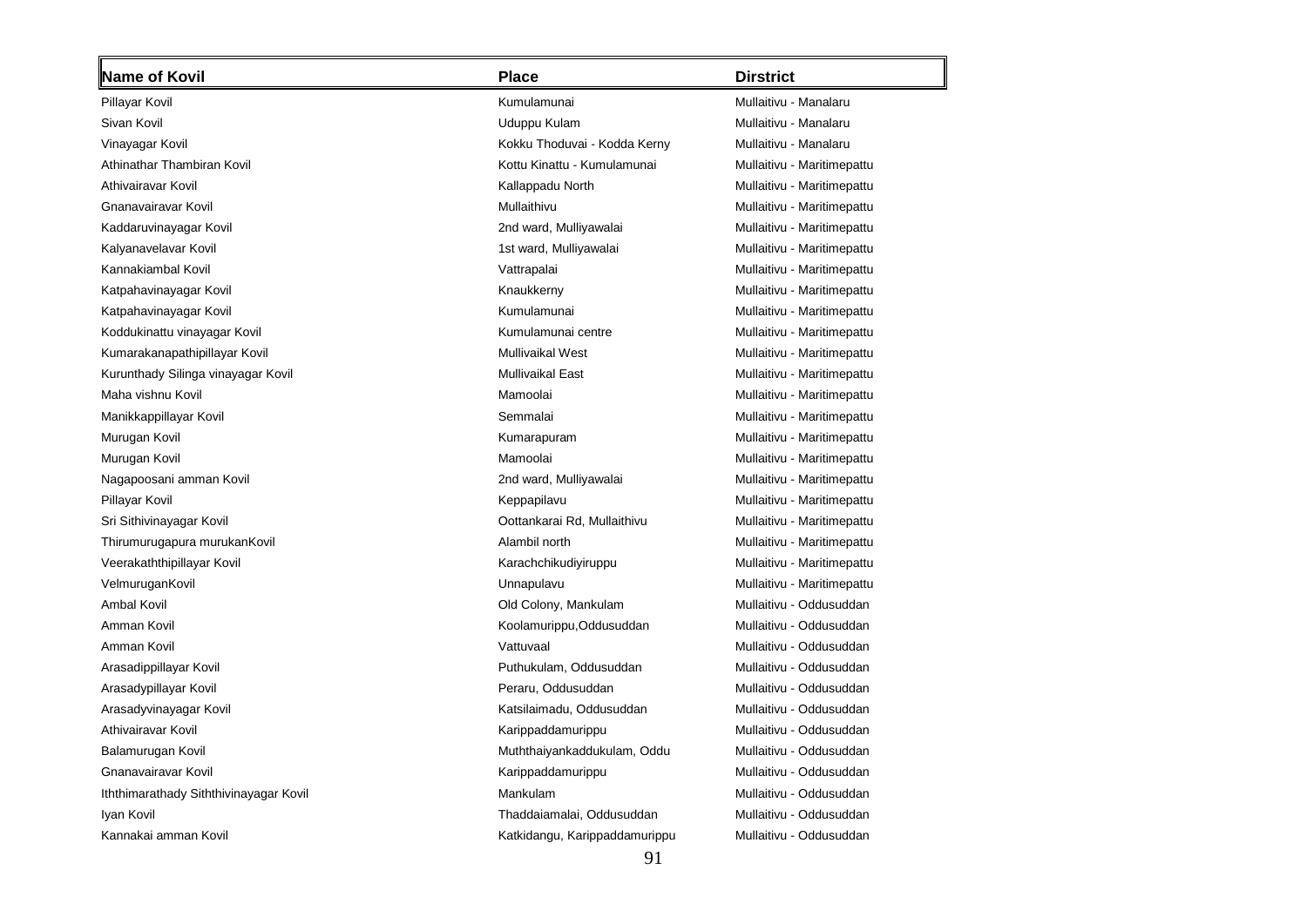| <b>Name of Kovil</b>           | <b>Place</b>                    | <b>District</b>         |
|--------------------------------|---------------------------------|-------------------------|
| Mammil Pillayar Kovil          | Ambakamam, Mankulam             | Mullaitivu - Oddusuddan |
| Manikkappillayar Kovil         | Oddusuddan                      | Mullaitivu - Oddusuddan |
| Mavadi Siththivinayagar Kovil  | Mankulam                        | Mullaitivu - Oddusuddan |
| Murugan Kovil                  | Housing scheme, Pulliyankulam   | Mullaitivu - Oddusuddan |
| Murugan Kovil                  | Karippaddamurippu               | Mullaitivu - Oddusuddan |
| Murugan Kovil                  | Mankulam                        | Mullaitivu - Oddusuddan |
| Murugan Kovil                  | Pulimaichchinagalam             | Mullaitivu - Oddusuddan |
| Murugan Kovil                  | Sammalan kulam, Oddusuddan      | Mullaitivu - Oddusuddan |
| Muththumariamman Kovil         | Palampasi, Nedunkerny           | Mullaitivu - Oddusuddan |
| Muththumariamman Kovil         | Periyapuliyankulam              | Mullaitivu - Oddusuddan |
| Muththuvinayagar Kovil         | Thattaiyamalai                  | Mullaitivu - Oddusuddan |
| Muthtuvinayagar Alayam         | Muththuvinayagapuram            | Mullaitivu - Oddusuddan |
| Muthtuvinayagar Kovil          | Thaddaiamalai, Oddusuddan       | Mullaitivu - Oddusuddan |
| Nagathambiran Alayama          | Thaddaiamalai, Oddusuddan       | Mullaitivu - Oddusuddan |
| Nagathambiran Kovil            | Karuvelankandal, Oddusuddan     | Mullaitivu - Oddusuddan |
| Nagathambiran Kovil            | Katsilaimadu, Oddusuddan        | Mullaitivu - Oddusuddan |
| Nagathambiran Kovil            | Periyaiththimadu, Oddusuddan    | Mullaitivu - Oddusuddan |
| Palayadimuththumariamman Kovil | New colony, Mankulam            | Mullaitivu - Oddusuddan |
| Palayamurukandy Pillayar Kovil | Panikkan kulam, Mankulam        | Mullaitivu - Oddusuddan |
| Palayan Pillayar Kovil         | Puthukulam, Oddusuddan          | Mullaitivu - Oddusuddan |
| Pathalavairavar Kovil          | Olumadu, Mankulam               | Mullaitivu - Oddusuddan |
| Pillayar Kovil                 | Karambaikulam                   | Mullaitivu - Oddusuddan |
| Pillayar Kovil                 | Karippaddamurippu               | Mullaitivu - Oddusuddan |
| Pillayar Kovil                 | Karuvelankandal, Oddusuddan     | Mullaitivu - Oddusuddan |
| Pillayar Kovil                 | Koolamurippu, Oddusuddan        | Mullaitivu - Oddusuddan |
| Pillayar Kovil                 | Leftbund, Muththaiyankaddukulam | Mullaitivu - Oddusuddan |
| Pillayar Kovil                 | Melyvanam, Karippaddamurippu    | Mullaitivu - Oddusuddan |
| Pillayar Kovil                 | Pandarakulam, Nedunkerny        | Mullaitivu - Oddusuddan |
| Pillayar Kovil                 | Panikkan kulam                  | Mullaitivu - Oddusuddan |
| Pillayar Kovil                 | Periyaiththimadu, Oddusuddan    | Mullaitivu - Oddusuddan |
| Pillayar Kovil                 | Puthukulam, Oddusuddan          | Mullaitivu - Oddusuddan |
| Pillayar Kovil                 | Samalankulam, Oddusuddan        | Mullaitivu - Oddusuddan |
| Pillayar Kovil                 | Silavaththai                    | Mullaitivu - Oddusuddan |
| Pillayar Kovil                 | Sinna salamban, Oddusuddan      | Mullaitivu - Oddusuddan |
| Pillayar Kovil                 | Thaneeroottu, Oddusuddan        | Mullaitivu - Oddusuddan |
| Pillayar Kovil                 | Thirumurukandy                  | Mullaitivu - Oddusuddan |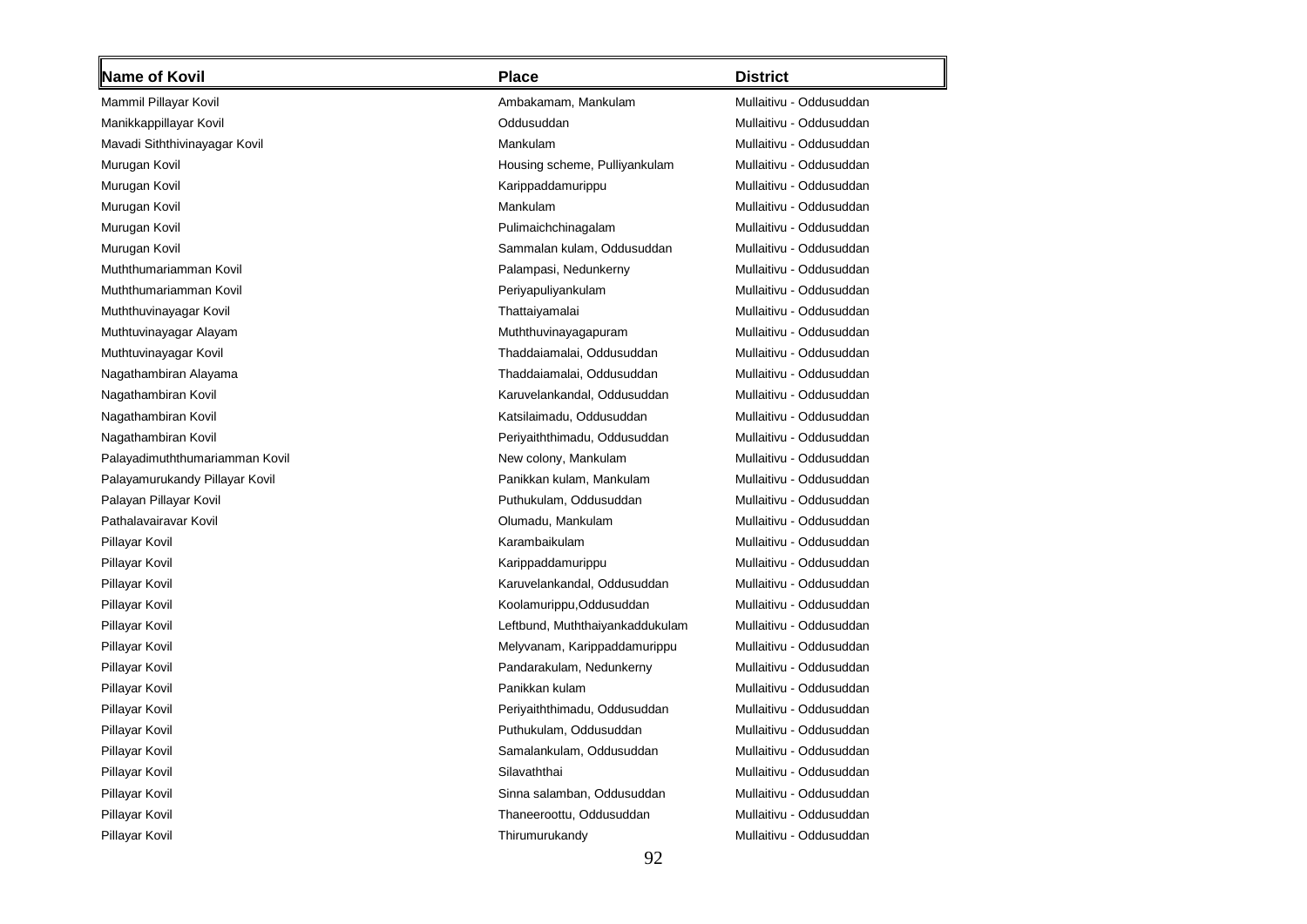| <b>Name of Kovil</b>           | <b>Place</b>                     | <b>District</b>               |
|--------------------------------|----------------------------------|-------------------------------|
| Pillayar Kovil                 | Vinayagar veethy, Viththiyapuram | Mullaitivu - Oddusuddan       |
| Sammalantholai Pillayar Kovil  | Katsilaimadu, Oddusuddan         | Mullaitivu - Oddusuddan       |
| Sellappillayar Kovil           | Koolamurippu, Oddusuddan         | Mullaitivu - Oddusuddan       |
| Siththivinayagar Kovil         | Palampasi, Nedunkerny            | Mullaitivu - Oddusuddan       |
| Siththivinayagar Kovil         | Thanduwan, Nedunkerny            | Mullaitivu - Oddusuddan       |
| Sivan Kovil                    | Inthupuram, Thirumurukandy       | Mullaitivu - Oddusuddan       |
| Soolavairavar Kovil            | Olumadu, Mankulam                | Mullaitivu - Oddusuddan       |
| Sri Muththukumaraswamy Kovil   | Pandaravanni, Oddusuddan         | Mullaitivu - Oddusuddan       |
| Sri Muththumariamman Kovil     | Periyasalamban, Oddusuddan       | Mullaitivu - Oddusuddan       |
| Sri Muthtumariamman Kovil      | Mutththaiyankaddukulam           | Mullaitivu - Oddusuddan       |
| Sri Muthtumariamman Kovil      | Thaddaiamalai, Oddusuddan        | Mullaitivu - Oddusuddan       |
| Sri Sakthiamman Kovil          | Thunukkai Veethy, Mankulam       | Mullaitivu - Oddusuddan       |
| Sri Siththivinayagar Kovil     | Thanduwan, Nedunkerny            | Mullaitivu - Oddusuddan       |
| Thakaddu vairavar Kovil        | Katsilaimadu, Oddusuddan         | Mullaitivu - Oddusuddan       |
| Thanthonteswaran Kovil         | Oddusuddan                       | Mullaitivu - Oddusuddan       |
| Thantrontrinagathambiran Kovil | Rightbund                        | Mullaitivu - Oddusuddan       |
| Thurkkaiamman Kovil            | 17th mile, Palampasy, Nedunkerny | Mullaitivu - Oddusuddan       |
| Vairavar Kovil                 | 14th mile post, Oddusuddan       | Mullaitivu - Oddusuddan       |
| Vairavar Kovil                 | Katkidangu, Mankulam             | Mullaitivu - Oddusuddan       |
| Vairavar Kovil                 | Manavalanpaddamurippu            | Mullaitivu - Oddusuddan       |
| Vairavar Kovil                 | Mankulam Veethy, Oddusuddan      | Mullaitivu - Oddusuddan       |
| Vairavar Kovil                 | Sammalan Kulam, Oddusuddan       | Mullaitivu - Oddusuddan       |
| Veeraiyadi vinayagar Kovil     | Katsilaimadu, Oddusuddan         | Mullaitivu - Oddusuddan       |
| Vellaipillayar Kovil           | Mambalasanthy, Nedunkerny        | Mullaitivu - Oddusuddan       |
| Vilvam pillayar Kovil          | Nudunkerny Veethy, Oddusuddan    | Mullaitivu - Oddusuddan       |
| Vinayagar Kovil                | Kadiveethy, Mankulam             | Mullaitivu - Oddusuddan       |
| Vinayagar Kovil                | Krishna nagar, Thanduwan         | Mullaitivu - Oddusuddan       |
| Vinayagar Kovil                | Othiyamalai, Nedunkerny          | Mullaitivu - Oddusuddan       |
| Vinayagar Kovil                | Periyakulam, Nedunkerny          | Mullaitivu - Oddusuddan       |
| Vinayagar Kovil                | Thatchadamban, Mankulam          | Mullaitivu - Oddusuddan       |
| Vinayagar Kovil                | Uttankarai                       | Mullaitivu - Oddusuddan       |
| Vishnu Kovil                   | Mankulam                         | Mullaitivu - Oddusuddan       |
| Amman Kovil                    | Suthanthirapuram Centre          | Mullaitivu - Puthukudiyiruppu |
| Arulmihu Sri Kanthaswami Kovil | 1st ward, Puthukudiyiruppu West  | Mullaitivu - Puthukudiyiruppu |
| Athisaya Vinayagar Kovil       | Visvamadu West                   | Mullaitivu - Puthukudiyiruppu |
| Atputhavinayagar Kovil         | 2nd scheme, Theravil             | Mullaitivu - Puthukudiyiruppu |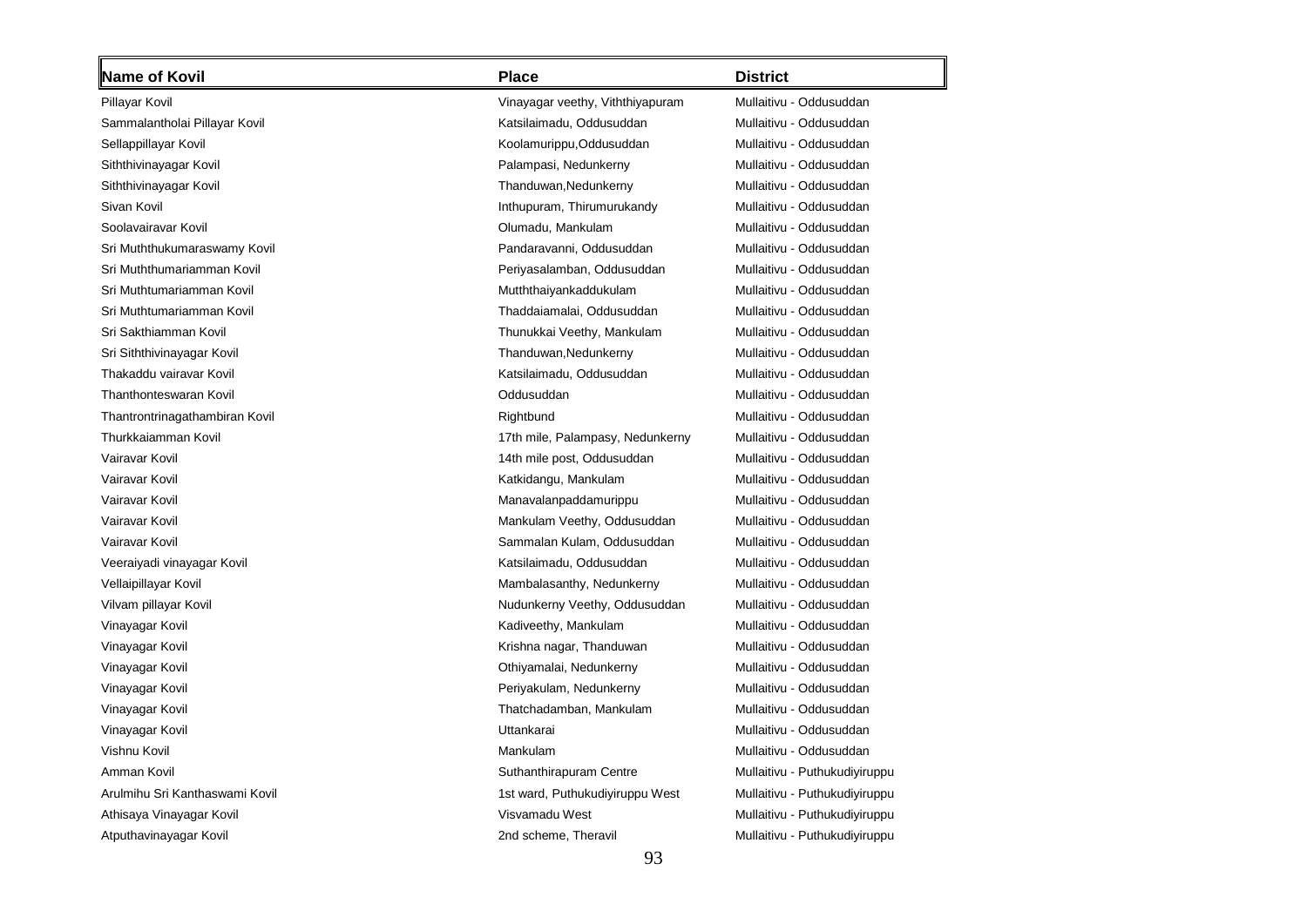| <b>Name of Kovil</b>                             | <b>Place</b>                    | <b>District</b>               |
|--------------------------------------------------|---------------------------------|-------------------------------|
| Kannan Kovil                                     | Sivanagar                       | Mullaitivu - Puthukudiyiruppu |
| Karudamadupillayar Kovil                         | Mannakandal                     | Mullaitivu - Puthukudiyiruppu |
| Muththumariamman Kovil                           | 2nd ward, Puthukudiyiruppu West | Mullaitivu - Puthukudiyiruppu |
| Nagathambiran Kovil                              | Visvamadu West                  | Mullaitivu - Puthukudiyiruppu |
| Pillayar Kovil                                   | Suthanthirapuram                | Mullaitivu - Puthukudiyiruppu |
| Puthumai Vinayagar Kovil                         | 12th mile, Visvamadu            | Mullaitivu - Puthukudiyiruppu |
| Ramara Kovil                                     | Suthanthirapuram Centre         | Mullaitivu - Puthukudiyiruppu |
| Sellavinayagar Kovil                             | <b>Theravil Centre</b>          | Mullaitivu - Puthukudiyiruppu |
| Sivan Kovil                                      | Manthuvil                       | Mullaitivu - Puthukudiyiruppu |
| Sivan Kovil                                      | Puthukudiyiruppu                | Mullaitivu - Puthukudiyiruppu |
| Sri Muththumariamman Kovil                       | Udayarkaddu South               | Mullaitivu - Puthukudiyiruppu |
| Sri Muthumariamman Kovil                         | Parathipuram                    | Mullaitivu - Puthukudiyiruppu |
| Sri Nadanamiddal Kovil                           | Vallipunama                     | Mullaitivu - Puthukudiyiruppu |
| Sri Sithivinayagar Kovil                         | Suthanthirapuram junction       | Mullaitivu - Puthukudiyiruppu |
| Sri Ulahalantha pillayar Kovil                   | 1st ward, Puthukudiyiruppu      | Mullaitivu - Puthukudiyiruppu |
| Thurkkaiamman Kovil                              | 2nd ward, Kombavil              | Mullaitivu - Puthukudiyiruppu |
| Vinayagar Kovil                                  | Visvamadu West                  | Mullaitivu - Puthukudiyiruppu |
| Aladipillaiyar Kovil                             | Alankulam                       | Mullaitivu - Thunakkai        |
| Arasady Siththivinayagar Kovil                   | Kalvilan                        | Mullaitivu - Thunakkai        |
| Balavinayagar Kovil                              | Pukalenthinagar                 | Mullaitivu - Thunakkai        |
| Murugan Kovil                                    | Mallavi                         | Mullaitivu - Thunakkai        |
| Murugan Kovil                                    | Puththuvedduwan                 | Mullaitivu - Thunakkai        |
| Muththumariamman Kovil                           | Thunukkai                       | Mullaitivu - Thunakkai        |
| Muththuvinayagar Kovil                           | Thunukkai                       | Mullaitivu - Thunakkai        |
| Pathirakaliyamman Kovil                          | Puththuvedduwan                 | Mullaitivu - Thunakkai        |
| Pillayar Kovil                                   | Thunukkai                       | Mullaitivu - Thunakkai        |
| Pilllaiyar Kovil                                 | Iyankankulam                    | Mullaitivu - Thunakkai        |
| Siththivinayagar Kovil                           | Alankulam                       | Mullaitivu - Thunakkai        |
| Sivan Kovil                                      | Koddaikaddiyakulam              | Mullaitivu - Thunakkai        |
| Thurkkaiamman Kovil                              | Yogapuram                       | Mullaitivu - Thunakkai        |
| All together 154 Temples destroyed in Mullaitivu |                                 | (151 Temples)                 |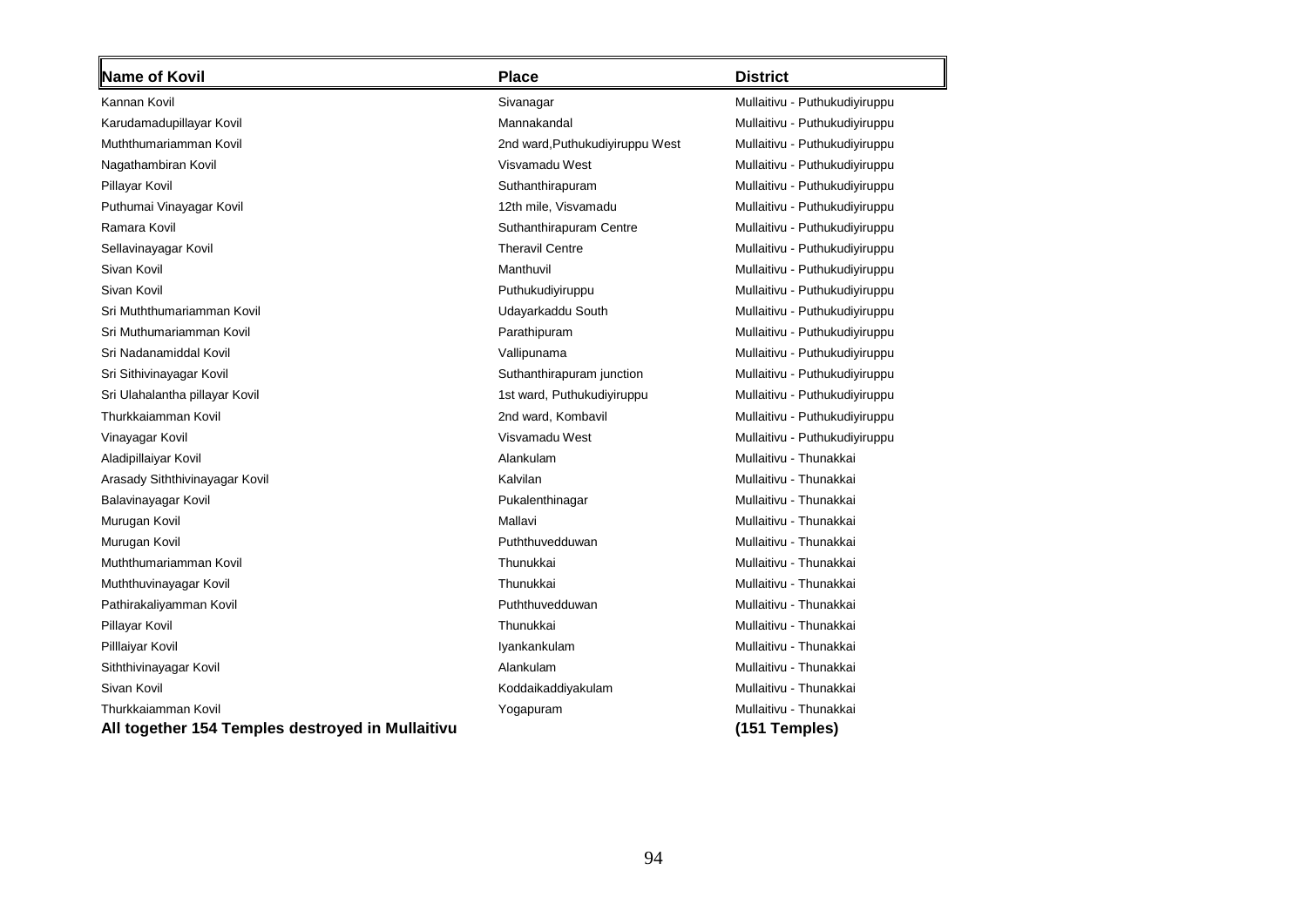# **Temples destroyed / damaged in Trincomalee**

| Name of Kovil                      | <b>Place</b>               | <b>Dirstrict</b>              |
|------------------------------------|----------------------------|-------------------------------|
| Kerniyadi Sri Sithivinayagar Kovil | Thirukadaloor              | Tincomalee - Town             |
| Manganai Mariamman Kovil           | Sampalthivu                | Tincomalee - Town             |
| Nadesar Kovil                      | Sivayogapuram, Kanniya     | Tincomalee - Town             |
| Pillayar Kovil                     | Venneeruttu, Kanniya       | Tincomalee - Town             |
| Soalaiyadi Vairavar Kovil          | 3rd Mile post, Trincomalee | Tincomalee - Town             |
| Sri pathirakaliamman Kovil         | Thirukadaloor              | Tincomalee - Town             |
| Sri thurkai Amman Kovil            | Orrs Hill                  | Tincomalee - Town             |
| Thirukonnewaram Kovil              | Trincomalee                | Tincomalee - Town             |
| Vadalipillayar Kovil               | Sampalthivu                | Tincomalee - Town             |
| Veerakathipillayar Kovil           | Madathady                  | Tincomalee - Town             |
| Kanthasamy Kovil                   | Villuntri                  | Trincomalee                   |
| Kaddammal Kovil                    | Anaithivu                  | Trincomalee - Eachchilampatai |
| Kannakiamman Kovil                 | Illankai Thurai            | Trincomalee - Eachchilampatai |
| Kanththavarayan Kovil              | Illankai Thurai            | Trincomalee - Eachchilampatai |
| Krishnar Kovil                     | Verugal, Muahathuwaram     | Trincomalee - Eachchilampatai |
| Manikkappillayar Kovil             | Kinnaiyadi                 | Trincomalee - Eachchilampatai |
| Nagambal Kovil                     | Anaithivu                  | Trincomalee - Eachchilampatai |
| Nagambal Kovil                     | Mavadichenai               | Trincomalee - Eachchilampatai |
| Nagambal Kovil                     | Valaithoddam               | Trincomalee - Eachchilampatai |
| Nagathambiran Kovil                | Eachchilampattu            | Trincomalee - Eachchilampatai |
| Nagathambiran Kovil                | Mathurankuli               | Trincomalee - Eachchilampatai |
| Nagathambiran Kovil                | Poomarathadichenai         | Trincomalee - Eachchilampatai |
| Neeliayamman Kovil                 | Kallady                    | Trincomalee - Eachchilampatai |
| Pathiniyamman Kovil                | Illankai Thurai            | Trincomalee - Eachchilampatai |
| Pillayar Kovil                     | Anaithivu                  | Trincomalee - Eachchilampatai |
| Pillayar Kovil                     | Mavadichenai               | Trincomalee - Eachchilampatai |
| Pillayar Kovil                     | Verugal, Muahathuwaram     | Trincomalee - Eachchilampatai |
| Poddiyadi Kovil                    | Valaithoddam               | Trincomalee - Eachchilampatai |
| Sanpahanachchiyamman Kovil         | Illankai Thurai            | Trincomalee - Eachchilampatai |
| Senpahanachchiyamman Kovil         | Eachchilampattu            | Trincomalee - Eachchilampatai |
| Sithivinayagar Kovil               | Karukkamunai               | Trincomalee - Eachchilampatai |
| Sithivinayagar Kovil               | Vinayagapuram              | Trincomalee - Eachchilampatai |
| Sithyvinaygar Kovil                | Illankai Thurai            | Trincomalee - Eachchilampatai |
| Sri Muthumariamman Kovil           | Poonahar                   | Trincomalee - Eachchilampatai |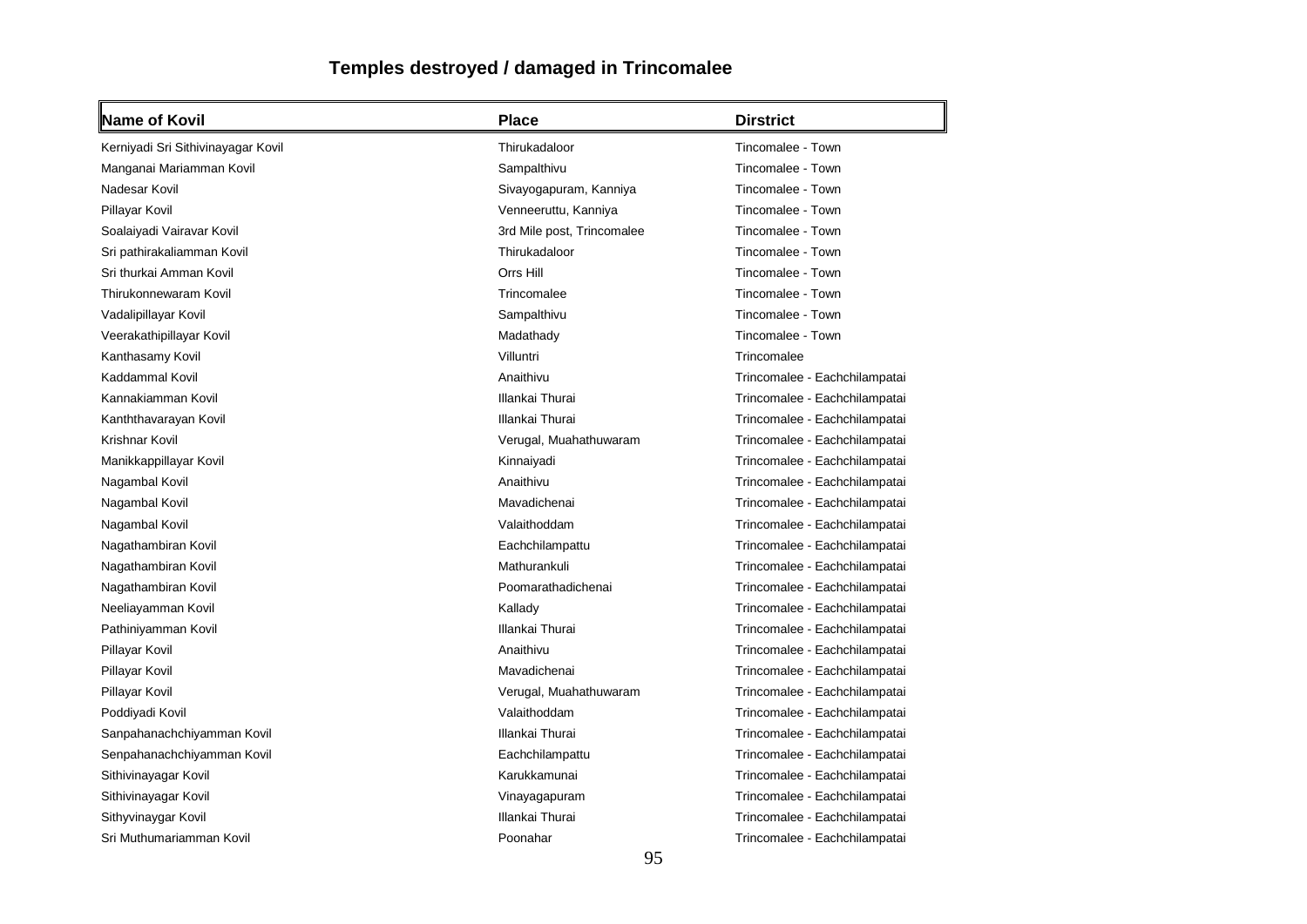| Name of Kovil                | <b>Place</b>       | <b>District</b>               |
|------------------------------|--------------------|-------------------------------|
| Sri Sithiravelauthar Kovil   | Mavadichenai       | Trincomalee - Eachchilampatai |
| Sri Sithivinayagar Kovil     | Poomarathadichenai | Trincomalee - Eachchilampatai |
| Sri Sithivinayagar Kovil     | Poonahar           | Trincomalee - Eachchilampatai |
| Thanthontripillayar Kovil    | Poonahar           | Trincomalee - Eachchilampatai |
| Vairavar Kovil               | Eachchilampattu    | Trincomalee - Eachchilampatai |
| Veerapathiran Kovil          | Mavadichenai       | Trincomalee - Eachchilampatai |
| Vinayagar Kovil              | Muddichenai        | Trincomalee - Eachchilampatai |
| Vinayagar Kovil              | Valaithoddam       | Trincomalee - Eachchilampatai |
| Sithra Velauthar Kovil       | Kumarapuram        | Trincomalee - Kumarapuram     |
| Aaththankarai Pillayar Kovil | Kiliveddy          | Trincomalee - Muttur          |
| Abirami Amman Kovil          | Maenkamam          | Trincomalee - Muttur          |
| Akasthiyarsthapanam          | Kanguvely          | Trincomalee - Muttur          |
| Arasady Vinayagar Kovil      | Sampoor            | Trincomalee - Muttur          |
| Athisakthivinayagar Kovil    | Muthur             | Trincomalee - Muttur          |
| AthisivanKovil               | Kanguvely          | Trincomalee - Muttur          |
| Gowriamman Kovil             | Kaddaiparichchan   | Trincomalee - Muttur          |
| Iyappan Kovil                | Illakanthai        | Trincomalee - Muttur          |
| Kaddady Pillayar Kovil       | Pallikudiyiruppu   | Trincomalee - Muttur          |
| Katpahavinayagar Kovil       | Kadatkaraichenai   | Trincomalee - Muttur          |
| Murugan Kovil                | Maenkamam          | Trincomalee - Muttur          |
| Muthumariamman Kovil         | Kaddaiparichchan   | Trincomalee - Muttur          |
| Muthumariamman Kovil         | Salayoor           | Trincomalee - Muttur          |
| Muthuvinayagar Kovil         | Kanguvely          | Trincomalee - Muttur          |
| Nagathambiran Kovil          | Manalchenai        | Trincomalee - Muttur          |
| Nagathambiran Kovil          | Thangapuram        | Trincomalee - Muttur          |
| Narasingakali Kovil          | Navarathinapuram   | Trincomalee - Muttur          |
| Odduvedduvan Pillayar Kovil  | Kaddaiparichchan   | Trincomalee - Muttur          |
| Padapathirakaliamman Kovil   | Navarathinapuram   | Trincomalee - Muttur          |
| Pathiniyamman Kovil          | Kadatkaraichenai   | Trincomalee - Muttur          |
| Pathiniyamman Kovil          | Kanguvely          | Trincomalee - Muttur          |
| Pathiniyamman Kovil          | Muthur             | Trincomalee - Muttur          |
| Paththiniyamman Kovil        | Pallikudiyiruppu   | Trincomalee - Muttur          |
| Pillayar Kovil               | Illakanthai        | Trincomalee - Muttur          |
| Pillayar Kovil               | Kaneshapuram       | Trincomalee - Muttur          |
| Pillayar Kovil               | Manalchenai        | Trincomalee - Muttur          |
| Puthumai Vinayagar Kovil     | Barathipuram       | Trincomalee - Muttur          |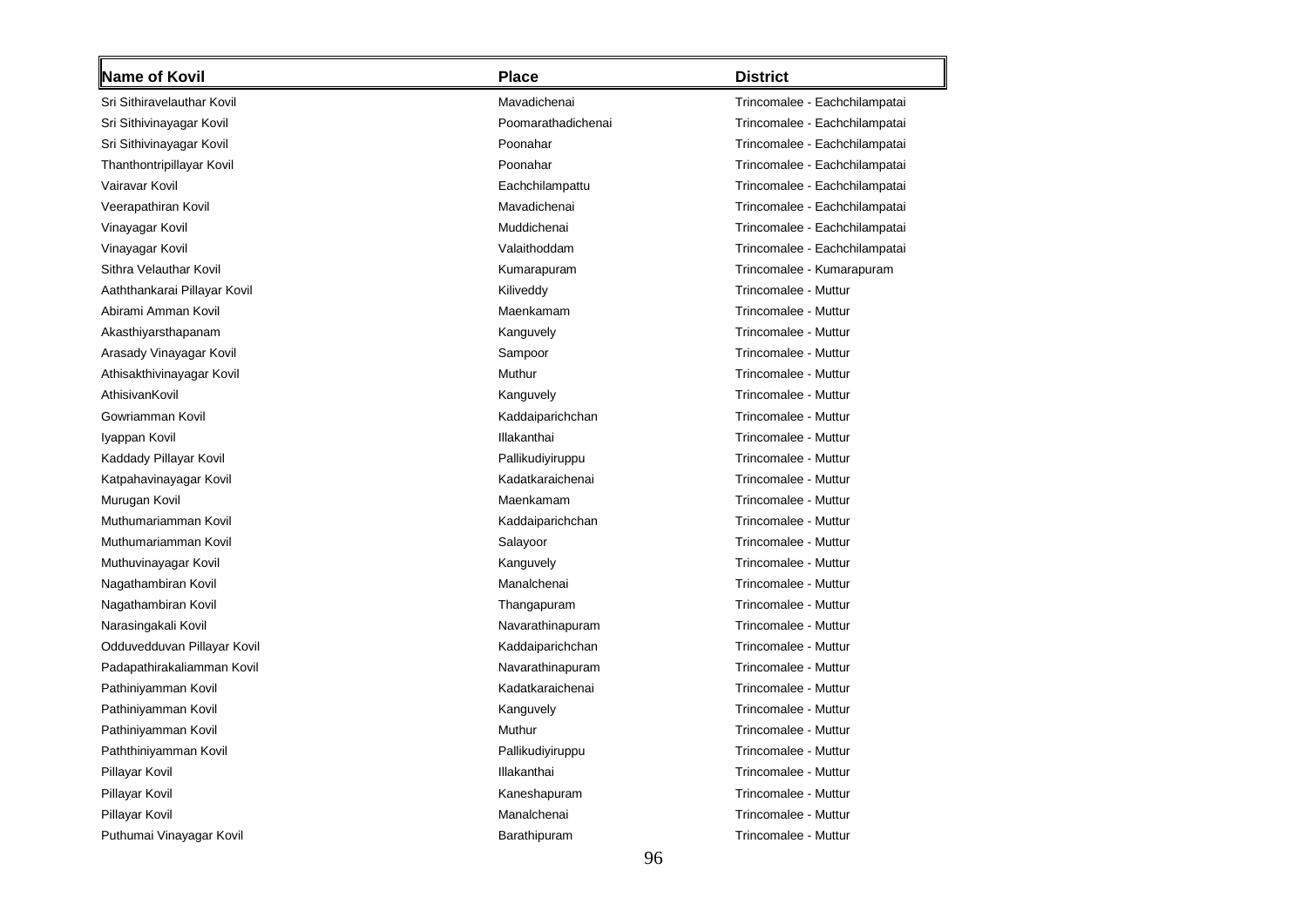| Name of Kovil                | <b>Place</b>     | <b>District</b>      |
|------------------------------|------------------|----------------------|
| Puvanakanapathi Kovil        | Senaiyoor        | Trincomalee - Muttur |
| Senaiyoor Nagambal Kovil     | Senaiyoor        | Trincomalee - Muttur |
| Sinnappathirakaliamman Kovil | Sampoor east     | Trincomalee - Muttur |
| Sithivinayagar Kovil         | Kaddaiparichchan | Trincomalee - Muttur |
| Sithivinayagar Kovil         | Maenkamam        | Trincomalee - Muttur |
| Sithivinayagar Kovil         | Muthur           | Trincomalee - Muttur |
| Sithivinayagar Kovil         | Navarathinapuram | Trincomalee - Muttur |
| Sithivinayagar Kovil         | Paddalipuram     | Trincomalee - Muttur |
| Sithivinayagar Kovil         | Puliyadicholai   | Trincomalee - Muttur |
| Sithivinayagar Kovil         | Ralkuly          | Trincomalee - Muttur |
| Sithivinayagar Kovil         | Sampoor          | Trincomalee - Muttur |
| Sivan Kovil                  | Barathipuram     | Trincomalee - Muttur |
| Sivan Kovil                  | Mallikaithivu    | Trincomalee - Muttur |
| Sri Balamurugan Kovil        | Alimnagar        | Trincomalee - Muttur |
| Sri Katpaha Vinayagar Kovil  | Kaddaiparichchan | Trincomalee - Muttur |
| Sri Murugan Kovil            | Nallur           | Trincomalee - Muttur |
| Sri Murugan Kovil            | Palathadichenai  | Trincomalee - Muttur |
| Sri Murugan Kovil            | Periyavely       | Trincomalee - Muttur |
| Sri Murugan Kovil            | Sampoor          | Trincomalee - Muttur |
| Sri Muthumariamman Kovil     | Balanagar        | Trincomalee - Muttur |
| Sri Muthumariamman Kovil     | Kiliveddy        | Trincomalee - Muttur |
| Sri Muthumariamman Kovil     | Nallur           | Trincomalee - Muttur |
| Sri Muthumariamman Kovil     | Senaiyoor        | Trincomalee - Muttur |
| Sri Nagambal Kovil           | Paddalipuram     | Trincomalee - Muttur |
| Sri Nagambal Kovil           | Sampoor          | Trincomalee - Muttur |
| Sri Nagathambiran Kovil      | Kaneshapuram     | Trincomalee - Muttur |
| Sri Pahirakaliyambal Kovil   | Sampoor east     | Trincomalee - Muttur |
| Sri Pathirakaliamman Kovil   | Kaddaiparichchan | Trincomalee - Muttur |
| Sri Sithivinayagar Kovil     | Paddalipuram     | Trincomalee - Muttur |
| Sri Sithivinayagar Kovil     | Palathadichenai  | Trincomalee - Muttur |
| Sri Sithivinayagar Kovil     | Pallikudiyiruppu | Trincomalee - Muttur |
| Sri Varnakulavinayagar Kovil | Senaiyoor        | Trincomalee - Muttur |
| Sri Veerapathiran Kovil      | Senaiyoor        | Trincomalee - Muttur |
| Sribala Vinayagar Kovil      | Barathipuram     | Trincomalee - Muttur |
| Srikathiresan Pillayar Kovil | Periyavely       | Trincomalee - Muttur |
| Srimath narayanar Kovil      | Palathadichenai  | Trincomalee - Muttur |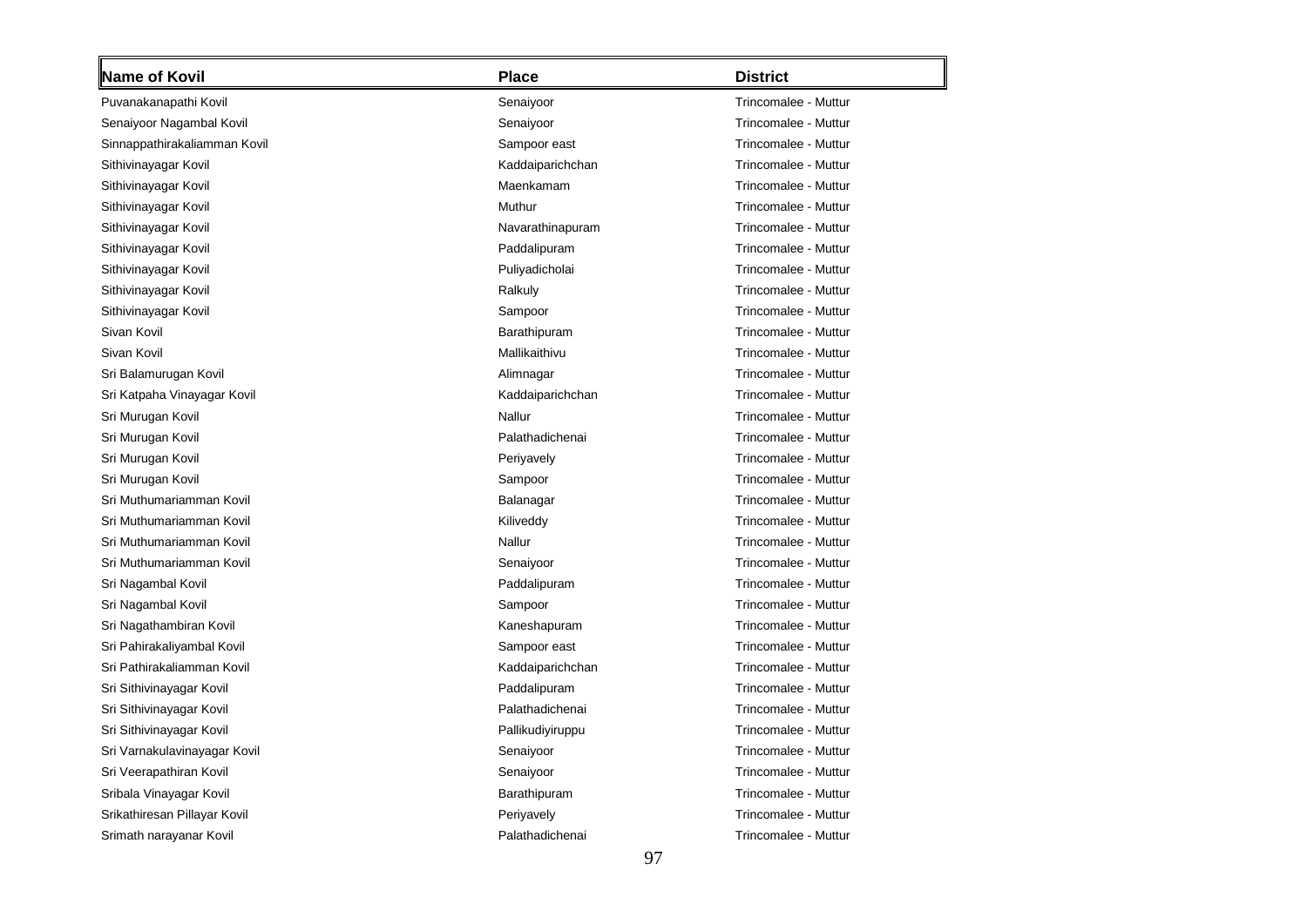| Name of Kovil                                     | <b>Place</b>                 | <b>District</b>             |
|---------------------------------------------------|------------------------------|-----------------------------|
| Srinagathambiran Kovil                            | Palathadichenai              | Trincomalee - Muttur        |
| Vairavar Kovil                                    | Illakanthai                  | Trincomalee - Muttur        |
| Vairavar Kovil                                    | Koonithivu                   | Trincomalee - Muttur        |
| Vairavar Kovil                                    | Sinnakulam                   | Trincomalee - Muttur        |
| Valividu Vinayagar Kovil                          | Paddalipuram                 | Trincomalee - Muttur        |
| Valividu Vinayagar Kovil                          | Palathadichenai              | Trincomalee - Muttur        |
| Varakai Amman Kovil                               | Senaiyoor                    | Trincomalee - Muttur        |
| Varnakulavinayagr Kovil                           | Srinivasapuram               | Trincomalee - Muttur        |
| Veeramahakali Kovil                               | Kadatkaraichenai             | Trincomalee - Muttur        |
| Veeramahakali Kovil                               | Koonithivu                   | Trincomalee - Muttur        |
| Vembupillayar Kovil                               | Kiliveddy                    | Trincomalee - Muttur        |
| Vinayagar Kovil                                   | Koonithivu                   | Trincomalee - Muttur        |
| Vinayagar Kovil                                   | Koorkandam                   | Trincomalee - Muttur        |
| Amman Kovil                                       | Parathypuram, Palampoddaru   | Trincomalee - Thampalakamam |
| Ampalavanapillayar Kovil                          | Puthukudiyiruppu             | Trincomalee - Thampalakamam |
| Athikonanayagar Kovil                             | Kovilady, Thamapalakamam     | Trincomalee - Thampalakamam |
| Mariamman Kovil                                   | Kallimedu, Thamapalakamam    | Trincomalee - Thampalakamam |
| Mariamman Kovil                                   | Paththinipuram, Palampoddaru | Trincomalee - Thampalakamam |
| Pathirakali Kovil                                 | Sivasakthipuram              | Trincomalee - Thampalakamam |
| Pillayar Kovil                                    | Iyanarthidal, Thamapalakamam | Trincomalee - Thampalakamam |
| Pillayar Kovil                                    | Paththinipuram, Palampoddaru | Trincomalee - Thampalakamam |
| Pillayar Kovil                                    | Vannichchiyarthidal          | Trincomalee - Thampalakamam |
| Sinthamanippillayar Kovil                         | Paddimedu, Thampalakamam     | Trincomalee - Thampalakamam |
| Sivan Kovil                                       | Thampalakamam                | Trincomalee - Thampalakamam |
| Sri Jeyasakthivinyagar Kovil                      | Potkerny                     | Trincomalee - Thampalakamam |
| All together 199 Temples destroyed in Trincomalee |                              | (131 Temples)               |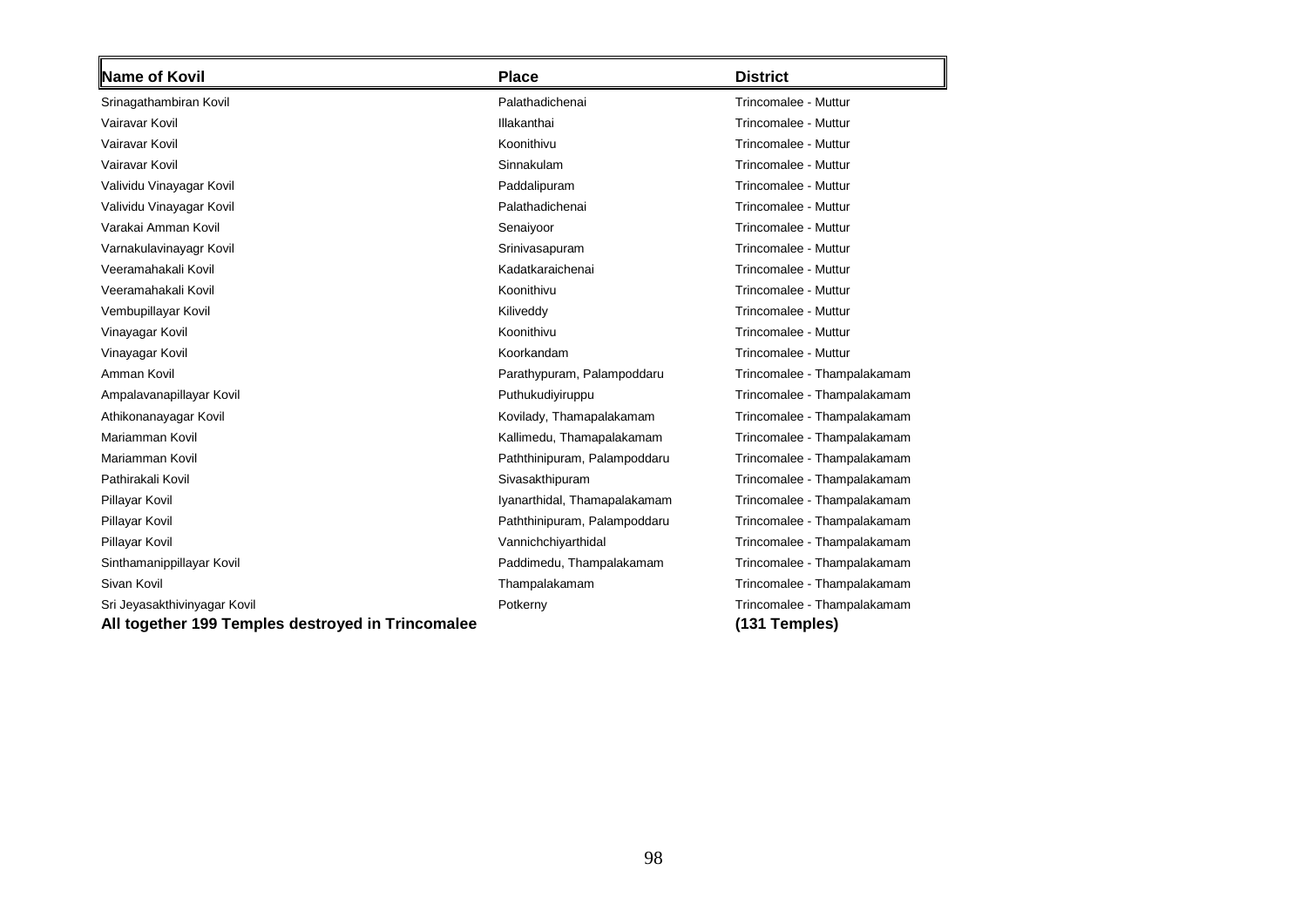# **Temples destroyed / damaged in Vavuniya**

| Name of Kovil                       | <b>Place</b>                    | <b>Dirstrict</b> |
|-------------------------------------|---------------------------------|------------------|
| Aathy SivanKovil                    | Thonickkal                      | Vavuniya         |
| Aathy Vinayagar Kovil               | Station Road, Vavuniya          | Vavuniya         |
| Amman Kovil                         | Chalamban Kalmadhu              | Vavuniya         |
| Amman Kovil                         | Cheddykulam Rd, Poovarasankulam | Vavuniya         |
| Amman Kovil                         | Chekkadyppulavu                 | Vavuniya         |
| Amman Kovil                         | Katkulam                        | Vavuniya         |
| Amman Kovil                         | Kudiyiruppu, Vavuniya           | Vavuniya         |
| Amman Kovil                         | Manippuram                      | Vavuniya         |
| Amman Kovil                         | Marakkarambalai                 | Vavuniya         |
| Amman Kovil                         | Poombahar                       | Vavuniya         |
| Amman Kovil                         | Sasthirykoolankulam             | Vavuniya         |
| Amman Kovil                         | Srinagar, Vavuniya              | Vavuniya         |
| Amman Kovil                         | Thalykkulam                     | Vavuniya         |
| Amman Kovil                         | Thonickkal                      | Vavuniya         |
| Arulmihuaalady Aathyvinayagar Kovil | Ponnavarasankulam               | Vavuniya         |
| Athivinayagar Kovil                 | Kanthapuram                     | Vavuniya         |
| Gnavairavar Kovil                   | Rambaikulam                     | Vavuniya         |
| Iyanar Kovil                        | Chekkadyppulavu                 | Vavuniya         |
| Iyanar Kovil                        | Moonayamadhu                    | Vavuniya         |
| Kaliamman Kovil                     | Kurumankadhu                    | Vavuniya         |
| KaliKovil                           | Koomankulam                     | Vavuniya         |
| KaliKovil                           | Mathavuvaiththa Kulam           | Vavuniya         |
| Kallumalai vinayagar Kovil          | Samalankulam                    | Vavuniya         |
| Kannakai Amman Kovil                | Kidachsoory                     | Vavuniya         |
| Kannakai Amman Kovil                | Vannankulam, Omanthai           | Vavuniya         |
| Kasy Vinayagar Kovil                | Chekkadippulavu                 | Vavuniya         |
| Madaswamy Kovil                     | Pandarykulam                    | Vavuniya         |
| Muneeswarar Kovil                   | Santhasoali                     | Vavuniya         |
| Muniyappar Kovil                    | Koomankulam                     | Vavuniya         |
| Muniyappar Kovil                    | Uklankulam                      | Vavuniya         |
| Murugan Kovil                       | Koliyakulam, Omanthai           | Vavuniya         |
| Murugan Kovil                       | Nowvy                           | Vavuniya         |
| Murugan Kovil                       | Pambaimadhu                     | Vavuniya         |
| Muththumariamman Kovil              | Anna nagar                      | Vavuniya         |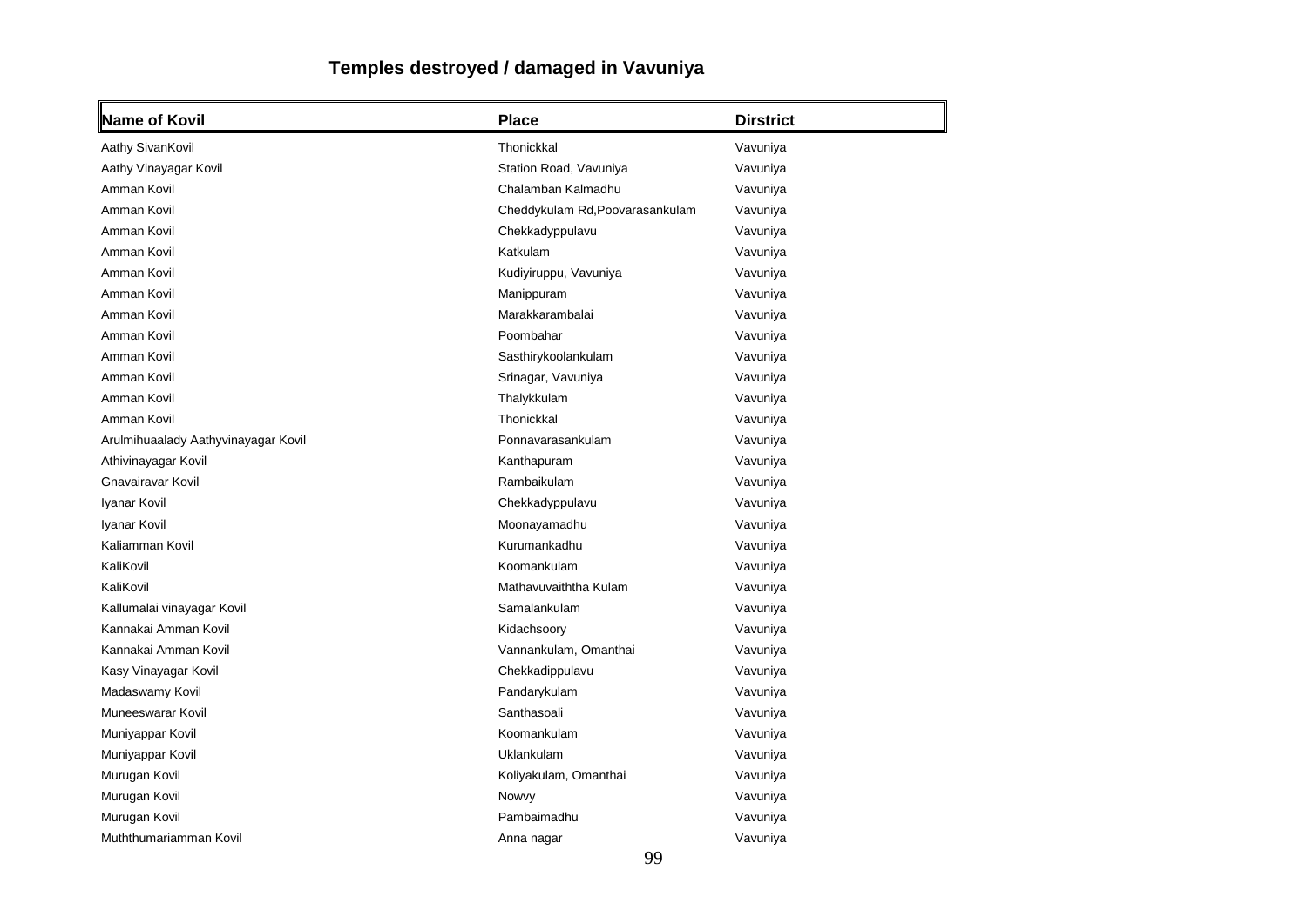| Name of Kovil               | <b>Place</b>                  | <b>District</b> |
|-----------------------------|-------------------------------|-----------------|
| Muthumariamman Kovil        | Sivapuram, Chekkaddipulavu    | Vavuniya        |
| Nagapooshany Amman Kovil    | Kaththaisinnakulam            | Vavuniya        |
| Narasinghar Kovil           | Iyankaravur                   | Vavuniya        |
| Narasinghar Kovil           | Pambaimadhu                   | Vavuniya        |
| Palaiyadippillayar Kovil    | Moonrumurippu                 | Vavuniya        |
| Pathirakali Kovil           | Matharpanickkar Mahilankulam  | Vavuniya        |
| Pathirakali Kovil           | Sasthirykoolankulam           | Vavuniya        |
| Pillaiyar Kovil             | Iyankaravur                   | Vavuniya        |
| Pillaiyar Kovil             | Marakkarambalai               | Vavuniya        |
| Pillaiyar Kovil             | Palamoddai                    | Vavuniya        |
| Pillaiyar Kovil             | Poovarasankulam, Maruthamadhu | Vavuniya        |
| Pillaiyar Kovil             | Sasthirykoolankulam           | Vavuniya        |
| Pillaiyar Kovil             | Suntharapuram                 | Vavuniya        |
| Pillayar Kovil              | Kaneshapuram                  | Vavuniya        |
| Pillayar Kovil              | Katkulam                      | Vavuniya        |
| Pillayar Kovil              | Konthakkarankulam             | Vavuniya        |
| Pillayar Kovil              | Pambaimadhu                   | Vavuniya        |
| Pillayar Kovil              | Periyakaddu, Pambaimadhu      | Vavuniya        |
| Pillayar Kovil              | Thachchankulam                | Vavuniya        |
| Pillayar Kovil              | Vaikalikoolankulam            | Vavuniya        |
| Sannasi Vairavar Kovil      | Kaththar Sinnakkulam          | Vavuniya        |
| Siththy Vinayagar Kovil     | Aasykulam                     | Vavuniya        |
| Siththy Vinayagar Kovil     | Kalleeratkulam, Aasykulam     | Vavuniya        |
| Siththy Vinayagar Kovil     | Nagar Iluppaikulam            | Vavuniya        |
| Siththy Vinayagar Kovil     | Puthukkulam                   | Vavuniya        |
| Sri Muneeswarar Kovil       | Paththiniyarmahilankulam      | Vavuniya        |
| Sri Murugan Kovil           | Sasthirykoolankulam           | Vavuniya        |
| Sri muthumariamman Kovil    | Katpahapuram, Pambaimadhu     | Vavuniya        |
| Sri Muthumariamman Kovil    | Kovilkunchukulam              | Vavuniya        |
| Sri Muthumariamman Kovil    | Maharambaikulam               | Vavuniya        |
| Sri muthumariamman Kovil    | Rajenthirakulam               | Vavuniya        |
| Sri Muthumariamman Kovil    | Selvanagar Chekkadippulavu    | Vavuniya        |
| Sri Ramar Kovil             | Santhasoali                   | Vavuniya        |
| Sri Siththy Vinayagar Kovil | 2000 Housing Scheme           | Vavuniya        |
| Sri Siththy Vinayagar Kovil | Kalnaddynakulam               | Vavuniya        |
| Sri Siththy Vinayagar Kovil | Katkulam                      | Vavuniya        |
|                             |                               |                 |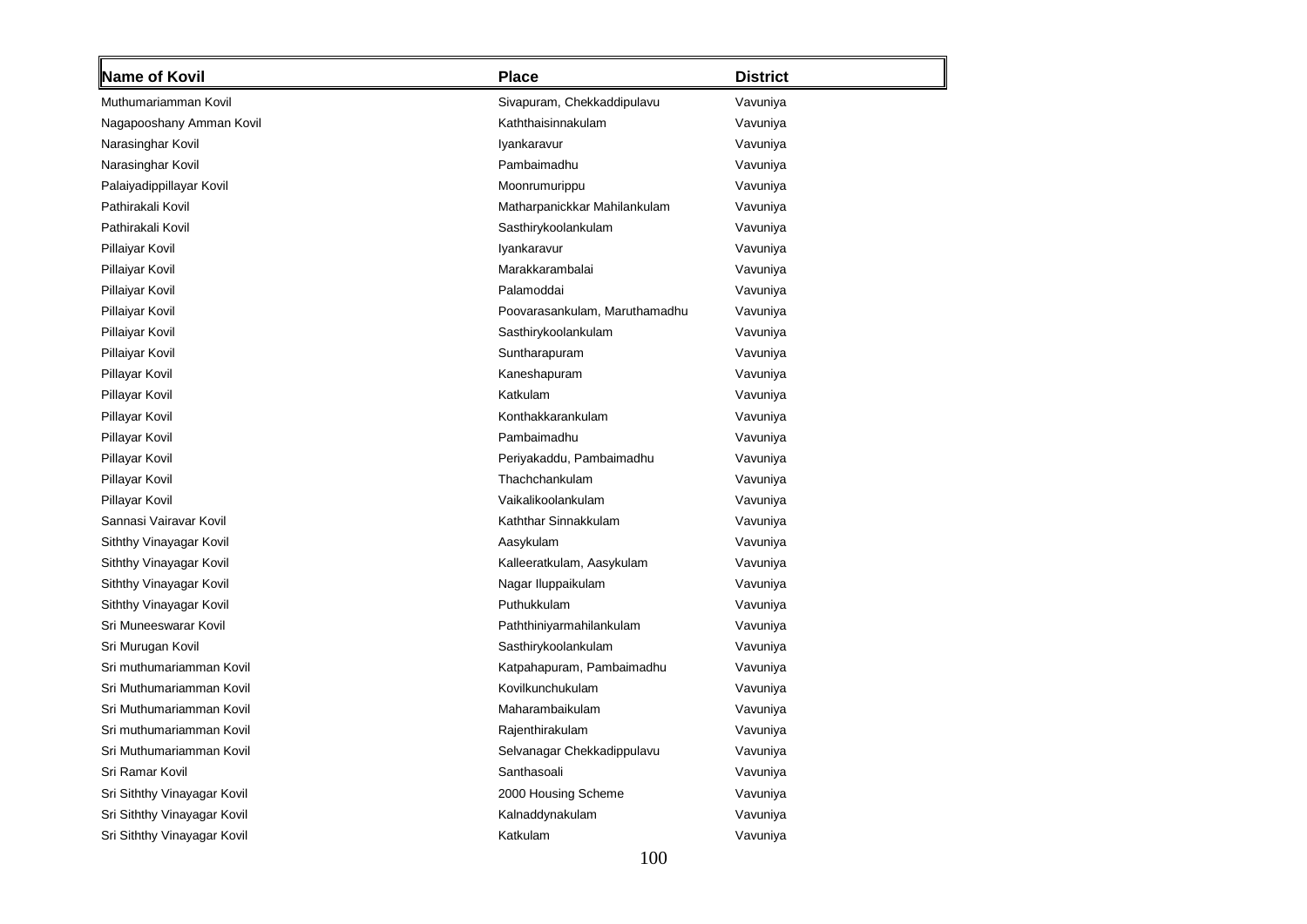| Name of Kovil                 | <b>Place</b>                    | District               |
|-------------------------------|---------------------------------|------------------------|
| Sri Siththy Vinayagar Kovil   | Ponnavarasankulam               | Vavuniya               |
| Sri Siththy Vinayagar Kovil   | Uklankulam                      | Vavuniya               |
| Sri Siththy Vinayagar Kovil   | Velikkulam, Vavuniya            | Vavuniya               |
| Sri Siththy Vinayagar Kovil   | Veppankulam                     | Vavuniya               |
| Thanthontry Nagammal Kovil    | Sithambarapuram                 | Vavuniya               |
| Thurkai Amman Kovil           | Sakayamathapuram                | Vavuniya               |
| Thurkai Amman Kovil           | Santhasoali                     | Vavuniya               |
| Vairavar Kovil                | Kurumankadhu                    | Vavuniya               |
| Vairavar Kovil                | Marakkarambalai                 | Vavuniya               |
| Vairavar Kovil                | Vairavar Kovil Veethy, Vavuniya | Vavuniya               |
| Veerapaththirar Kovil         | Chekkadyppulavu                 | Vavuniya               |
| Veerapaththirar Kovil         | Sasthirykoolankulam             | Vavuniya               |
| Veppamkulam Vinayagar Kovil   | Sasthirykoolankulam             | Vavuniya               |
| Vickneswarar Kovil            | Iyankaravur                     | Vavuniya               |
| Vinayagar Kovil               | Eachchankulam                   | Vavuniya               |
| Vinayagar Kovil               | Ellapparmaruthankulam           | Vavuniya               |
| Vinayagar Kovil               | Kalmadhu 1                      | Vavuniya               |
| Vinayagar Kovil               | Muruganoor                      | Vavuniya               |
| Vinayagar Kovil               | Paththiniyarmahilankulam        | Vavuniya               |
| Amman Kovil                   | Kakkarankulam                   | Vavuniya - Chettykulam |
| Amman Kovil                   | Kurukkalputhukulam              | Vavuniya - Chettykulam |
| Amman Kovil                   | Neeliyamoddai                   | Vavuniya - Chettykulam |
| Amman Kovil                   | Veerapuram                      | Vavuniya - Chettykulam |
| Arulmihu Kannagai Amman Kovil | Pavatkualm                      | Vavuniya - Chettykulam |
| Illakaddupillayar Kovil       | Kristhavakulam                  | Vavuniya - Chettykulam |
| KaliKovil                     | Padivam <sub>2</sub>            | Vavuniya - Chettykulam |
| Manikparm Gnanavairavar Kovil | Menickparm                      | Vavuniya - Chettykulam |
| Murugan Kovil                 | Periyakulam                     | Vavuniya - Chettykulam |
| Murugan Kovil                 | Veerapuram                      | Vavuniya - Chettykulam |
| Pathirakali Amman Kovil       | Kristhavakulam                  | Vavuniya - Chettykulam |
| Pillayar Kovil                | Maniyar Kulam                   | Vavuniya - Chettykulam |
| Pillayar Kovil                | Pavatkualm                      | Vavuniya - Chettykulam |
| Pillayar Kovil                | Periyapuliyalankulam            | Vavuniya - Chettykulam |
| Sithivinayagar Kovil          | Mediaparm                       | Vavuniya - Chettykulam |
| Sithivinayagar Kovil          | Veerapuram                      | Vavuniya - Chettykulam |
| Sri Muthumariamman Kovil      | Karambaimadu                    | Vavuniya - Chettykulam |
|                               |                                 |                        |